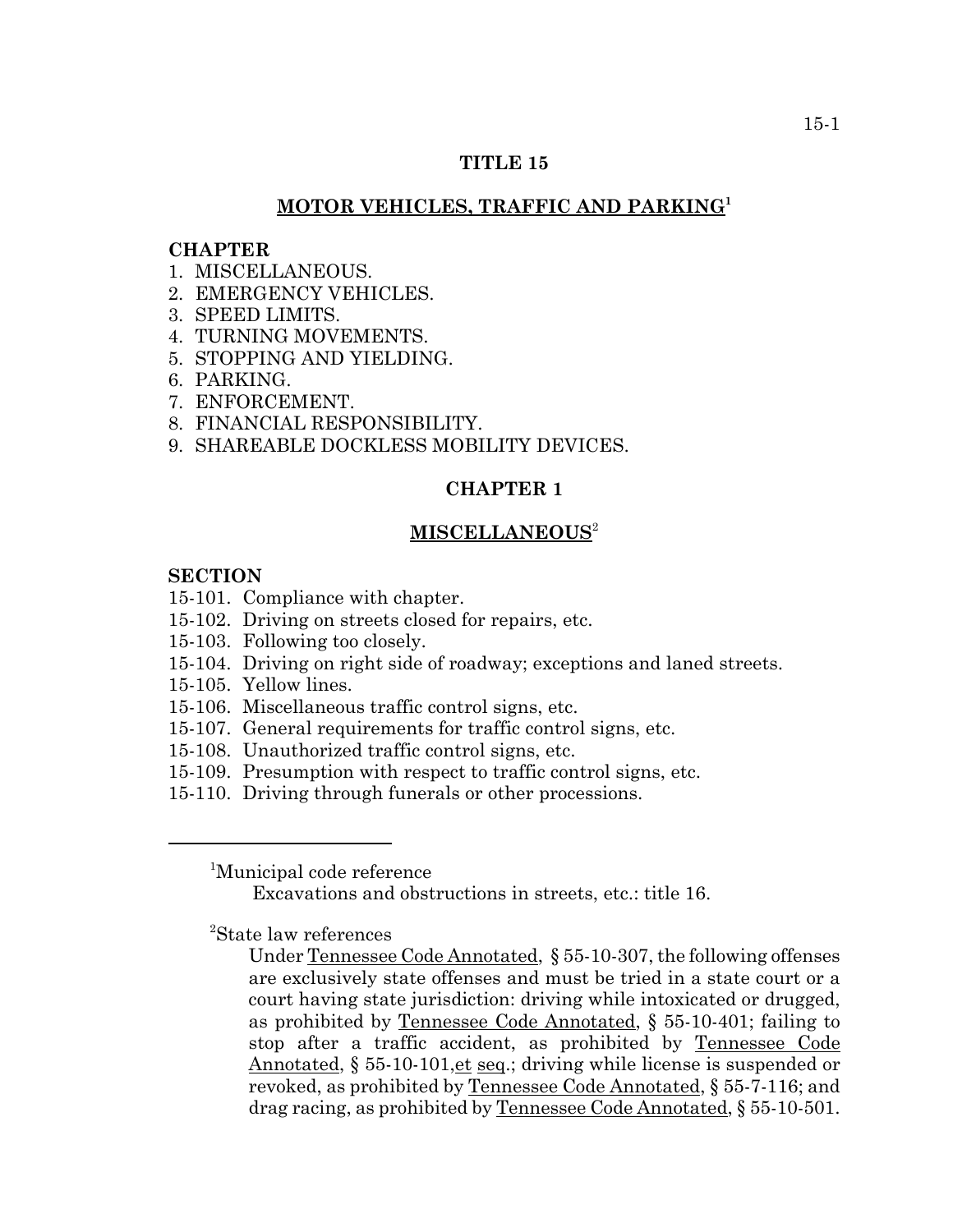- 15-111. Clinging to vehicles in motion.
- 15-112. Riding on outside of vehicles.
- 15-113. Backing vehicles.
- 15-114. Mufflers, prevention of noise.
- 15-115. Passing.
- 15-116. Bicycle riders, etc.
- 15-117. No passing zones.
- 15-118. Statutes adopted.
- 15-119. Regulation of traffic in shopping centers.
- 15-120. Authority of police and fire department officials.
- 15-121. Restricted access to controlled access roadways.
- 15-122. Interference with official traffic control devices or railroad signs or signals.
- 15-123. Restrictions in school zones.
- 15-124. Definitions of words and phrases.
- 15-125. State offenses declared City of Goodlettsville misdemeanors.
- 15-126. Permits for parades and processions.
- 15-127. State registration plates required on vehicles; manner of mounting; maintenance.
- 15-128. State registration plates unlawful use.
- 15-129. Driver's or chauffeur's license required.
- 15-130. Driver's or chauffeur's license unlawful use.
- 15-131. Impoundment of vehicles.
- 15-132. Citing violations.
- 15-133. Warrant not to be issued for traffic violation when person cited signs waiver of warrant on citation.
- 15-134. Scope and effect of chapter.
- 15-135. Width of vehicles.
- 15-136. Projecting loads on passenger vehicles.
- 15-137. Height and length of vehicles and loads.
- 15-138. Special load limits.
- 15-139. Loads on vehicles.
- 15-140. Gross weight of vehicles and loads.
- 15-141. When the city commission may restrict use of highways.
- 15-142. Liability for damage to highway or structure.
- 15-143. Permits for excess size and weight.
- 15-144. Restrictions upon use of streets by certain vehicles.
- 15-145. Restriction on use of off-highway motor vehicles on highways.
- 15-146. Operation of motor vehicle without adequate energy absorption system prohibited.
- 15-147. Alteration of altitude from ground level of passenger car and four wheel drive vehicle prohibited.
- 15-148. Lights required on motor vehicles.
- 15-149. Flashing red lights prohibited; exceptions.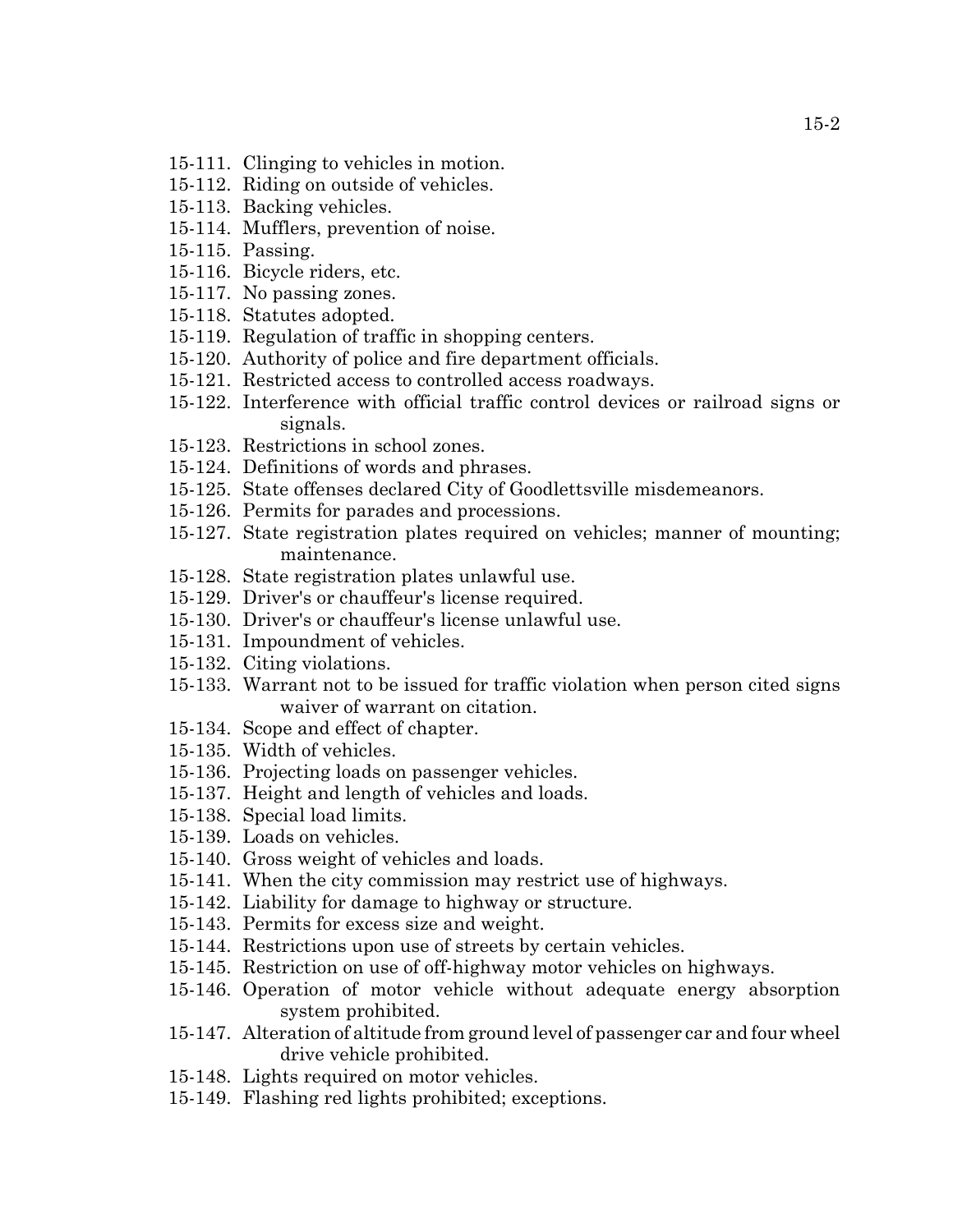- 15-150. Lights on vehicles other than motor vehicles.
- 15-151. Operation of vehicle with lamps or spotlights facing backwards prohibited.
- 15-152. Horns and warning devices.
- 15-153. Heavy truck traffic prohibited on certain streets.
- 15-154. Driving on private property.
- 15-155. Loud music.

**15-101. Compliance with chapter.** It shall be unlawful for any person to do any act forbidden, or fail to perform any act required, in this chapter. (2000 Code, § 15-101)

**15-102. Driving on streets closed for repairs, etc.** Except for necessary access to property abutting thereon, no motor vehicle shall be driven upon any street that is barricaded or closed for repairs or other lawful purpose. (2000 Code, § 15-102)

**15-103. Following too closely.** The driver of any motor vehicle shall not follow another vehicle more closely than is reasonable and prudent under the conditions then existing. (2000 Code, § 15-104)

**15-104. Driving on right side of roadway; exceptions and laned streets**. (1) Upon all roadways of sufficient width a vehicle shall be driven upon the right half of the roadway except as follows:

(a) When overtaking and passing other vehicles proceeding in the same direction under the rules governing such movement;

(b) When an obstruction exists making it necessary to drive to the left of the center of the highway; provided, any person so doing shall yield the right-of-way to all vehicles traveling in the proper direction upon the unobstructed portion of the highway within such distance as to constitute an immediate hazard;

(c) Upon a roadway divided into three (3) marked lanes for traffic under the rules applicable thereon; or

(d) Upon a roadway restricted to one-way traffic.

(2) Upon all roadways any vehicle proceeding at less than the normal speed of traffic at the time and place under the conditions then existing shall be driven in the right hand lane then available for traffic, or as close as practicable to the right hand curb or edge of the roadway, except when overtaking and passing another vehicle proceeding in the same direction or when preparing for a left turn at an intersection or into a private road or driveway. (2000 Code,  $§$  15-105)

**15-105. Yellow lines.** On streets with a yellow line placed to the right of any lane line or center line, such yellow line shall designate a no passing zone,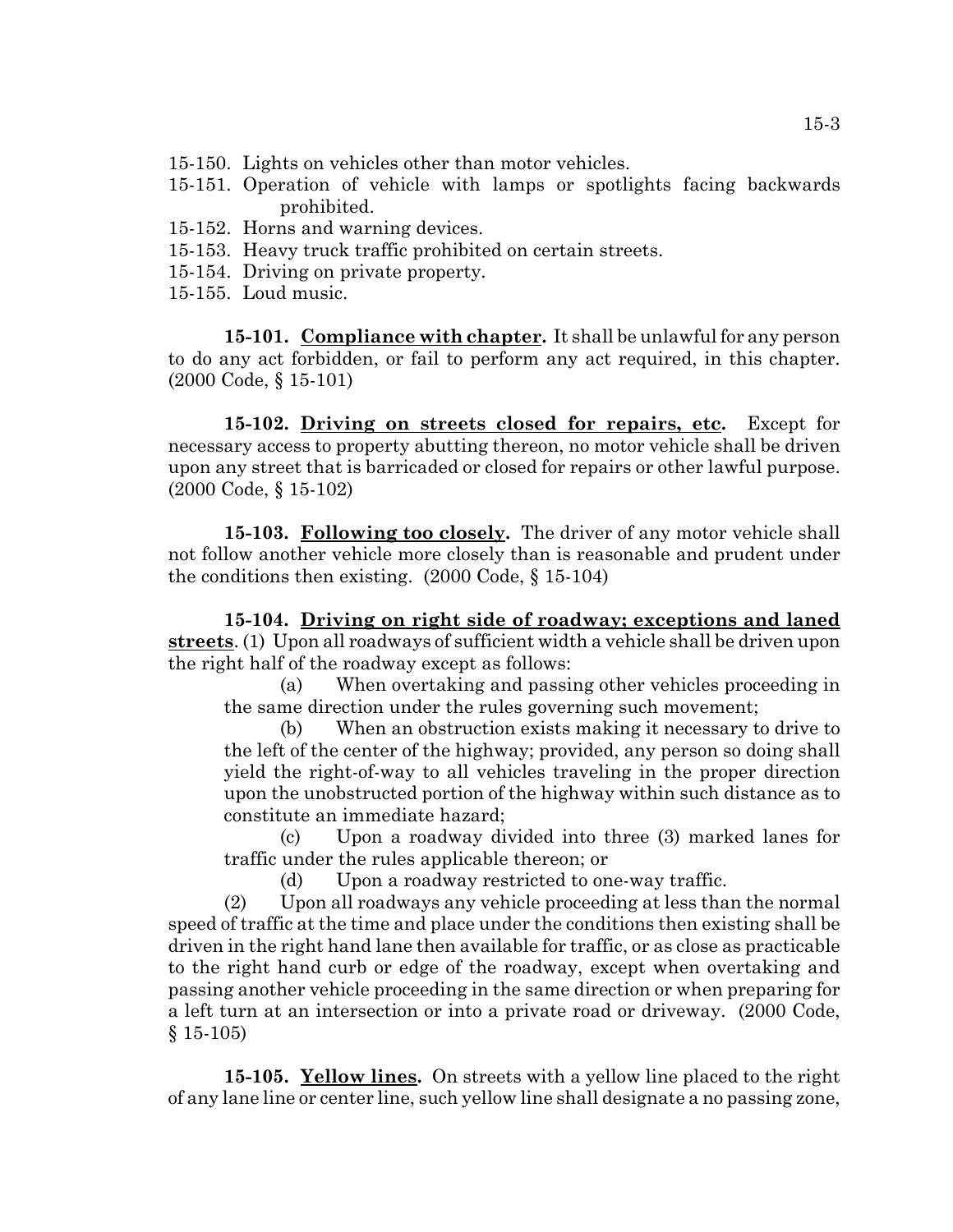and no operator shall drive his vehicle or any part thereof across or to the left of such yellow line except when necessary to make a lawful left turn from such street.

Whenever any highway has been divided into two (2) or more roadways by leaving an intervening space or by a physical barrier or clearly indicated dividing section so constructed as to impede vehicular traffic, every vehicle shall be driven only upon the right hand roadway unless directed or permitted to use another roadway by official traffic control devices or police officers. No vehicle shall be driven over, across or within any such dividing space, barrier or section, except through an opening in such physical barrier or dividing section or space or at a cross over or intersection as established, unless specifically prohibited by traffic and parking commission. (2000 Code, § 15-106)

15-106. Miscellaneous traffic control signs, etc.<sup>1</sup> It shall be unlawful for any pedestrian or the operator of any vehicle to violate or fail to comply with any traffic control sign, signal, marking, or device placed or erected by the state or the city unless otherwise directed by a police officer.

It shall be unlawful for any pedestrian or the operator of any vehicle willfully to violate or fail to comply with the reasonable directions of any police officer. (2000 Code, § 15-107)

**15-107. General requirements for traffic control signs, etc.** Pursuant to Tennessee Code Annotated, § 54-5-108, all traffic control signs, signals, markings, and devices shall conform to the latest revision of the Tennessee Manual on Uniform Traffic Control Devices for Streets and Highways,<sup>2</sup> and shall be uniform as to type and location throughout the city. (2000 Code, § 15-108, modified)

**15-108. Unauthorized traffic control signs, etc.** No person shall place, maintain, or display upon or in view of any street, any unauthorized sign, signal, marking, or device which purports to be or is an imitation of or resembles an official traffic control sign, signal, marking, or device or railroad sign or signal, or which attempts to control the movement of traffic or parking of vehicles, or which hides from view or interferes with the effectiveness of any

<sup>1</sup> Municipal code references

Stop signs, yield signs, flashing signals, pedestrian control signs, traffic control signals generally: §§ 15-505 - 15-509.

<sup>&</sup>lt;sup>2</sup>For the latest revision of the Tennessee Manual on Uniform Traffic Control Devices for Streets and Highways, see the Official Compilation of the Rules and Regulations of the State of Tennessee, § 1680-3-1, et seq.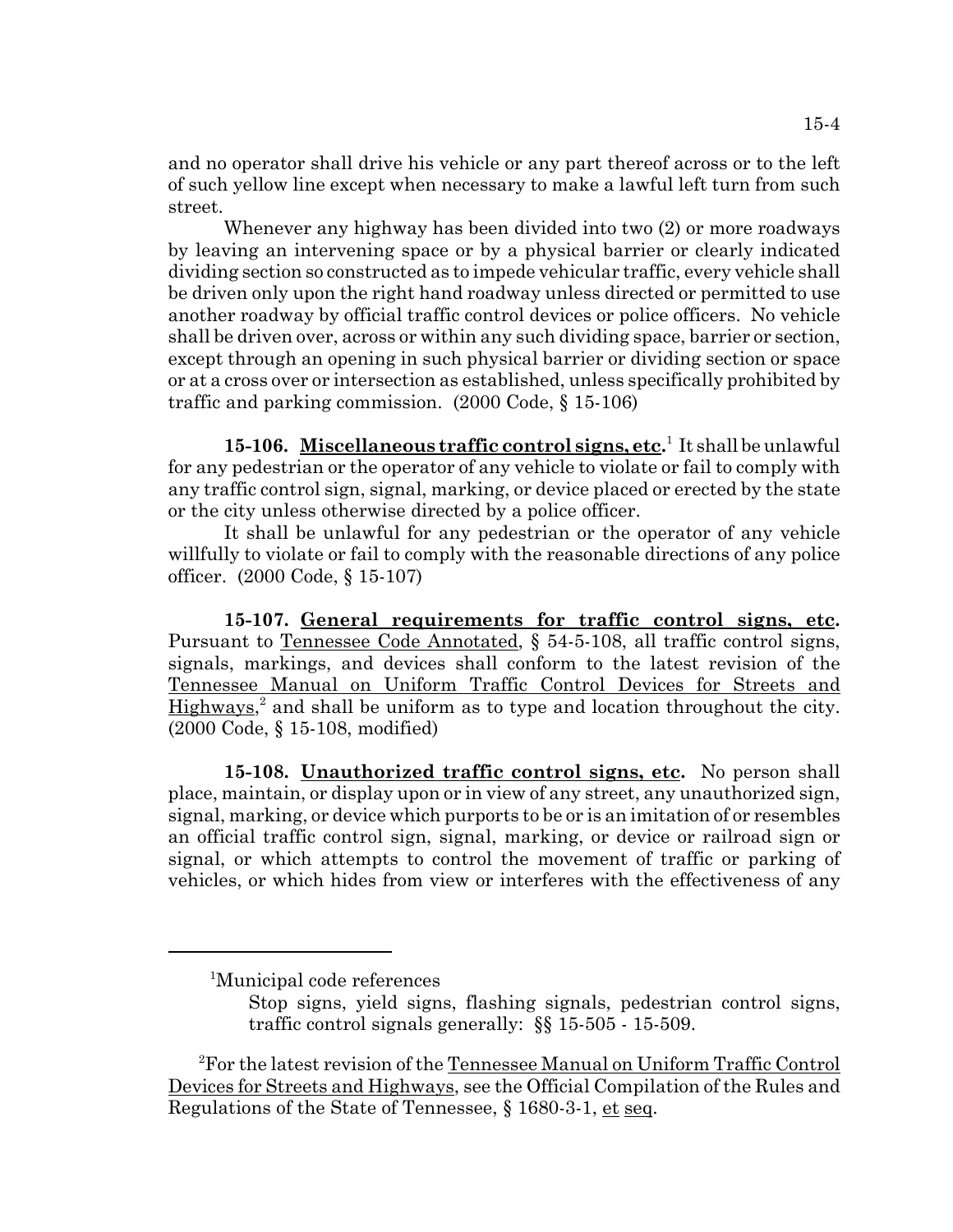official traffic control sign, signal, marking, or device or any railroad sign or signal. (2000 Code, § 15-109)

**15-109. Presumption with respect to traffic control signs, etc.** When a traffic control sign, signal, marking, or device has been placed, the presumption shall be that it is official and that it has been lawfully placed by the proper authority. All presently installed traffic control signs, signals, markings and devices are hereby expressly authorized, ratified, approved and made official. (2000 Code, § 15-110)

**15-110. Driving through funerals or other processions.** Except when otherwise directed by a police officer, no driver of a vehicle shall drive between the vehicles comprising a funeral or other authorized procession while they are in motion and when such vehicles are conspicuously designated. (2000 Code, § 15-111)

**15-111. Clinging to vehicles in motion.** It shall be unlawful for any person traveling upon any bicycle, motorcycle, coaster, sled, roller skates, or any other vehicle to cling to, or attach himself or his vehicle to any other moving vehicle upon any street, alley, or other public way or place. (2000 Code, § 15-112)

**15-112. Riding on outside of vehicles.** It shall be unlawful for any person to ride, or for the owner or operator of any motor vehicle being operated on a street, alley, or other public way or place, to permit any person to ride on any portion of such vehicle not designed or intended for the use of passengers. This section shall not apply to persons engaged in the necessary discharge of lawful duties nor to persons riding in the load carrying space of trucks. (2000 Code, § 15-113)

**15-113. Backing vehicles.** The driver of a vehicle shall not back the same unless such movement can be made with reasonable safety and without interfering with other traffic, and shall not back into a street intersection, or around a street corner, and in no event shall the distance of the backing movement exceed fifty feet (50') and shall in every case yield the right-of-way to moving traffic and pedestrians. (2000 Code, § 15-114)

**15-114. Mufflers, prevention of noise.** (1) It shall be unlawful to operate any motor vehicle at any time unless equipped with a muffler in good working order and in constant operation to prevent excessive or unusual noise, and no person shall use a muffler cut out bypass or similar device upon a vehicle on a highway, within the City of Goodlettsville.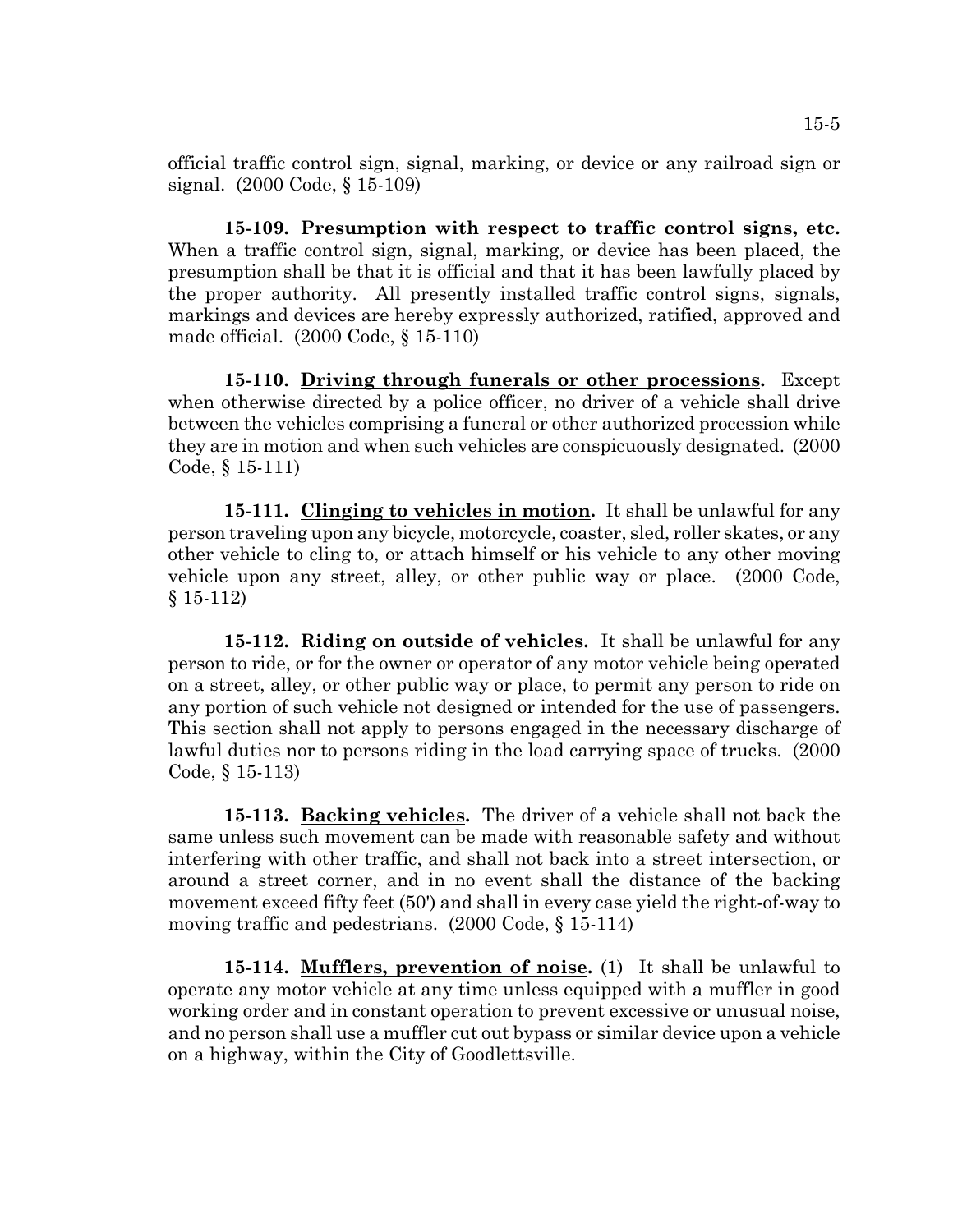(2) It shall be unlawful to operate the engine and power mechanism of every motor vehicle unless equipped and adjusted as to prevent the escape of excessive fumes or smoke.

(3) It shall be unlawful for any person to cause unnecessary motor vehicle noise by sounding his horn other than in an emergency situation, "racing" the engine of the motor vehicle or otherwise causing excessive engine noise, or by causing the screaching or squealing of the tires of any motor vehicle other than in an emergency situation.

(4) It shall be deemed a violation of  $\S 15-114(1)$  and (3) when the sound shall be plainly audible at a distance of more than fifty feet (50') from the vehicle. (2000 Code, § 15-115, as amended by Ord. #21-1001, Sept. 2021 *Ch5\_02-10-22*)

**15-115. Passing.** (1) Except when overtaking and passing on the right is permitted, the driver of a vehicle passing another vehicle proceeding in the same direction shall pass to the left thereof at a safe distance and shall not again drive to the right side of the street until safely clear of the overtaken vehicle. The driver of the overtaken vehicle shall give way to the right in favor of the overtaking vehicle on audible signal and shall not increase the speed of his vehicle until completely passed by the overtaking vehicle.

(2) When the street is wide enough, the driver of a vehicle may overtake and pass upon the right of another vehicle which is making or about to make a left turn.

(3) The driver of a vehicle may overtake and pass another vehicle proceeding in the same direction either upon the left or upon the right on a street of sufficient width for four (4) or more lanes of moving traffic when such movement can be made in safety.

(4) No person shall drive off the pavement or upon the shoulder of the street in overtaking or passing on the right.

(5) When any vehicle has stopped at a marked crosswalk or at an intersection to permit a pedestrian to cross the street, no operator of any other vehicle approaching from the rear shall overtake and pass such stopped vehicle.

(6) No vehicle operator shall attempt to pass another vehicle proceeding in the same direction unless he can see that the way ahead is sufficiently clear and unobstructed to enable him to make the movement in safety. (2000 Code, § 15-116)

**15-116. Bicycle riders, etc.** (1) Every person riding or operating a bicycle, motorcycle, or motor driven cycle shall be subject to the provisions of all traffic ordinances, rules, and regulations of the city applicable to the driver or operator of other vehicles except as to those provisions which by their nature can have no application to bicycles, motorcycles, or motor driven cycles.

(2) No person operating or riding a bicycle, motorcycle, or motor driven cycle shall ride other than upon or astride the permanent and regular seat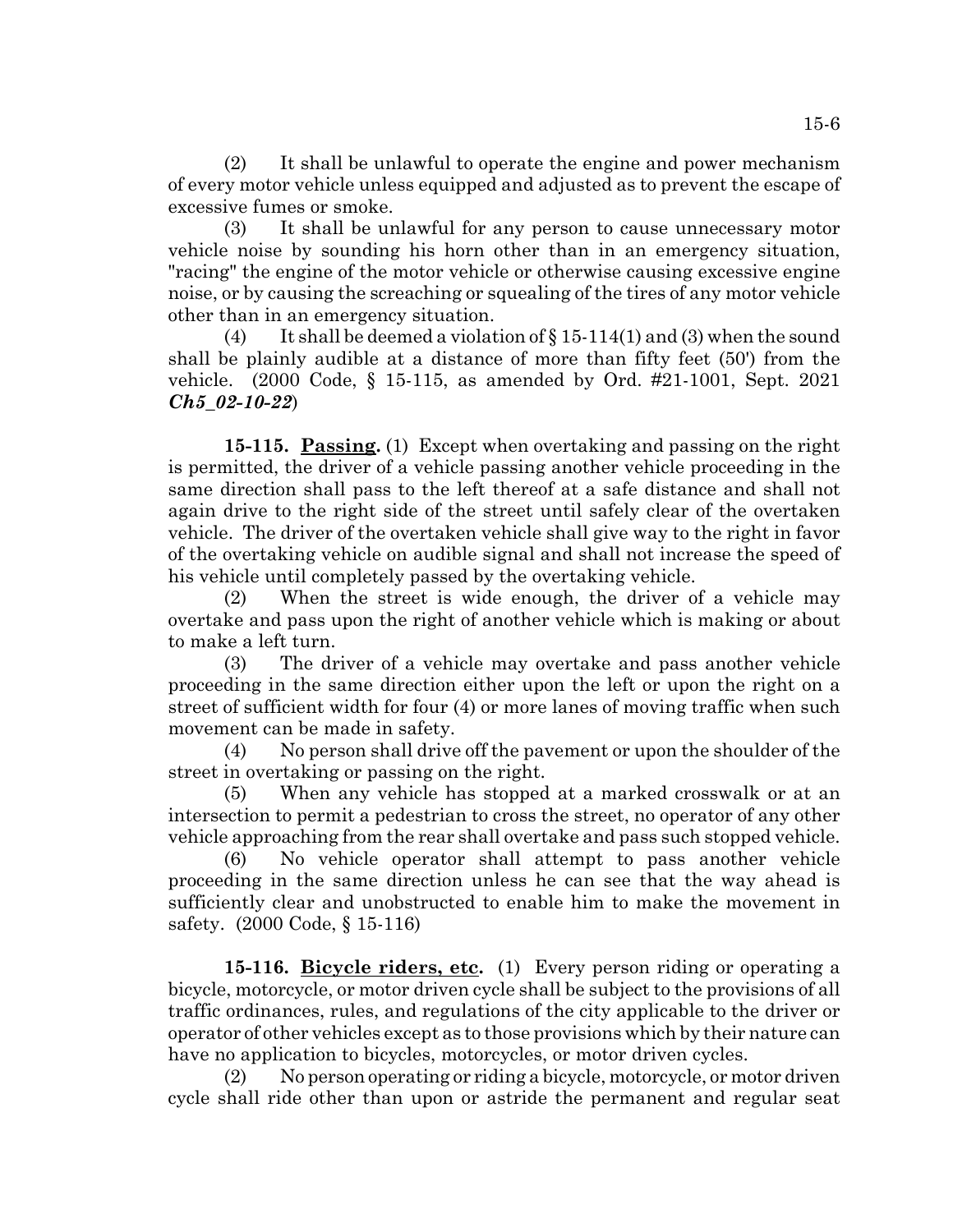attached thereto, nor shall the operator carry any other person upon such vehicle other than upon a firmly attached and regular seat thereon.

(3) No bicycle, motorcycle, or motor driven cycle shall be used to carry more persons at one time than the number for which it is designed and equipped.

(4) No person operating a bicycle, motorcycle, or motor driven cycle shall carry any package, bundle, or article which prevents the rider from keeping both hands upon the handlebar.

(5) No person under the age of sixteen (16) years shall operate any motorcycle, motorbike, or motor driven cycle while any other person is a passenger upon said motor vehicle.

(6) All motorcycles and motor driven cycles operated on public ways within the corporate limits shall be equipped with crash bars approved by the state's commissioner of safety.

(7) Each driver of a motorcycle or motor driven cycle and any passenger thereon shall be required to wear on his head a crash helmet of a type approved by the state's commissioner of safety.

(8) Every motorcycle or motor driven cycle operated upon any public way within the corporate limits shall be equipped with a windshield of a type approved by the state's commissioner of safety, or, in the alternative, the operator and any passenger on any such motorcycle or motor driven cycle shall be required to wear safety goggles of a type approved by the state's commissioner of safety for the purpose of preventing any flying object from striking the operator or any passenger in the eyes.

(9) It shall be unlawful for any person to use, ride upon, or otherwise operate a skate board upon any public way, alley, roadway, or other place generally open and accessible for public use, including but not limited to shopping malls and apartment complex parking lots. (2000 Code, § 15-117)

**15-117. No passing zones.** The board of commissioners and police chief are hereby authorized to determine those portions of any highway where overtaking and passing or driving to the left of the roadway would be especially hazardous and may by appropriate signs or markings on the roadway indicate the beginning and end of such zones. When such signs or markings are in place and clearly visible to an ordinarily observant person, every driver of a vehicle shall obey the directions thereof. (2000 Code, § 15-118)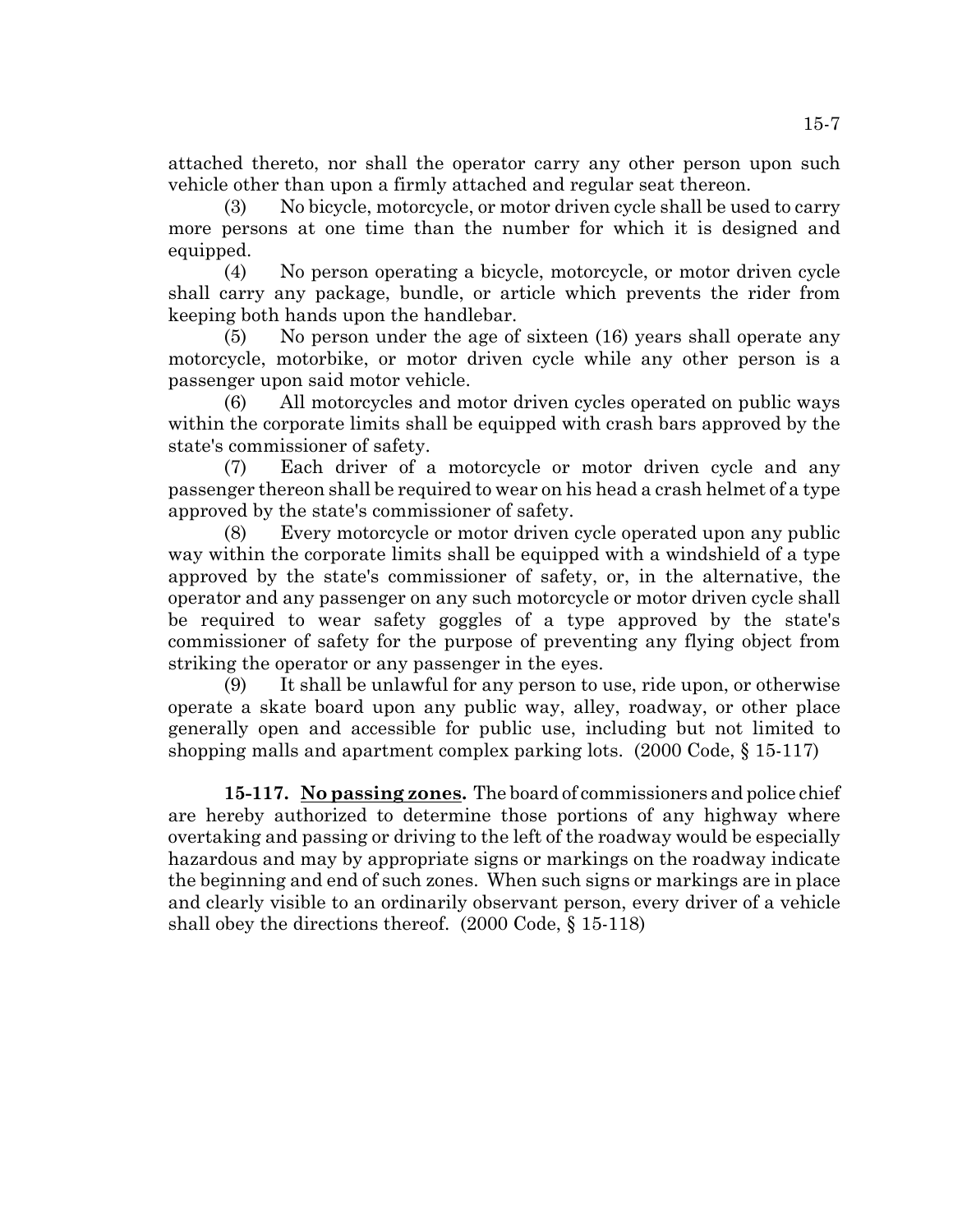15-118. **Statutes adopted**.<sup>1</sup> In accordance with the provisions of Tennessee Code Annotated, § 55-10-307, the city hereby adopts by reference the provisions of Tennessee Code Annotated, §§ 55-8-101 through 55-8-180 and 55-10-101 through 55-10-310. (2000 Code, § 15-119)

**15-119. Regulation of traffic in shopping centers.** (1) It shall be unlawful for any person to cause unnecessary traffic congestion by driving a motor vehicle through public access parking lots of any shopping centers, retail stores, shopping malls, or other public places of retail sales, within the corporate limits of the City of Goodlettsville, without an express purpose to purchase, engage in the act of seeking goods for purchase, or otherwise make use of the facilities of the retail centers, shopping centers, or malls for which such malls and centers were created, when a sign has been posted prohibiting such activity.

(2) For purposes of this chapter only, driving "aimlessly" shall be defined as passing through the perimeter roadways, or any other travel ways within any shopping center, shopping mall, or other retail store more than twice in any twenty (20) minute period.

(3) It shall be the duty of the owner of the property on which the signs are posted to request in writing that the City of Goodlettsville enforce this chapter as to their property. The owner of said property may also post speed limit signs and other traffic control devices regulating the use of the premises, which regulation may be enforced by the City of Goodlettsville, upon written notice to the Police Department of the City of Goodlettsville of installation of said signs. Responsibility and cost for erection of all such signs shall be borne by the property owner, as shall all cost of maintenance of said signs and/or traffic control devices, and all such signs and/or traffic control devices shall be subject to the approval of the City of Goodlettsville and shall conform to the standard uniform traffic sign regulations customarily used by the city, said approval to be obtained prior to erection.

(4) It shall also be unlawful for any person, without legitimate business or purpose, to loiter, wander, or idle in, upon or about the premises regulated herein which are customarily open to the public use. For purposes of this chapter, loitering, wandering, or idling in or upon the premises shall be defined as being about the premises normally open to the public without use of the facilities in whatever manner said facilities are used for and open to the public for a period of not less than twenty (20) minutes.

<sup>1</sup> State law references

Rules of the Road, Tennessee Code Annotated, §§ 55-8-101 through 55-8-180.

Accidents, Arrest, Crimes and Penalties, Tennessee Code Annotated, §§ 55-10-101 through 55-10-310.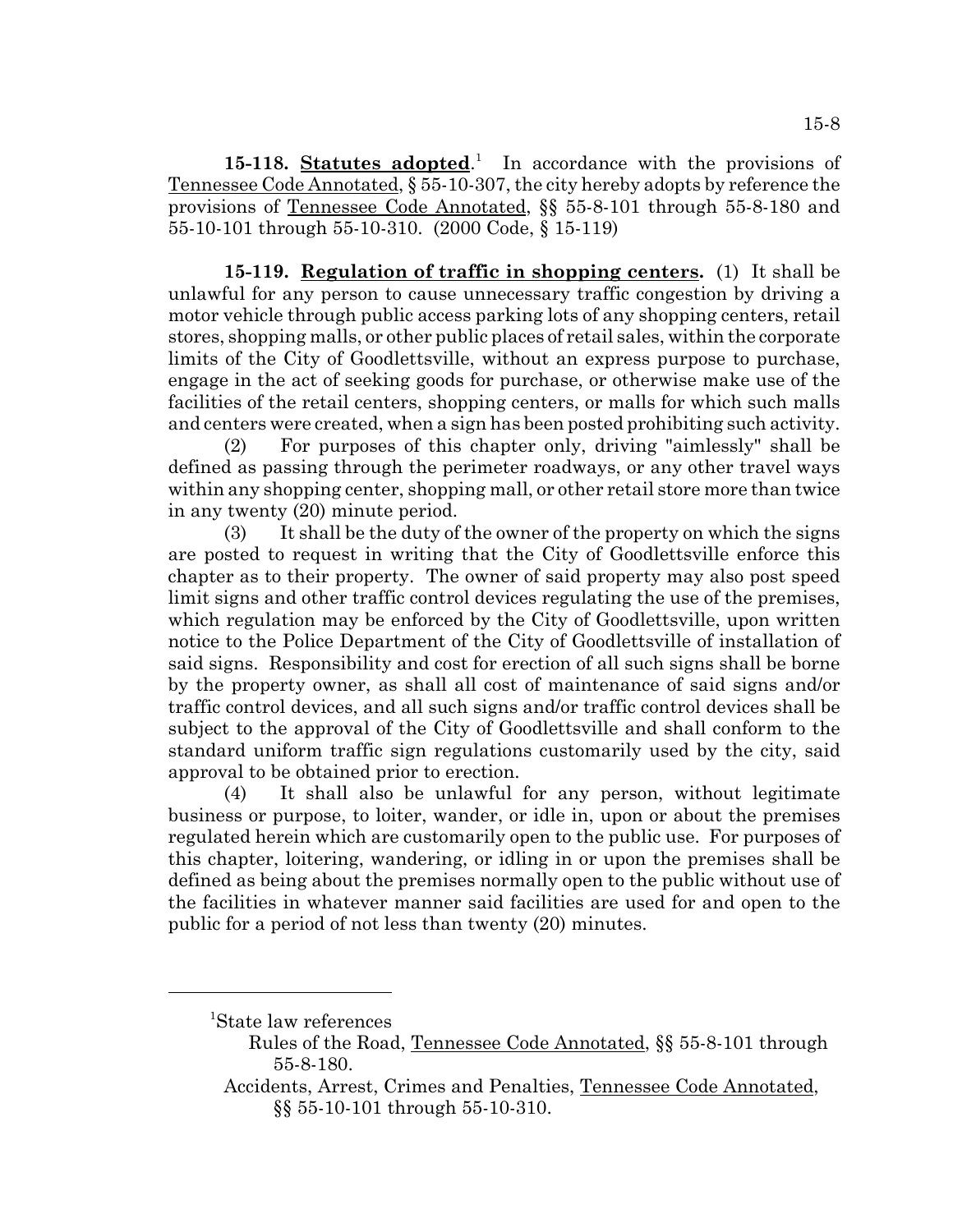(5) Any person convicted of a violation of this section shall be guilty of a misdemeanor and punished in accordance with chapter 7 of this title. (2000 Code, § 15-120)

**15-120. Authority of police and fire department officials.** (1) It shall be the duty of the officers of the police department or such officers as are assigned by the chief of police to enforce all traffic laws and regulations of the City of Goodlettsville and all state laws applicable to traffic in the City of Goodlettsville area.

(2) Officers of the police department or such officers as are assigned by the chief of police are hereby authorized to direct all traffic by voice, hand or signal, in conformance with traffic laws and regulations; provided, that in the event of a fire or other emergency or to expedite traffic or to safeguard pedestrians, officers of the police department may direct traffic as conditions may require, notwithstanding the provisions of the traffic laws or regulations.

(3) Officers of the fire department, when at the scene of a fire, may direct or assist the police in directing traffic there at or in the immediate vicinity. (2000 Code, § 15-121)

**15-121. Restricted access to controlled access roadways.** (1) No person shall drive a vehicle onto or from any controlled access roadway except at such entrances and exits as are established by public authority.

(2) No person shall drive a vehicle across the median, traffic island, or other dividing structure not suitable for vehicular traffic or any roadway within the City of Goodlettsville. (2000 Code, § 15-122)

**15-122. Interference with official traffic control devices or railroad signs or signals.** No person shall, without lawful authority, attempt to or in fact alter, deface, injure, knock down, or remove any official traffic control device or any railroad sign or signal or any inscription, shield, or insignia thereon, or any other part thereof.  $(2000 \text{ Code}, \S 15-123)$ 

**15-123. Restrictions in school zones.** No driver of a vehicle shall, upon approaching any school zone while children are going to or from school, drive through such zone in excess of fifteen (15) miles per hour. When a school patrol is on duty at any crosswalk approach to a school for the purpose of protecting school pedestrians, and shall give a clearly recognizable signal to approaching traffic, all such approaching traffic shall come to a full stop before entering the crosswalk and shall proceed only when all school pedestrians in the street have safely reached the sidewalk. (2000 Code, § 15-124)

**15-124. Definitions of words and phrases.** The following words and phrases when used in this chapter shall, for the purpose of this chapter, have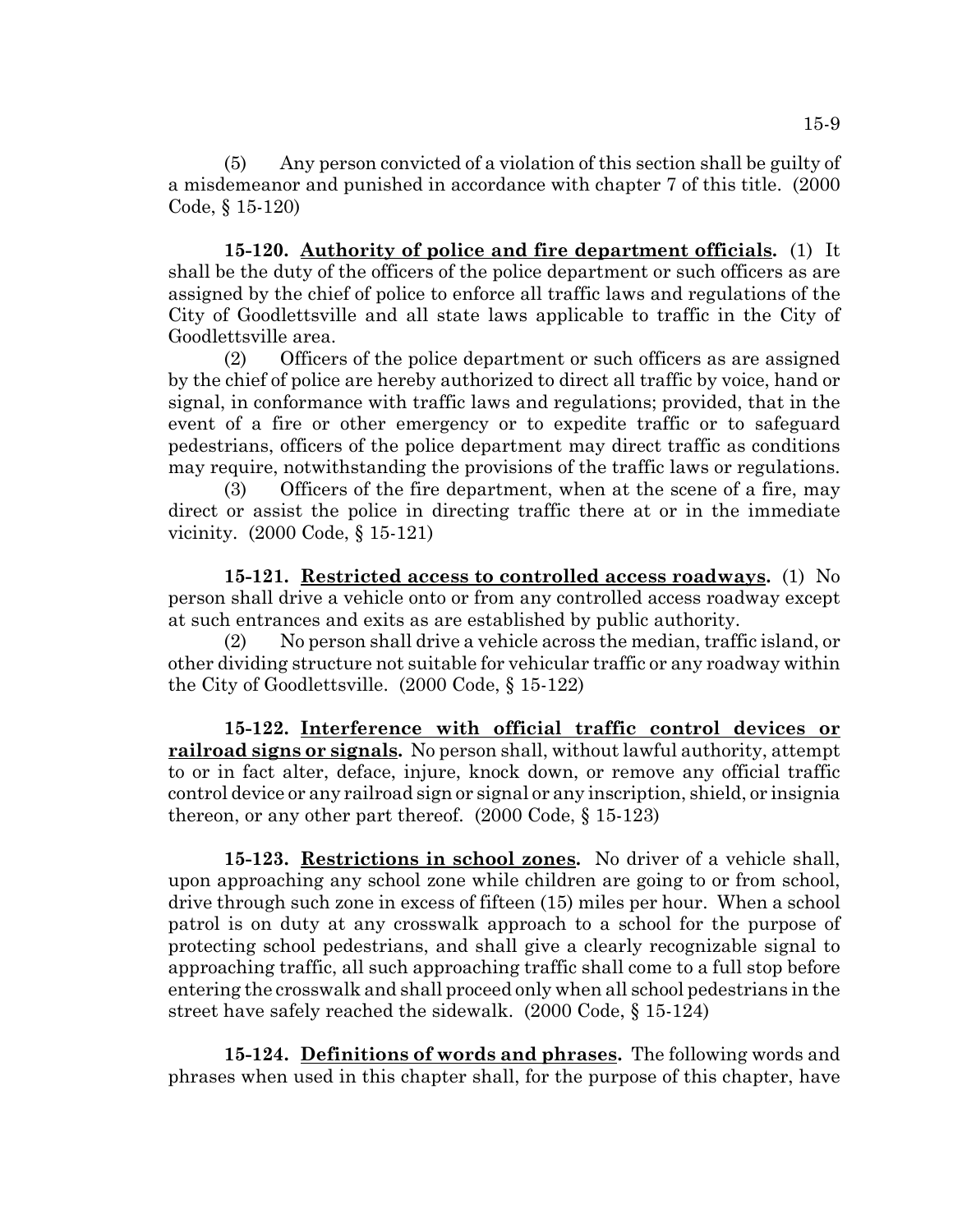the meanings respectively ascribed to them in this chapter, except when the context otherwise requires.

(1) "Alley." A street or highway intended to provide access to the rear or side of lots or buildings in urban districts and not intended for the purpose of through vehicular traffic.

(2) "Arterial street." Any U.S. or state numbered route, controlled access highway, or other major radial or circumferential street or highway designated by the City of Goodlettsville within their respective jurisdictions as part of a major arterial system of streets or highways.

(3) "Authorized emergency vehicle." Such fire department vehicles, police vehicles and ambulances as are publicly owned, and such other publicly or privately-owned vehicles as are designated by the chief of police.

(4) "Autocycle." Autocycle means an enclosed motorcycle that is equipped with safety belts, rollbar, windshield, wipers, steering wheel, and equipment otherwise required on a motorcycle, and which has not more than three (3) wheels in contact with the roadway at any one (1) time.

(5) "Bicycle." Every device propelled by human power upon which any person may ride, having two (2) or more tandem wheels either of which is more than twenty inches (20") in diameter.

(6) "Bus." Every motor vehicle designed for carrying more than ten (10) passengers and used for the transportation of persons; and every motor vehicle, other than a taxicab, designed and used for the transportation of persons for compensation.

(7) "Business district." The territory contiguous to and including a highway when within any six hundred feet (600') along such highway there are buildings in use for business or industrial purposes, including but not limited to hotels, banks, or office buildings, railroad stations and public buildings which occupy at least three hundred feet (300') frontage on one side or three hundred feet (300') collectively on both sides of the highway.

(8) "Cancellation of driver's license." The annulment or termination by formal action of the Tennessee Department of Safety of a person's driver's license because of some error or defect in the license or because the licensee is no longer entitled to such license, but the cancellation of a license is without prejudice and application for a new license may be made at any time after such cancellation.

(9) "Controlled access highway." Every highway, street or roadway in respect to which owners or occupants of abutting lands and other persons have no legal right of access to or from the same except at such points only and in such manner as may be determined by the public authority having jurisdiction over such highway, street or roadway.

(10) "Crosswalk."

(a) That part of a roadway at an intersection included within the connections of the lateral lines of the sidewalks on opposite sides of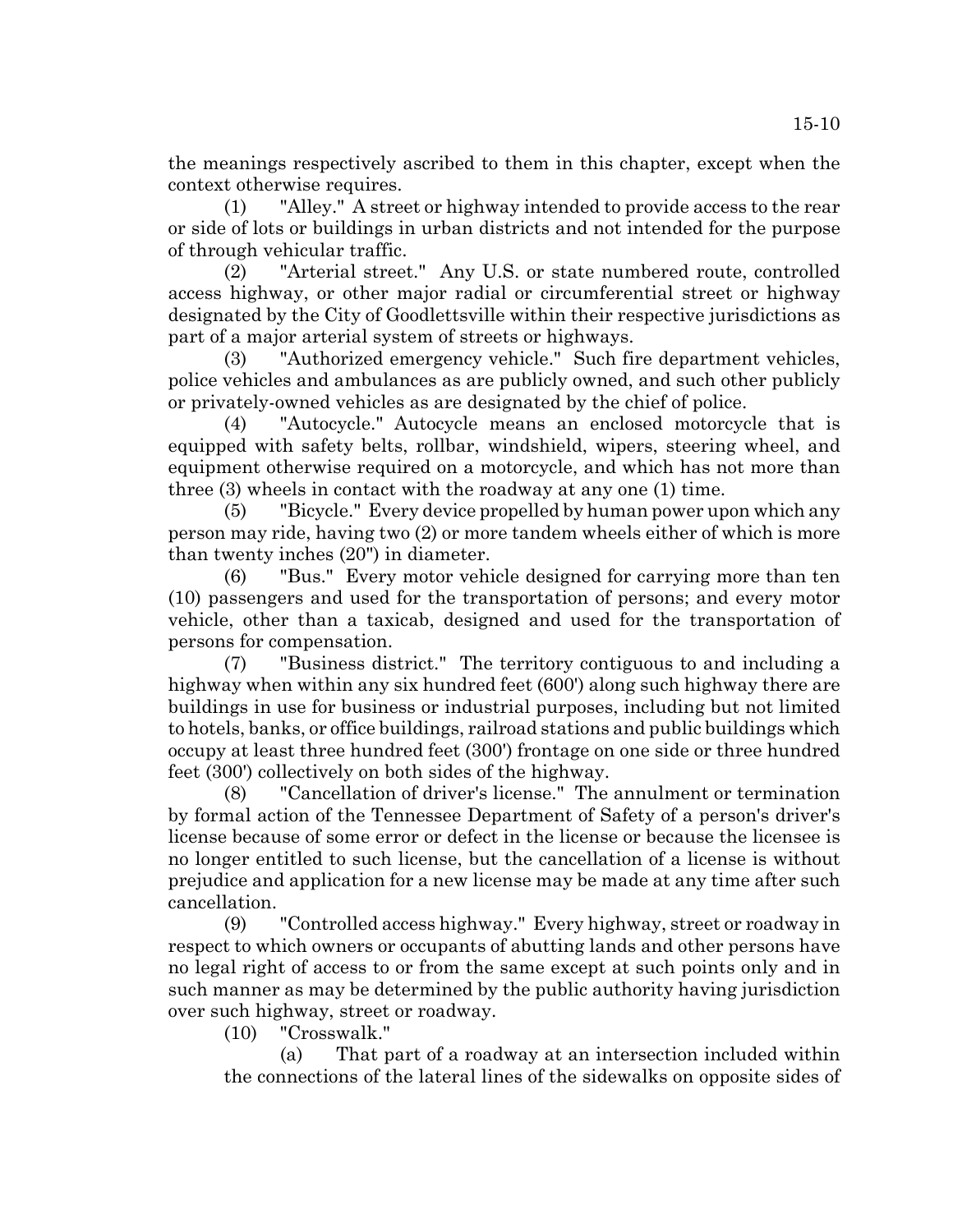the highway measured from the curbs or in the absence of curbs, from the edges of the traversible roadway;

(b) Any portion of a roadway at an intersection or elsewhere distinctly indicated for pedestrian crossing by lines or other markings on the surface.

(11) "Curb." The lateral boundary of that portion of the street designated for the use of vehicles, whether marked with a curb stone or not.

(12) "Dealer." Every person in the business of buying, selling or exchanging vehicles.

(13) "Divided highway." A highway divided into two (2) or more roadways by leaving an intervening space or by a physical barrier or by a clearly indicated dividing section so constructed as to impede vehicular traffic.

(14) "Driveway towaway operation." Any operation in which any motor vehicle, trailer or semitrailer, singly or in combination, new or used, constitutes the commodity being transported, when one (1) set or more of wheels or any such vehicle are on the roadway during the course of transportation, whether or not any such vehicle furnishes the motive power.

(15) "Driver." Every person who drives or is in actual physical control of a vehicle.

(16) "Driver's license." Any license to operate a motor vehicle issued under the laws of the State of Tennessee.

(17) "Essential parts." All integral and body parts of vehicle of a type required to be registered hereunder, the removal, alteration or substitution of which would tend to conceal the identity of the vehicle or substantially alter its appearance, model, type or mode of operation.

(18) "Established place of business." The place actually occupied either continuously or at regular periods by a dealer or manufacturer where his books and records are kept and a large share of his business is transacted.

(19) "Explosives." Any chemical compound or mechanical mixture that is commonly used or intended for the purpose of producing an explosion and which contains any oxidizing and combustive units or other ingredients in such proportions, quantities or packing that an ignition by fire, by friction, by concussion, by percussion or by detonator of any part of the compound or mixture may cause such a sudden generation of highly heated gases that the resultant gaseous pressures are capable of producing destructive effects on contiguous objects or of destroying life or limb.

(20) "Farm tractor." Every motor vehicle designed and used primarily as a farm implement, for drawing plows, mowing machines and other implements of husbandry.

(21) "Flammable liquid." Any liquid which has a flash point of one hundred (100) degrees Fahrenheit, or less as determined by a tagliabue or equivalent closed cup test device.

(22) "Freight curb loading zone." A space adjacent to a curb for the exclusive use of vehicles during the loading or unloading of freight.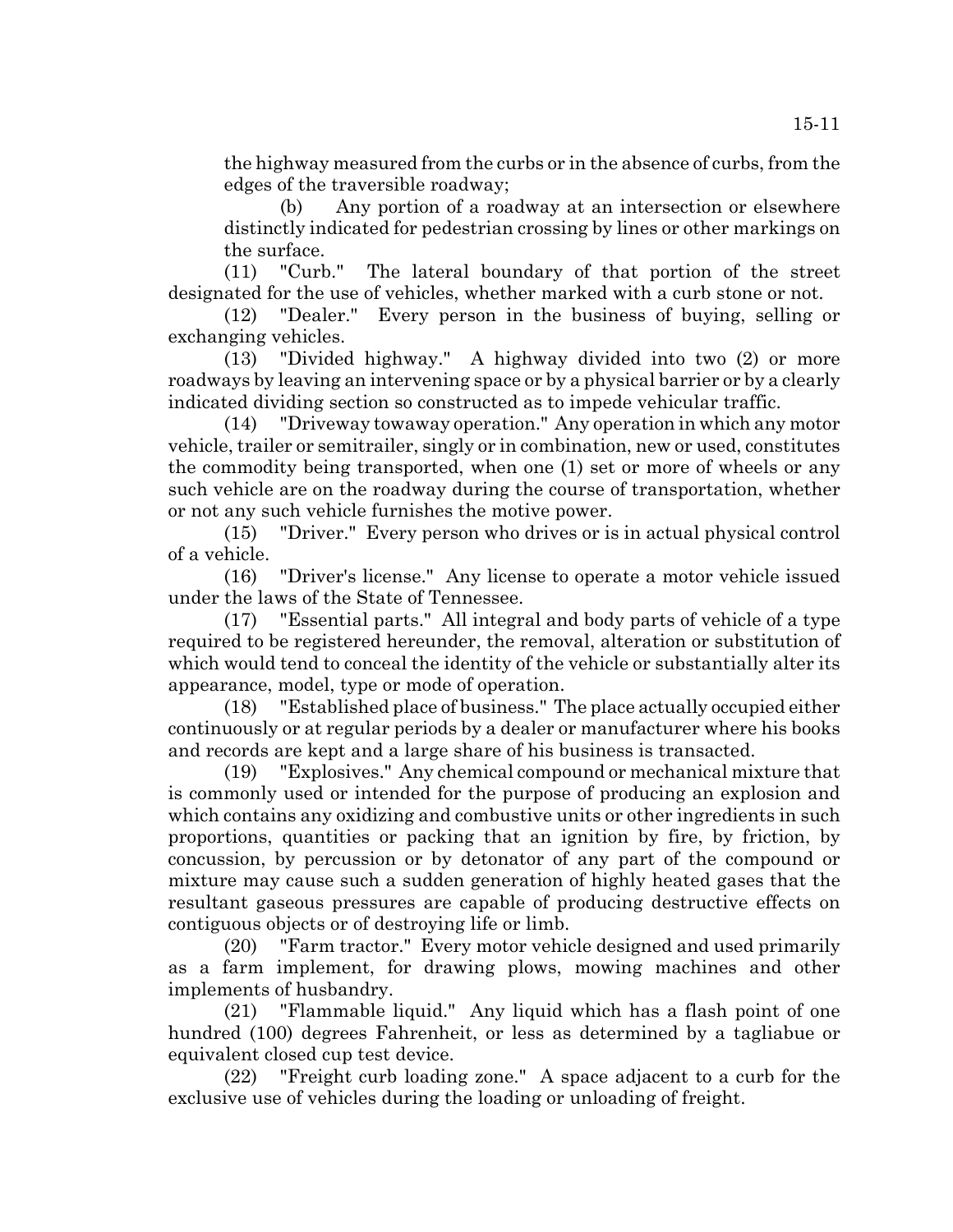(23) "Gross weight." The weight of a vehicle without load plus the weight of any load thereon.

(24) "Highway." The entire width between the boundary lines of every way publicly maintained when any part thereof is open to the use of the public for purposes of vehicular travel.

(25) "House trailer."

(a) A trailer or semi trailer which is designed, constructed and equipped as a dwelling place, living abode or sleeping place (either permanently or temporarily) and is equipped for use as a conveyance on streets and highways; or

(b) A trailer or a semi trailer whose chassis and exterior shell is designed and constructed for use as a house trailer, as defined in paragraph (a), but which is used instead permanently or temporarily for the advertising, sales, display or promotion of merchandise or services, or for any other commercial purpose except for the transportation of property for hire or the transportation of property for distribution by a private carrier.

(26) "Identifying number." The numbers, and letters, if any, on a vehicle designed by the State of Tennessee for the purpose of identifying the vehicle.

(27) "Implement of husbandry." Every vehicle designed or adapted and used exclusively for agricultural operations and only incidentally operated or moved upon the highways.

(28) "Intersection."

(a) The area embraced within the prolongation or connection of the lateral curb lines, or, if none, then the lateral boundary lines of the roadways of two (2) highways which join one another at; or approximately at, right angles, or the area within which vehicles traveling upon different highways joining at any other angle may come in conflict.

(b) Where a highway includes two (2) roadways thirty feet (30') or more apart, then every crossing of each roadway of such divided highway by an intersecting highway shall be regarded as a separate intersection. In the event such intersection highway also includes two (2) roadways thirty feet (30') or more apart, then every crossing of two (2) roadways of such highways shall be regarded as a separate intersection.

(c) The junction of an alley with a street or highway shall not constitute an intersection.

(29) "Laned roadway." A roadway which is divided into two (2) or more clearly marked lanes for vehicular traffic.

(30) "License or license to operate a motor vehicle." Any driver's license or any other license or permit to operate a motor vehicle issued under, or granted by, the laws of this state including:

(a) Any temporary license or instruction permit;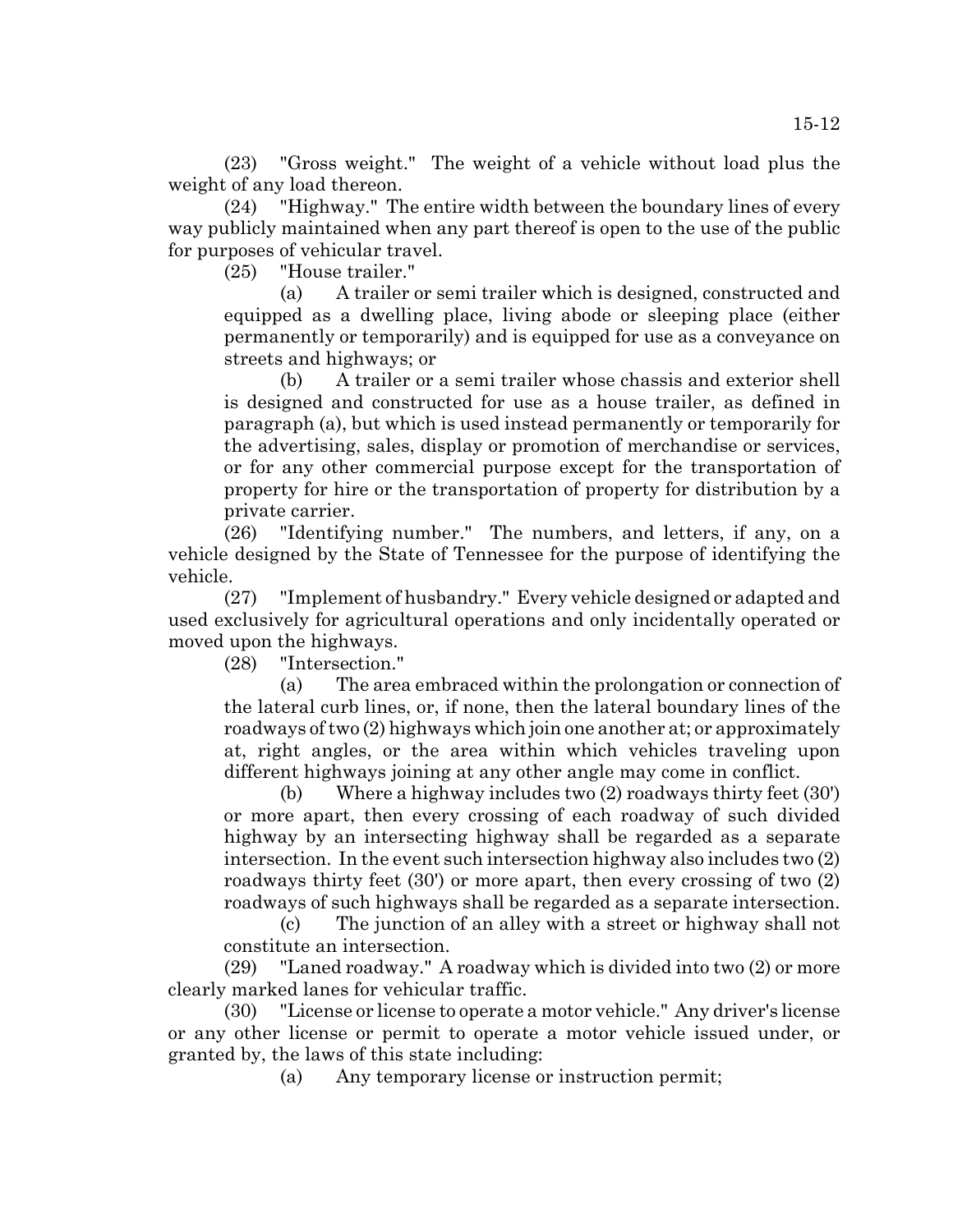(b) The privilege of any person to drive a motor vehicle whether or not such person holds a valid license;

(c) Any nonresident's operating privilege as defined herein.

(31) "Lien holder." A person holding a security interest in a vehicle.

(32) "Mail." To deposit in the United States mail properly addressed and with postage prepaid.

(33) "Manufacturer." Every person engaged in the business of constructing or assembling vehicles of a type required to be registered hereunder at an established place of business in this state.

(34) "Metal tire." Every tire, the surface of which in contact with the highway is wholly or partly of metal or other hard, nonresilient material.

(35) "Motor vehicle." Every vehicle which is self-propelled and every vehicle which is propelled by electric power obtained from overhead trolley wires, but not operated upon rails.

(36) "Motor home." Every motor vehicle designed, used or maintained primarily as a mobile dwelling, office or commercial space.

(37) "Motorcycle." Every motor vehicle having a seat or saddle for the use of the rider and designed to travel on not more than three (3) wheels in contact with the ground, but excluding a tractor.

(38) "Motor driven cycle." Every motorcycle including every motor scooter, with a motor which produces not to exceed five (5) brake horsepower, and every bicycle with motor attached.

(39) "Nonresident." Every person who is not a resident of this state.

(40) "Nonresident's operating privilege." The privilege conferred upon a nonresident by the laws of this state pertaining to the operation by such person of a motor vehicle, or the use of a vehicle owned by such person, in this state.

(41) "Off-highway motor vehicle." For the purpose of title, an off-highway motor vehicle is a vehicle which is not driven or moved on the public highway and is limited to:

(a) Any motorcycle commonly referred to as a "dirt bike";

(b) Any snowmobile or other vehicle designed to travel exclusively over snow or ice;

(c) Any motor vehicle commonly referred to as a "sand buggy," "dune buggy," or "all terrain vehicle"; or

(d) Similar types of motor vehicles designed primarily for off-highway use.

(42) "Official traffic control devices." All signs, signals, markings and devices not inconsistent with this chapter placed or erected by authority of a public body or official having jurisdiction, for the purpose of regulating, warning or guiding traffic.

(43) "Owner." A person, other than a lien holder, having the property in or title to a vehicle. The term includes a person entitled to the use and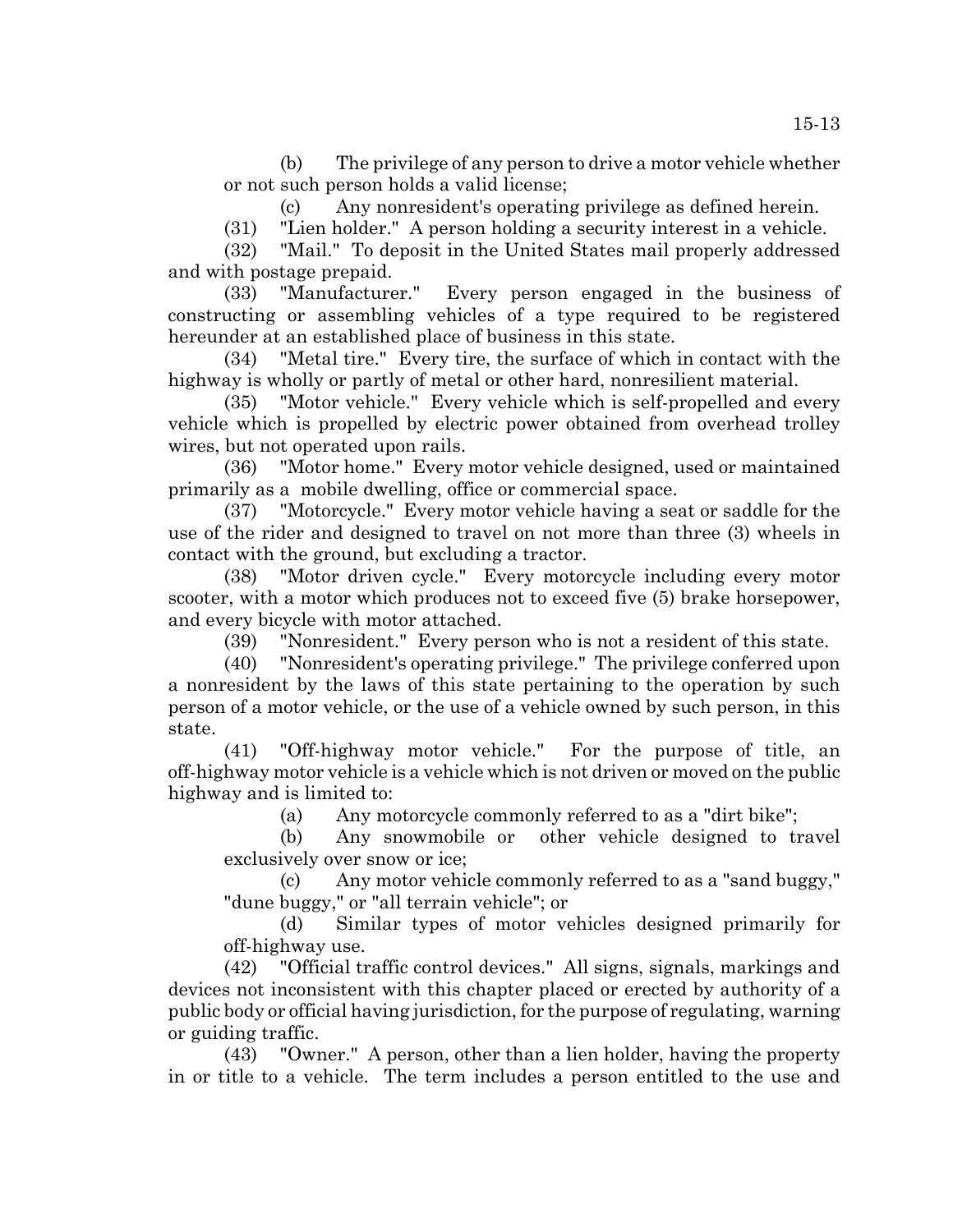possession of a vehicle subject to a security interest in another person, but excludes a lessee under a lease not intended as security.

(44) "Park or parking." Means the standing of a vehicle, whether occupied or not, otherwise than temporarily for the purpose of and while actually engaged in loading or unloading property or passengers.

(45) "Parking lot." Any lot or area which is used for the parking of vehicles for which a fee may or may not be charged and which is private or open to the use of the general public.

(46) "Parking meter." Any device by which the time which a vehicle may be parked at any point on the streets of the city is measured and a charge made therefor.

(47) "Parking meter space." Any space adjacent to a parking meter and which is duly designated for the parking of a single vehicle.

(48) "Passenger car." Every motor vehicle, except motorcycles and motor driven cycles, designed for carrying ten (10) passengers or less and used for the transportation of persons.

(49) "Pedestrian." Any person afoot.

(50) "Person." Every natural person, firm, copartnership, association or corporation.

(51) "Pneumatic tire." Every tire in which compressed air is designed to support the load.

(52) "Pole trailer." Every vehicle without power designed to be drawn by another vehicle and attached to the towing vehicle by means of a reach or pole, or by being boomed or otherwise secured to the towing vehicle, and ordinarily used for transporting long or irregular shaped loads such as poles, pipes or structural members capable, generally, of sustaining themselves as beams between the supporting connections.

(53) "Official time standard." Whenever certain hours are named herein they shall mean standard time or daylight saving time as may be in current use in the City of Goodlettsville, Tennessee.

(54) "Passenger curb loading zone." A place adjacent to a curb reserved for the exclusive use of vehicles during the loading or unloading of passengers.

(55) "Police officer." Every officer of the Goodlettsville Police Department or any officer authorized to direct or regulate traffic or to make arrests for violations of traffic regulations.

(56) "Private road or driveway." Every way or place in private ownership and use for vehicular travel by the owner and those having express or implied permission from the owner, but not by other persons.

(57) "Railroad sign or signal." Any sign, signal or device erected by authority of a public body or official or by a railroad and intended to give notice of the presence of railroad tracks or the approach of a railroad train.

(58) "Railroad train." A steam engine, electric or other motor, with or without cars coupled thereto, operated upon rails.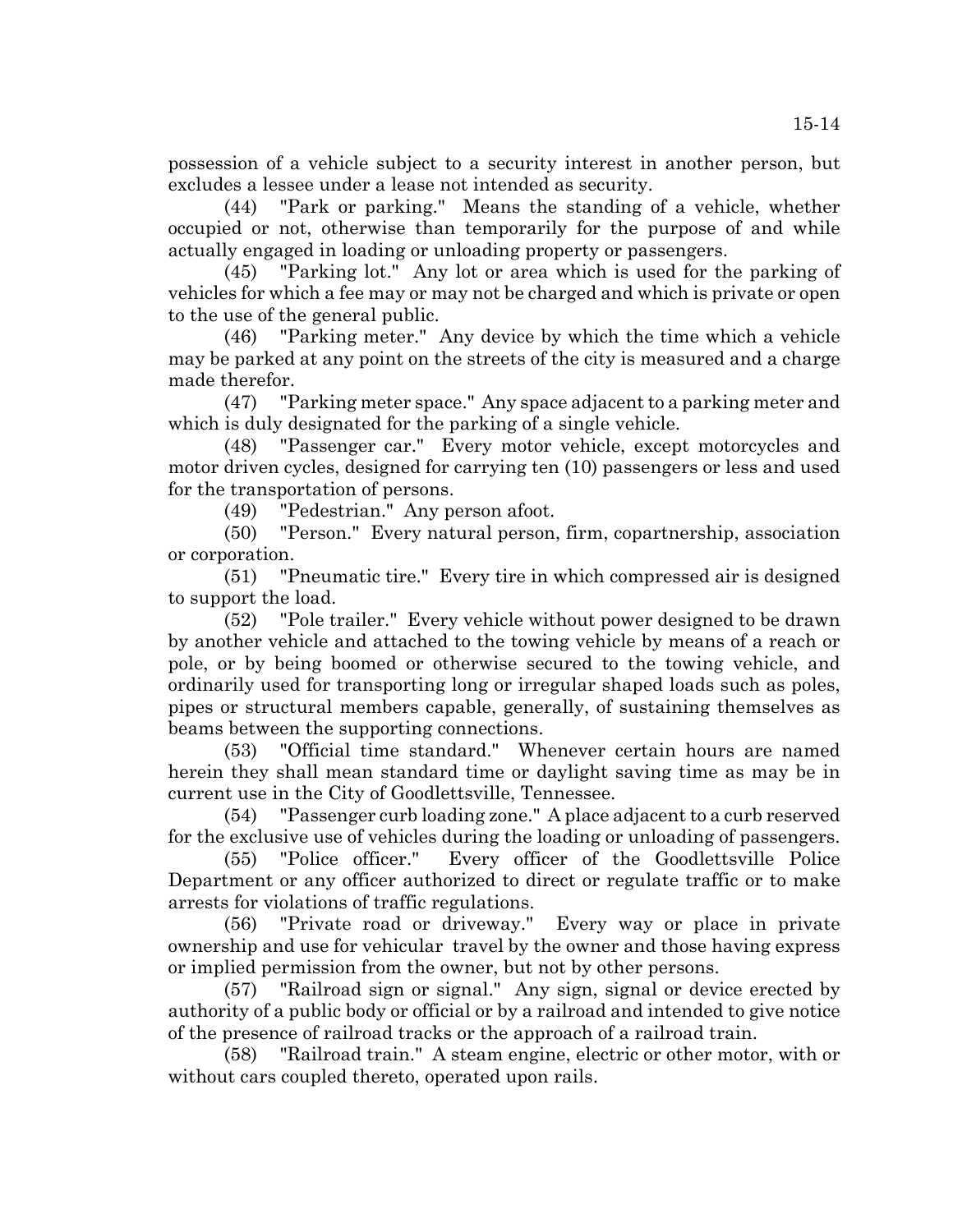(59) "Reconstructed vehicle." Every vehicle of a type required to be registered hereunder materially altered from its original construction by the removal, addition or substitution of essential parts, new or used.

(60) "Registration." The registration certificate of certificates and registration plates issued under the laws of this state pertaining to the registration of vehicles.

(61) "Residence district." The territory continuous to and including a highway not comprising a business district when the property on such highway for a distance of three hundred feet (300') or more is in the main improved with residences or residences and buildings in use for business.

(62) "Revocation of driver's license." The termination by formal action of a person's license or privilege to operate a motor vehicle on the public highways, which termination shall not be subject to renewal or restoration except that an application for a new license may be presented and acted upon by the State of Tennessee after the expiration of the applicable period of time prescribed by the state.

(63) "Right-of-way." The right of one vehicle or pedestrian to proceed in a lawful manner in preference to another vehicle or pedestrian approaching under such circumstances of direction, speed and proximity as to give rise to danger of collision unless one grants precedence to the other.

(64) "Roadway." That portion of a highway improved, designed or ordinarily used for vehicular travel, exclusive of the berm or shoulder. In the event a highway includes two (2) or more separate roadways the term "roadway" as used herein shall refer to any such roadway separately but not to all such roadways collectively.

(65) "Safety zone." The area or space officially set apart within a roadway for the exclusive use of pedestrians and which is protected or is so marked or indicated by adequate signs as to be plainly visible at all times while set apart as a safety zone.

(66) "School bus." Every motor vehicle that complies with the color and identification requirements set forth in the most recent edition of Minimum Standards for School Buses and is used to transport children to or from school or in connection with school activities, but not including buses operated by common carriers in urban transportation of school children.

(67) "Semi trailer." Every vehicle with or without motive power, other than a pole trailer, designed for carrying persons or property and for being drawn by a motor vehicle and so constructed that some part of its weight and that of its load rests upon or is carried by another vehicle.

(68) "Sidewalk." That portion of a street between the curb lines, or the lateral lines of a roadway, and the adjacent property lines, intended for use by pedestrians.

(69) "Solid rubber tire." Every tire of rubber or other resilient material which does not depend upon compressed air for the support of the load.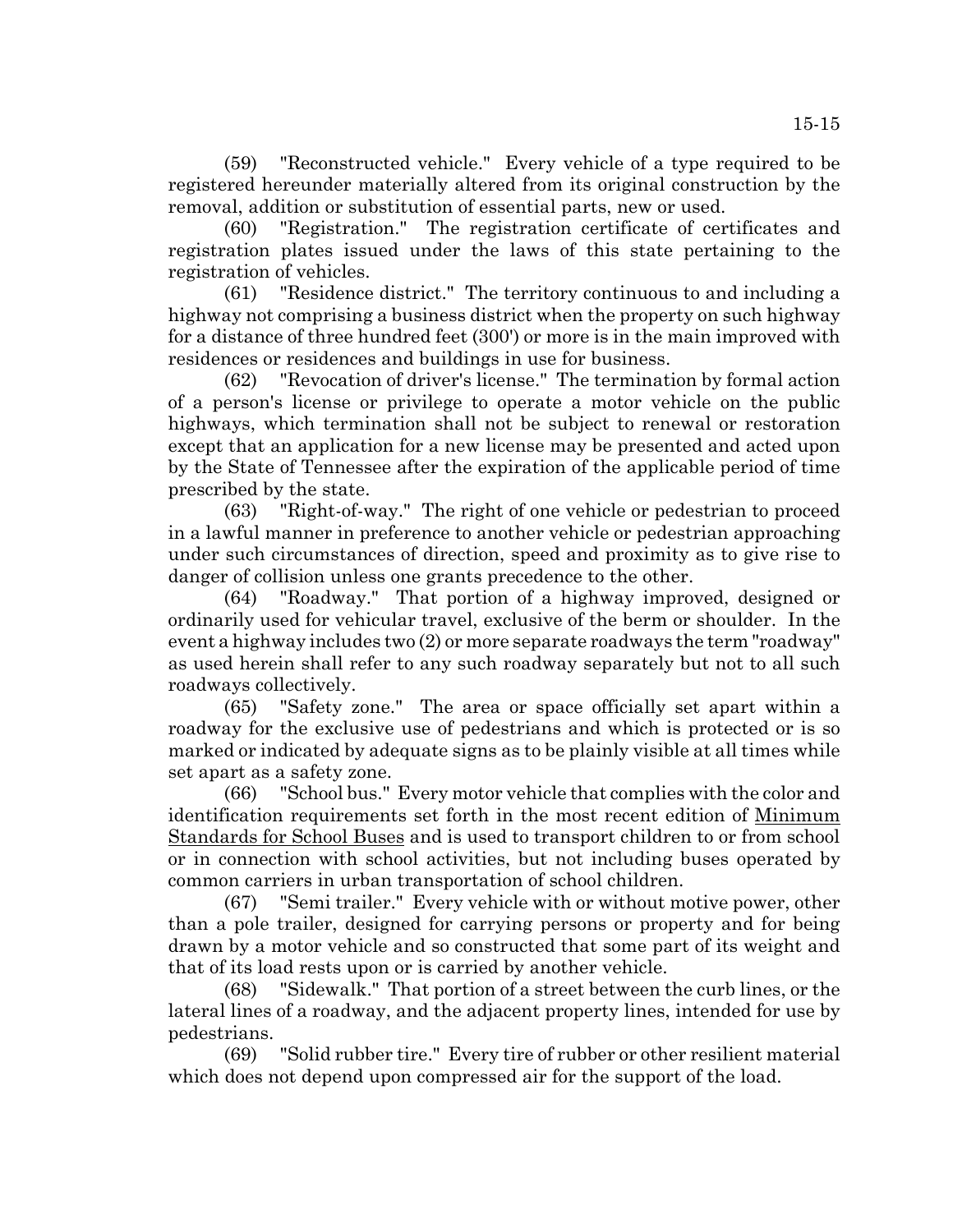(70) "Special mobile equipment." Every vehicle not designed or used primarily for the transportation of persons or property and only incidentally operated or moved over highway, including but not limited to ditch digging apparatus, well boring apparatus and road construction and maintenance machinery such as asphalt spreaders, bituminous mixers, bucket loaders, tractors other than truck tractors, ditchers, leveling graders, finishing machines, motor graders, road rollers, scarifiers, earth moving carry alls and scrapers, power shovels and drag lines, and self propelled cranes and earth moving equipment. The term does not include house trailers, dump trucks, truck mounted transit mixers, cranes or shovels, or other vehicles designed for the transportation of persons or property to which machinery has been attached.

(71) "Specially constructed vehicle." Every vehicle of a type required to be registered hereunder not originally constructed under a distinctive name, make, model or type by a generally recognized manufacturer of vehicles and not materially altered from its original construction.

(72) "Stand or standing." Means the halting of a vehicle, whether occupied or not, otherwise than temporarily of the purpose of and while actually engaged in receiving and/or discharging passengers.

(73) "State." State of Tennessee.

(74) "Stop." When required means complete cessation from movement.

(75) "Stop or stopping." When prohibited means any halting even momentarily of a vehicle, whether occupied or not, except when necessary to avoid conflict with other traffic or in compliance with the directions of a police officer or traffic control sign or signal.

(76) "Street." The entire width between boundary lines of every way publicly maintained when any part thereof is open to the use of the public for the purposes of vehicular travel.

(77) "Suspension of driver's license." The temporary withdrawal by formal action of a person's license or privilege to operate a motor vehicle on the public highways, which temporary withdrawal shall be for a period specifically designated.

(78) "Through highway." Every highway or portion thereof on which vehicular traffic is given preferential right-of-way, and at the entrances to which vehicular traffic from intersecting highways is required by law to yield the right-of-way to vehicles on such through highway in obedience to a stop sign, yield sign, or other official traffic control device when such signs or devices are erected as provided by resolution of traffic and parking commission.

(79) "Trackless trolley coach." Every motor vehicle which is propelled by electric power obtained from overhead trolley wires but not operated upon rails.

(80) "Tractor." Any self propelled vehicle designed or used at a traveling power plant or for drawing other vehicles, but having no provision for carrying loads independently.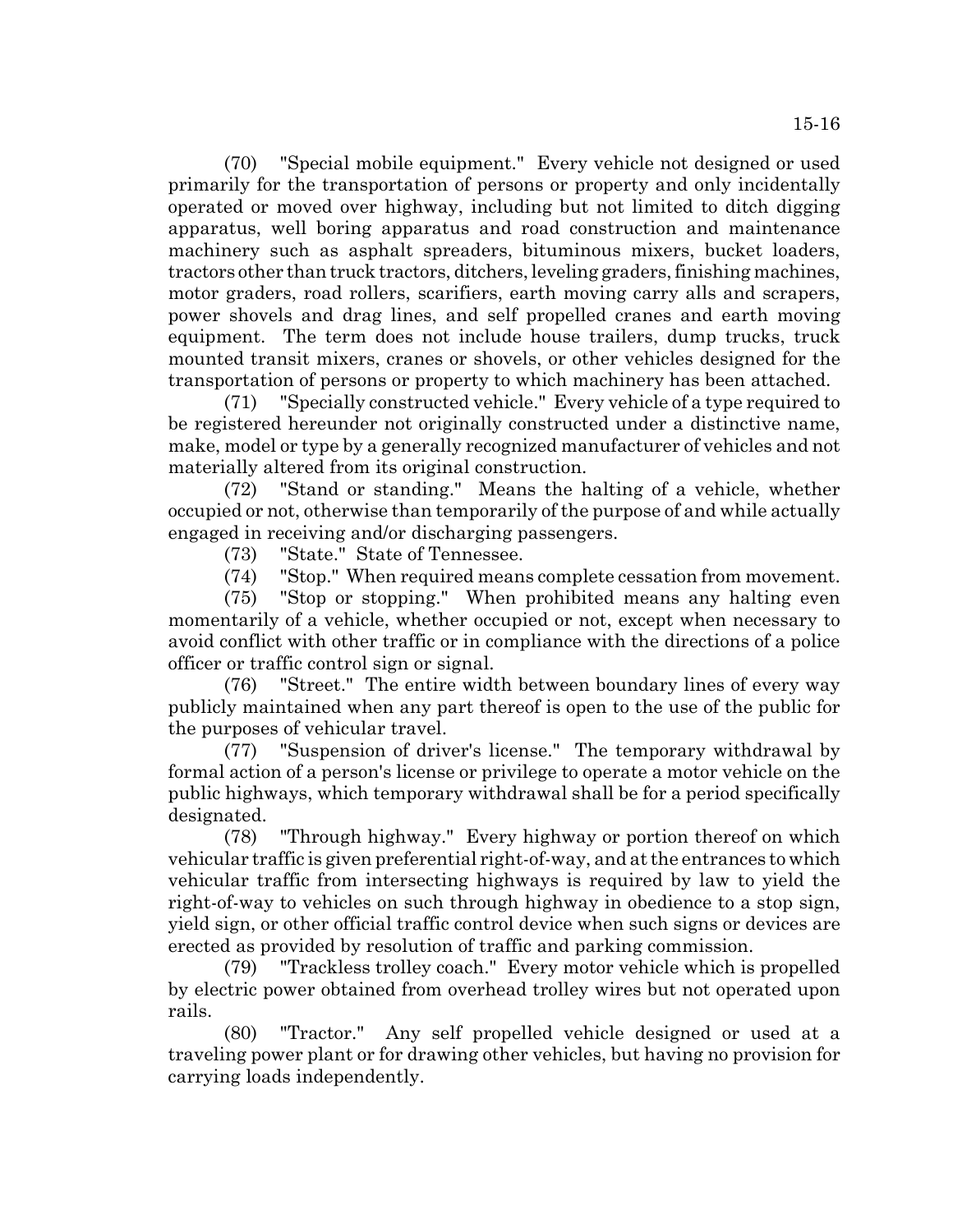(81) "Traffic." Pedestrians, ridden or herded animals, vehicles and other conveyances either singly or together while using any street for purposes of travel.

(82) "Traffic control signal." Any device, whether manually, electrically or mechanically operated, by which traffic is alternately directed to stop and permitted to proceed.

(83) "Trailer." Every vehicle with or without motive power, other than a pole trailer, designed for carrying persons or property and for being drawn by a motor vehicle and so constructed that no part of its weight rests upon the towing vehicle.

(84) "Truck." Every motor vehicle designed, used or maintained primarily for the transportation of property.

(85) "Truck camper." Any structure designed, used or maintained primarily to be loaded on or fixed to a motor vehicle to provide a mobile dwelling, sleeping place, office or commercial space.

(86) "Truck tractor." Every motor vehicle designed and used primarily for drawing other vehicles and not so constructed as to carry a load other than a part of the weight of the vehicle and load so drawn.

(87) "Urban district." The territory contiguous to and including any street which is built up with structures devoted to business, industry or dwelling houses situated at intervals of less than one hundred feet (100') for a distance of a quarter of a mile or more.

(88) "Vehicle." Every device in, upon or by which any person or property is or may be transported or drawn upon a highway, excepting devices used exclusively upon stationary rails or tracks. (2000 Code, § 15-125)

**15-125. State offenses declared City of Goodlettsville misdemeanors.** The state offenses cited under Tennessee Code Annotated, and which are not specifically made a violation of this code or any other ordinance of the City of Goodlettsville government, are hereby declared to be City of Goodlettsville misdemeanors, the definition of such offenses to be the same as those contained in the state statutes; provided, that this section shall not apply to any offenses which are made exclusively a violation of state law. (2000 Code, § 15-126)

**15-126. Permits for parades and processions.** No procession or parade, except the military forces of the United States, the military forces of this state, the forces of the police and fire departments and funeral processions, shall occupy, march or proceed along any street except in accordance with a permit issued by the chief of police and such other regulations which may apply. Application for a permit for any such parade or procession shall be made to the chief of police at least forty-eight (48) hours before the parade or procession is to be held. (2000 Code, § 15-127)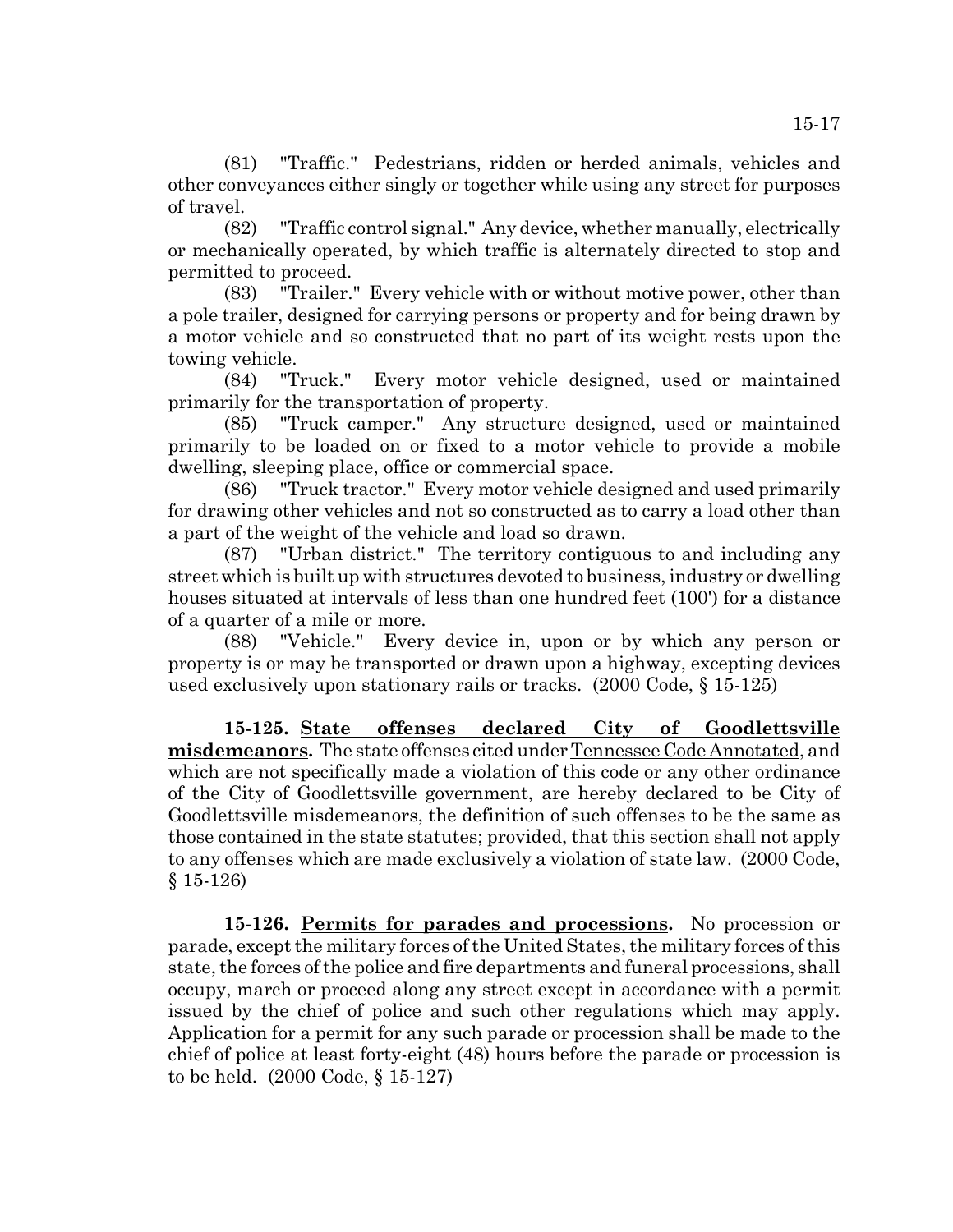**15-127. State registration plates required on vehicles; manner of mounting; maintenance.** Except as otherwise provided in the Tennessee Code Annotated, no person shall operate any vehicle within the City of Goodlettsville area unless such vehicle shall have affixed thereto current registration plates issued for the operation of the vehicle. Registration plates shall be attached as provided in Tennessee Code Annotated to all vehicles operated upon the roads of the City of Goodlettsville.

Every registration plate shall at all times be securely fastened in a horizontal position to the vehicle for which it is issued, so as to prevent the plate from swinging and in a place and position to be clearly visible, and shall be maintained from foreign materials and in a condition to be clearly legible. Every registration plate shall be clearly visible and free from any covering, decoration, frame, coloring device or any other fixture as apparatus which in any way alters the color or visibility or design of said registration plate. (2000 Code, § 15-128)

**15-128. State registration plates unlawful use.** It shall be unlawful for any person to use or affix to any vehicle a registration plate other than the one issued for that vehicle. (2000 Code, § 15-129)

**15-129. Driver's or chauffeur's license required.** No person, except those exempted by Tennessee Code Annotated, shall drive any motor vehicle upon any street, alley or thoroughfare within the jurisdiction of the City of Goodlettsville unless such person has a valid license as an operator or chauffeur as provided for in such state law. No person shall operate a motor vehicle as a chauffeur unless he holds a valid chauffeur's license. (2000 Code, § 15-130)

**15-130. Driver's or chauffeur's license unlawful use.** It shall be unlawful for any person to:

(1) Display or cause or permit to be displayed or have in his possession any fictitious or fraudulently altered operator's or chauffeur's license.

(2) Display or carry a cancelled, suspended, revoked or altered operator's or chauffeur's license.

(3) Lend his operator's or chauffeur's license to any other person or knowingly permit the use thereof by another.

(4) Display or represent as one's own any operator's or chauffeur's license not issued to him.

(5) Permit any unlawful use of an operator's or chauffeur's license issued to him.

(6) Do any act prohibited or fail to perform any act required by Tennessee Code Annotated. (2000 Code, § 15-131)

**15-131. Impoundment of vehicles.** (1) The term "impoundment," as used in this chapter, is defined as removing a vehicle from a street, alley, highway or thoroughfare to the nearest garage or other place of safety or a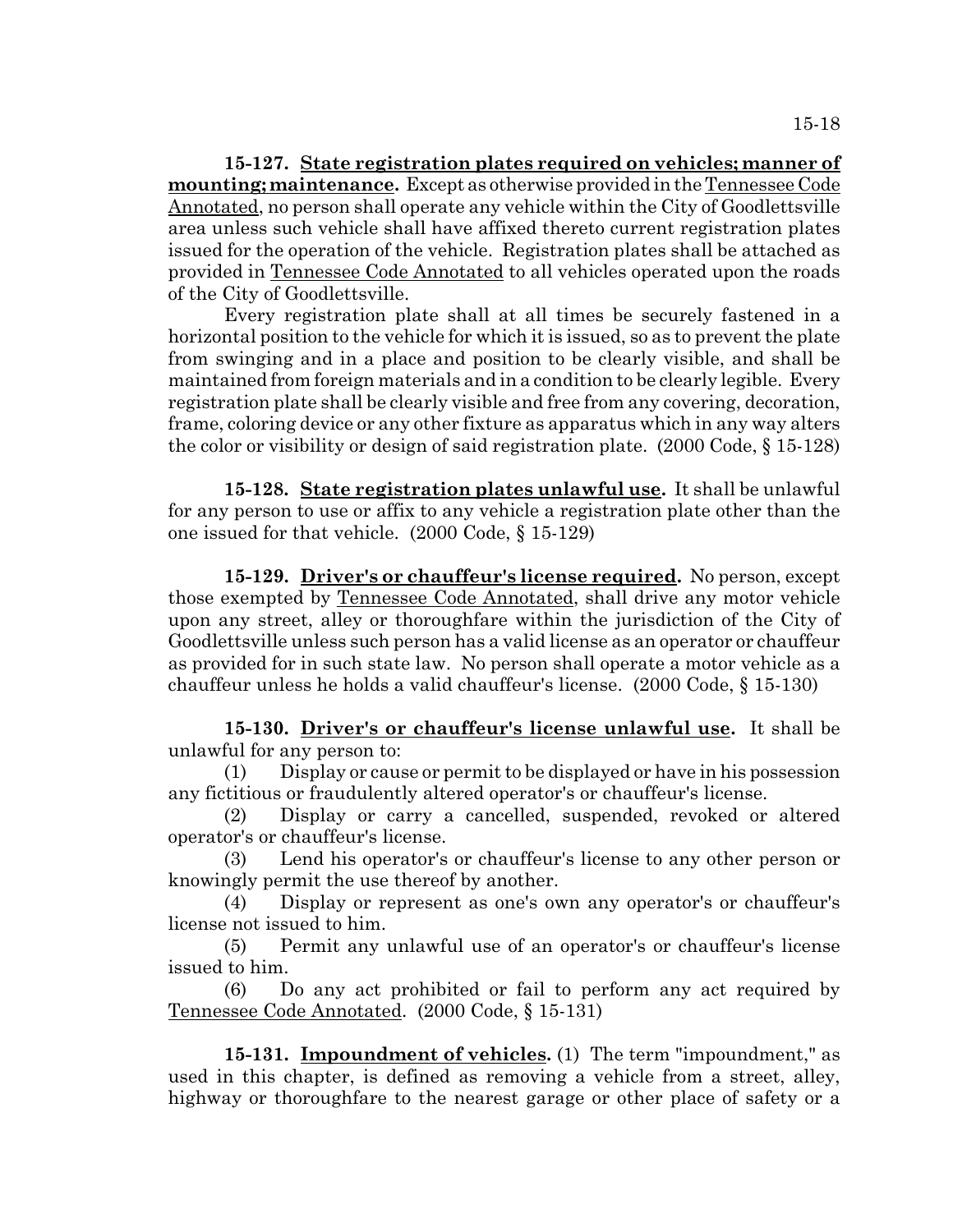garage designated or maintained by the police department or otherwise maintained by the City of Goodlettsville government.

(2) Members of the City of Goodlettsville Police Department shall have authority to impound any vehicle under the circumstances hereinafter enumerated:

(a) When a vehicle is parked, stopped or standing upon any alley, street, highway or thoroughfare within the area of the City of Goodlettsville government in violation of any regulation or ordinance of the City of Goodlettsville government, except overtime parking violations now or hereafter in effect.

(b) When a vehicle is so parked, stopped or standing upon any alley, street, highway or thoroughfare of the City of Goodlettsville government so as to obstruct the orderly flow of traffic thereon.

(c) When a vehicle is left parked on any alley, street, highway or thoroughfare within the City of Goodlettsville government area for a period of forty-eight (48) hours without current registration.

(d) When a vehicle upon any alley, street, highway or thoroughfare in the City of Goodlettsville government area is so disabled as to constitute an obstruction to traffic and the person in charge of the vehicle does not provide for its custody and removal.

(e) When a vehicle is left parked and unattended in one (1) place on any alley, street, highway or thoroughfare within the City of Goodlettsville government area for a period of forty-eight (48) consecutive hours.

(f) When the driver or operator of such vehicle has been arrested for driving under the influence of intoxicating liquor in violation of the Tennessee Code Annotated, or under other circumstances reasonably related to an arrest.

(3) Whenever it becomes necessary to make an arrest of the operator or driver of any vehicle, the officer making the arrest shall allow the person arrested to remove his vehicle to the nearest legal parking location or to turn over the custody of his vehicle to another person present and not placed under arrest, and capable of providing for the custody and removal of the vehicle.

(a) If no such person is present, then the vehicle may be towed according to police procedures or otherwise impounded at the sole cost and expense of the driver and/or owner of the vehicle.

(4) Whenever an officer of the Goodlettsville Police Department removes a vehicle from any alley, street, highway or thoroughfare, as authorized in this section, the officer shall obtain from the wrecker or tow in service employee a receipt in triplicate, one copy of which shall be retained by the wrecker or tow in service employee, describing the vehicle, the reasons for its removal, the place where the vehicle is to be stored, and all items of a personal nature found in the vehicle and not attached to or a part of the vehicle. Such officer shall give or cause to be given to the owner of such vehicle the duplicate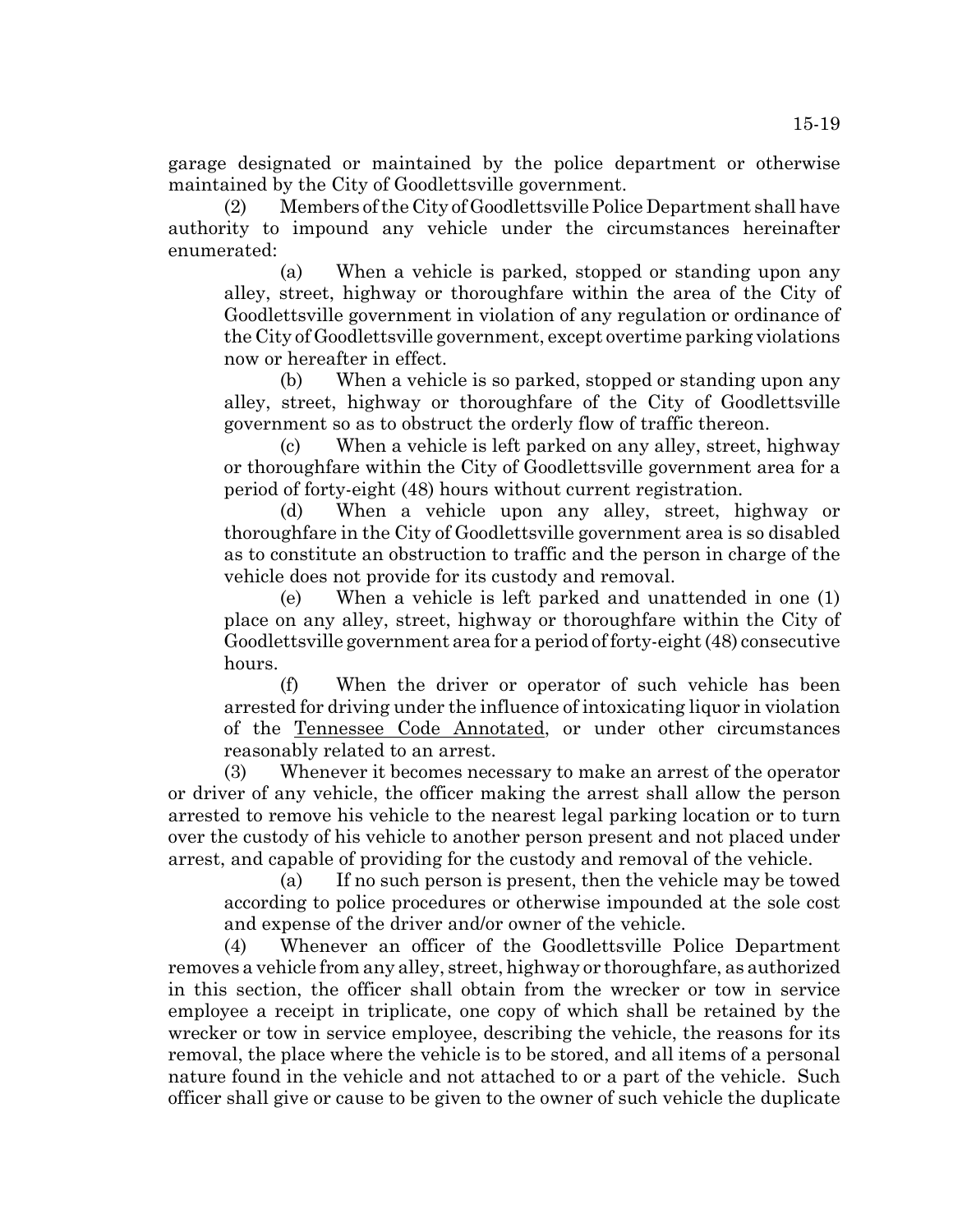copy of such receipt described in the preceding sentences as notice to such owner of the fact of removal. The original of such receipt described above shall be retained by the City of Goodlettsville Police Department as a permanent record.

(5) The owner or authorized driver or operator of the impounded vehicle may make application to take possession of the same and remove such vehicle from the place to which it has been removed or stored by paying the costs of removing the vehicle from such street or alley and all charges which may have accrued for the storage of the vehicle. (2000 Code, § 15-132)

**15-132. Citing violations.** It is hereby declared to be the intention of the City of Goodlettsville council that in the issuance of any traffic citation or any complaint or warrant for the violation of any section of this chapter or other City of Goodlettsville government ordinance, it shall be sufficient to cite the number of the section violated, together with a brief statement of cause of action sufficient to place the defendant on notice of the charge he is called upon to defend against.

No traffic complaint or warrant shall be declared void by reason of the fact that the incorrect ordinance or section number was cited, so long as the complaint or warrant states a cause of action sufficient to place the defendant on notice of the charge he is called upon to defend against. (2000 Code, § 15-133)

**15-133. Warrant not to be issued for traffic violation when person cited signs waiver of warrant on citation.** When any person is charged with a traffic violation in the City of Goodlettsville area and a traffic citation is issued to such person on such violation, it shall be the duty of the municipal court in which such case is set for trial to try the same without the issuance or service of a warrant upon such defendant, provided the defendant has signed a waiver on such citation agreeing to come to court and waiving the issuance and service of a warrant upon him. (2000 Code, § 15-134)

**15-134. Scope and effect of chapter.** (1) It is a misdemeanor for any person to drive or move or for the owner to cause or knowingly permit to be driven or moved on any highway any vehicle or vehicles of a size or weight exceeding the limitations stated in Tennessee State Statute Annotated.

(2) The provisions of this chapter governing size, weight and load shall not apply to fire apparatus, road machinery, or to implements of husbandry, including farm tractors, temporarily moved upon a highway, or to a vehicle operated under the terms of a special permit issued as herein provided. (2000 Code, § 15-135)

**15-135. Width of vehicles.** The total outside width of any vehicle or the load thereon shall not exceed eight feet (8'), except as otherwise provided in this section. (2000 Code, § 15-136)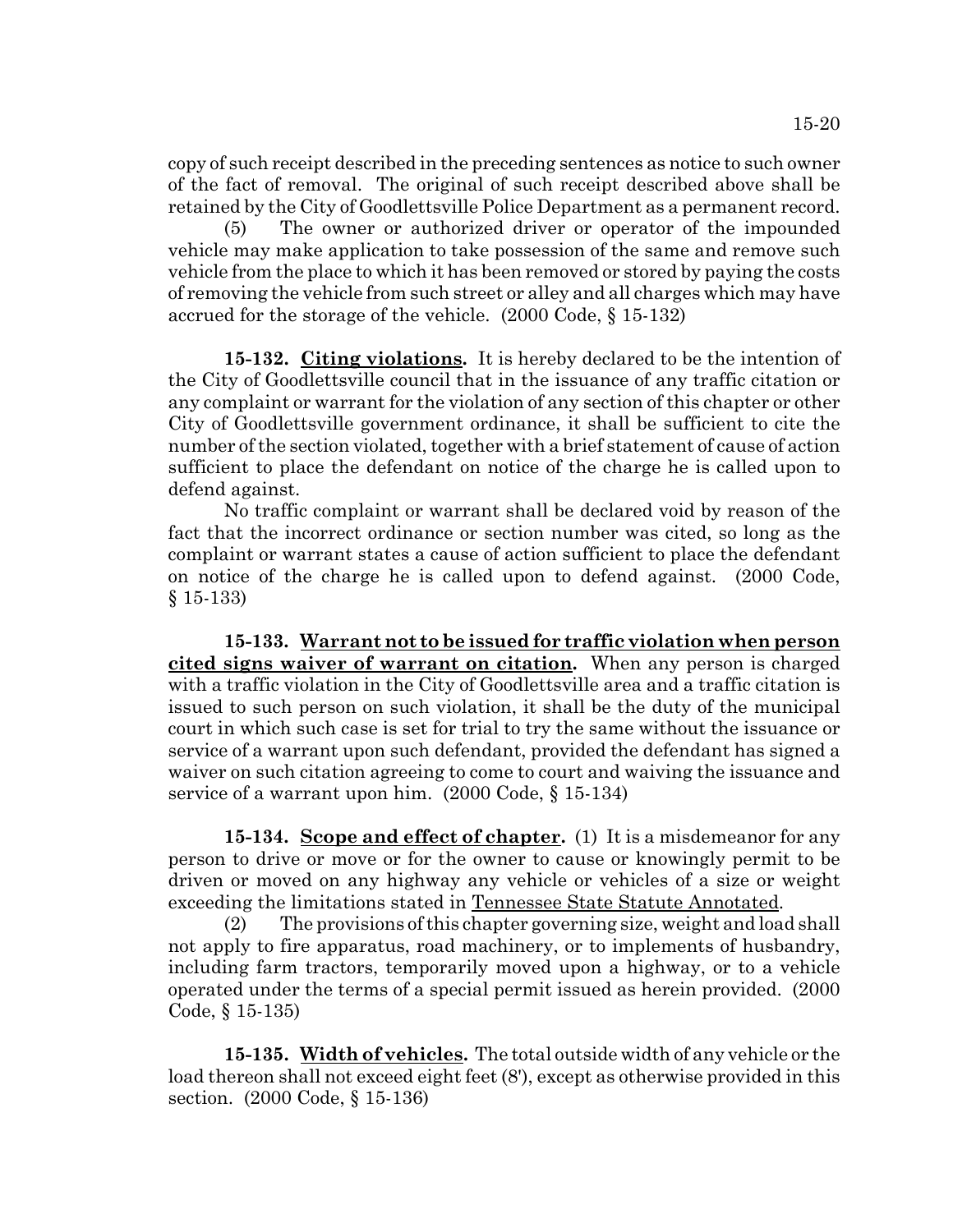**15-136. Projecting loads on passenger vehicles.** No passenger type vehicle shall be operated on any highway with any load carried thereon extending beyond the left side of such vehicle nor extending more than six inches (6") beyond the right side thereof. (2000 Code, § 15-137)

**15-137. Height and length of vehicles and loads.** (1) No vehicle including any load thereon shall exceed a height of thirteen feet six inches (13' 6").

(2) No vehicle including any load thereon and bumpers shall exceed a length of forty feet (40') extreme overall dimensions. This limit shall not apply to air conditioning or refrigeration equipment mounted on the front of a trailer or semi trailer.

(3) No combination of vehicles coupled together shall consist of more than two (2) units and no such combination of vehicles including any load thereon shall have an overall length, inclusive of front and rear bumpers, in excess of fifty-five feet (55') except as otherwise provided herein. (2000 Code, § 15-138)

**15-138. Special load limits.** (1) Subject to the foregoing provisions of this chapter limiting the length of vehicles and loads, the load upon any vehicle operated alone or the load upon the front vehicle of a combination of vehicles shall not extend more than three feet (3') beyond the foremost part of the vehicle, and the load upon any vehicle operated alone or the load upon the rear vehicle of a combination of vehicles shall not extend more than six feet (6') beyond the rear of the bed or body of such vehicle.

(2) The limitations as to length of vehicles and loads heretofore stated in Tennessee Code Annotated, § 27-1-263 and subsection (1) shall not apply to any load upon a pole trailer when transporting poles or pipes or structural material which cannot be dismembered, provided that no pole or pipe or other material exceeding eighty feet (80') in length shall be so transported unless a permit has first been obtained as authorized in Tennessee Code Annotated, § 27-1-269. (2000 Code, § 15-139)

**15-139. Loads on vehicles.** (1) No vehicle shall be driven or moved on any highway unless such vehicle is so constructed or loaded as to prevent any of its load from dropping, sifting, or leaking or otherwise escaping therefrom, provided that this section shall not prohibit the necessary spreading of any substance in highway maintenance or construction operations.

(2) No person shall operate on any highway any vehicle with any load unless said load and any covering thereon is securely fastened so as to prevent said covering or load from becoming loose, detached or in any manner a hazard to other users of the highway. (2000 Code, § 15-140)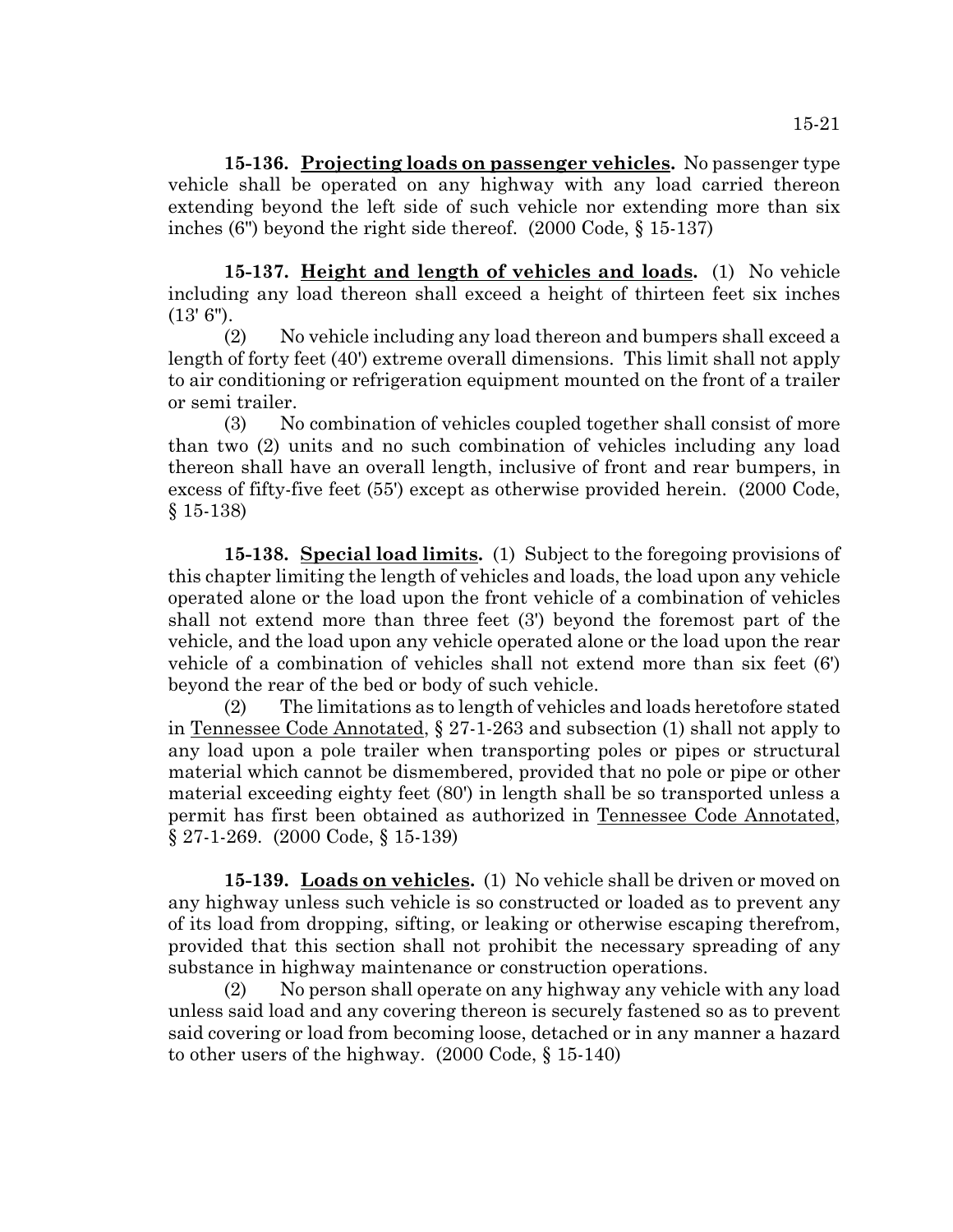**15-140. Gross weight of vehicles and loads.** Subject to the limit upon the weight imposed upon the highway through any one axle as set forth in the Tennessee State Statute Annotated, the total gross weight with load imposed upon the highway by any one group of two (2) or more consecutive axles of a vehicle or combination of vehicles shall not exceed the gross weight given for the respective distance between the first and last axle of the group of axles measured longitudinally to the nearest foot as set forth in Tennessee State Statute Annotated. (2000 Code, § 15-141)

# **15-141. When the city commission may restrict use of highways.**

(1) The city commission may by resolution prohibit the operation of vehicles upon any such highway or impose restrictions as to the gross weight of vehicles to be operated upon any such highway.

(2) The city commission shall cause to be erected and maintained signs designating the provisions of the resolution at each end of that portion of the highway affected thereby, and resolution shall not be effective unless and until such signs are erected and maintained.

(3) The city commission may also by resolution, prohibit the operation of trucks or other commercial vehicles, or may impose limitations as to the weight or size thereof, on certain highways designated by appropriate signs placed on such highways. (2000 Code, § 15-142)

**15-142. Liability for damage to highway or structure.** (1) Any person driving any vehicle, object or contrivance upon city street, any highway or highway structure shall be liable for all damage which said city street, highway or highway structure may sustain as a result of any illegal operation, driving or moving of such vehicle, object or contrivance, or as a result of operating, driving or moving any vehicle, object or contrivance weighing in excess of the maximum weight in this regulation but authorized by a special permit issued as provided in this chapter.

(2) Whenever such driver is not the owner of such vehicle, object or constrivance, but is so operating, driving or moving the same with the express or implied permission of said owner, then said owner and driver shall be jointly and severally liable for any such damage.

(3) Such damage may be recovered in a civil action brought by the City of Goodlettsville. (2000 Code, § 15-143)

**15-143. Permits for excess size and weight.** (1) All persons seeking to operate or move a vehicle or combination of vehicles of a size and weight of vehicle or load exceeding the maximum specified in this chapter or otherwise not in conformity with the provisions of this regulation upon any highway under the jurisdiction of the City of Goodlettsville shall apply for a permit to operate said vehicle, said application to be made to the Chief of Police of the City of Goodlettsville prior to the introduction of the vehicle and/or its load onto the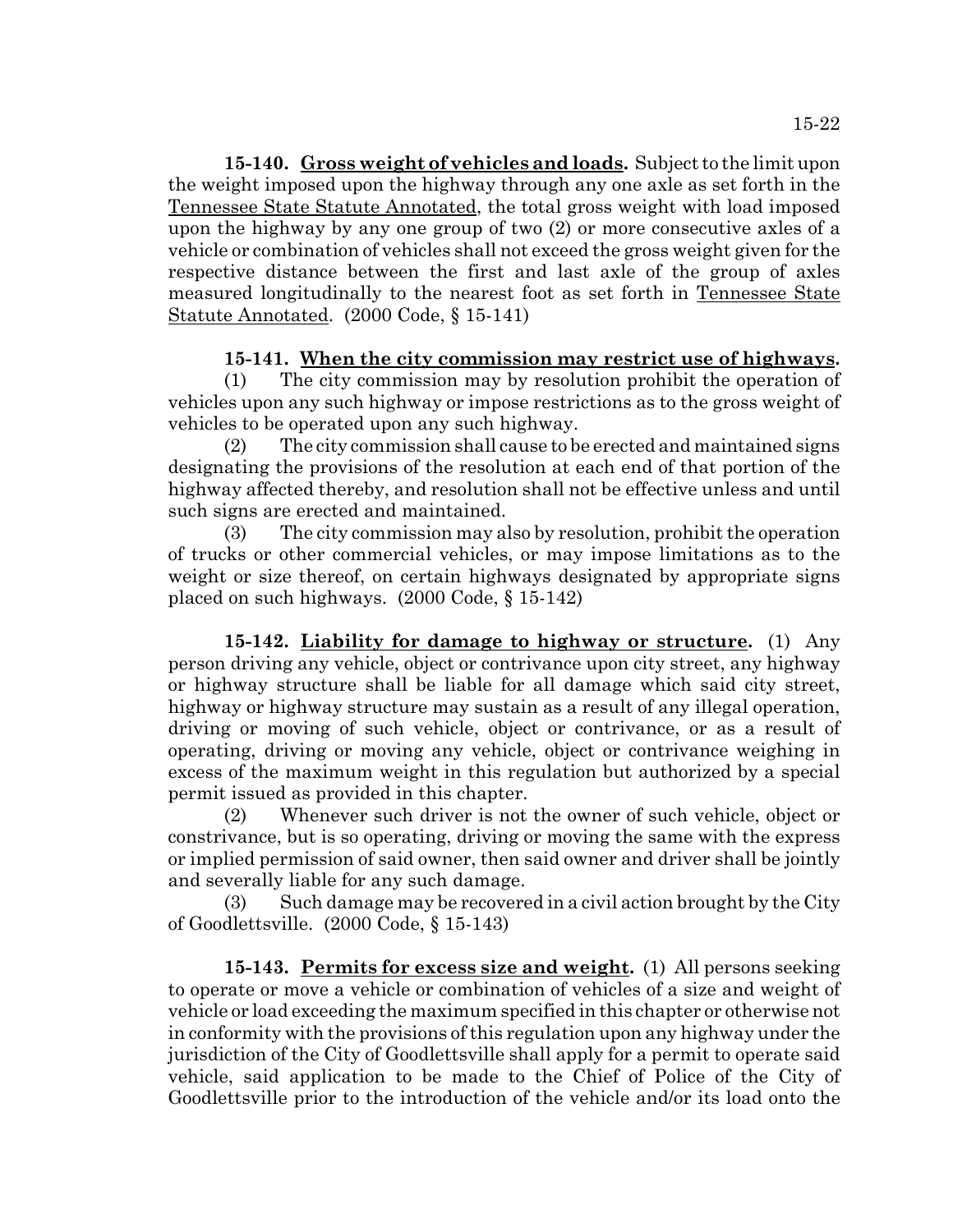streets of the City of Goodlettsville. Failure to so apply will be a misdemeanor under this chapter.

(2) The application for any such permit shall specifically describe in writing the vehicle or vehicles and load to be operated or moved and the particular highway for which the permit to operate is requested.

(3) The chief of police shall issue or withhold such permit at his discretion; or, to establish seasonal or other time limitations within which the vehicles described may be operated on the highways indicated, or otherwise to limit or prescribe conditions of operation of such vehicle or vehicles, when necessary to protect the safety of highway users, or to protect the efficient movement of traffic from unreasonable interference, or to protect the highways from undue damage to the road foundations, surfaces or structures.

(4) Every such permit shall be carried in the vehicle or combination of vehicles to which it refers and shall be open to inspection by any police officer or authorized agent of the city commission and no person shall violate any of the terms and conditions of such special permit. (2000 Code, § 15-144)

# **15-144. Restrictions upon use of streets by certain vehicles.**

(1) The city commission is hereby authorized to determine and designate those heavily traveled streets upon which shall be prohibited the use of the roadway by motor driven cycles, bicycles, horse drawn vehicles or other non motorized traffic and shall erect appropriate signs giving notice thereof.

(2) It is expressly prohibited for skate boards to be used or ridden upon public streets and highways within the City of Goodlettsville, or upon private ways open to public traffic, i.e., apartment complexes, malls, and parking lots. Failure to obey this prohibition shall be a traffic violation under the city ordinances as set out herein.

(3) When signs are so erected giving notice thereof, no person shall disobey the restrictions stated on such signs. (2000 Code, § 15-145)

**15-145. Restriction on use of off-highway motor vehicles on highways.** (1) Off-highway motor vehicles as defined in § 15-124 may be operated or driven upon a highway but only as follows:

(a) On a two (2) lane highway, only to cross such highway at an angle at of approximately ninety degrees  $(90^{\circ})$  to the direction of the roadway and at a place where a quick and safe crossing may be made.

(b) With respect to the crossing of a highway having more than (2) lanes, or a highway having limited access, such off-highway motor vehicles, may cross such highways but only at a place designated by the department of transportation or the City of Goodlettsville authorities with respect to highways under their respective jurisdictions as a place where such motor vehicles or specified types of such motor vehicles, may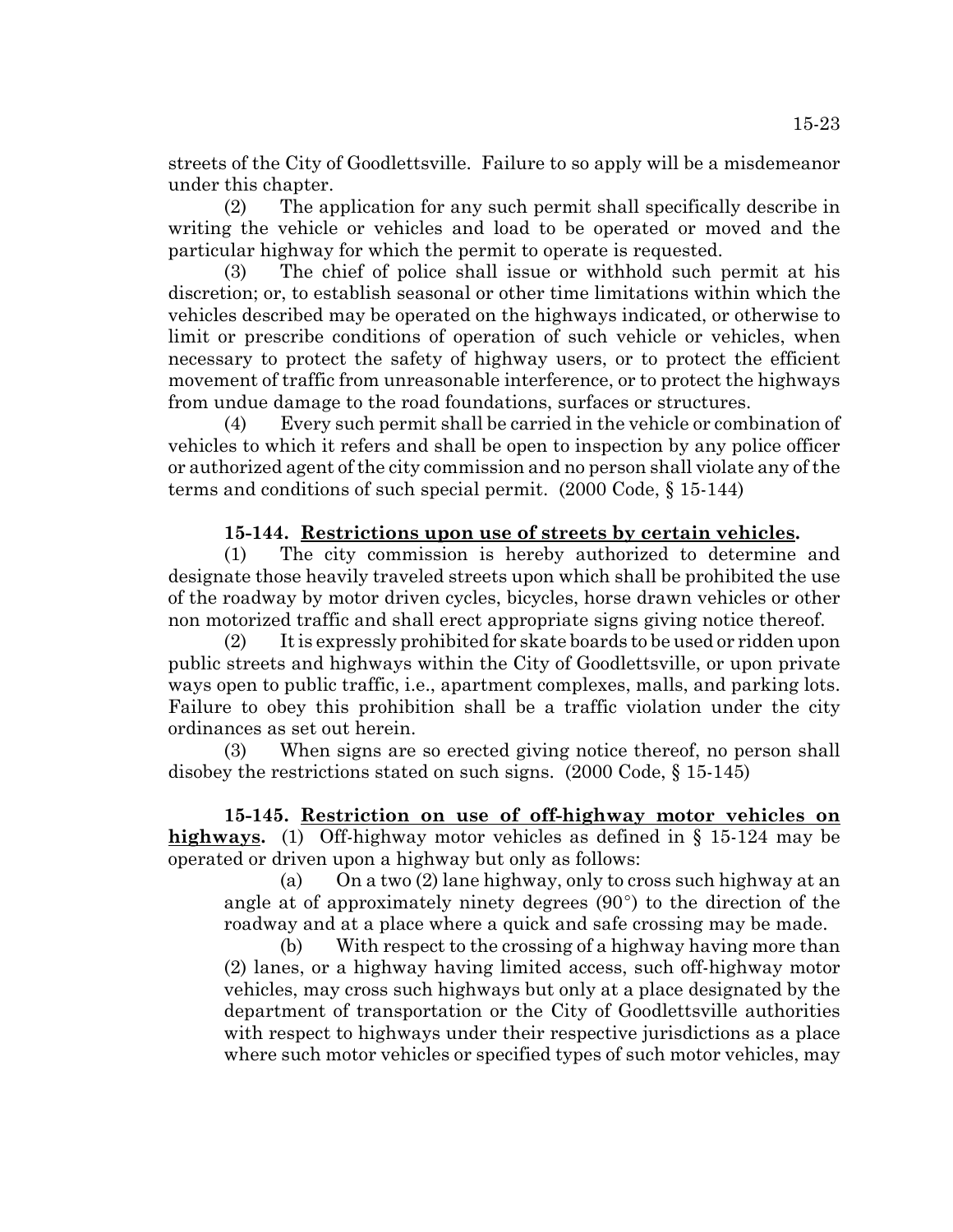cross the highways, and such vehicles shall cross such highways only at such designated places and only in a quick and safe manner.

(c) The Department of Transportation and the City of Goodlettsville with respect to highways under their respective jurisdictions may designate, by the erection of appropriate signs of a type approved by the Department of Transportation, places where such motor vehicles, or specified types of such motor vehicles, may cross any highway having more than two (2) lanes or having limited access.

(2) Off-highway motor driven cycles defined in § 15-124 may be moved, by nonmechanical means only, adjacent to a roadway, in such a manner so as to not interfere with traffic upon the highway, only for the purpose of gaining access to, or returning from, areas designed for the operation of off-highway vehicles, when no other route is available. The Department of Transportation or City of Goodlettsville may designate access routes leading to off-highway parks as suitable for the operation of off highway vehicles, if such access routes are available to the general public only for pedestrian and off-highway motor vehicle travel. (2000 Code, § 15-146)

**15-146. Operation of motor vehicle without adequate energy absorption system prohibited.** No person shall operate a motor vehicle on any road, street, highway or in any place open to the public within the city unless the vehicle is equipped with a bumper or other energy absorption system with an analogous function. (2000 Code, § 15-147)

**15-147. Alteration of altitude from ground level of passenger car and four wheel drive vehicle prohibited.** (1) No person shall operate a passenger vehicle, except a four wheel drive recreational vehicle, of a type required to be registered under the laws of this state upon a public highway or street within the city modified by reason of alteration of its altitude from the ground if its bumpers, measured to any point on a loadbearing member on the horizontal bumper bar, are not within the range of fourteen inches (14") to twenty-two inches (22") above the ground, except that no vehicle shall be modified to cause the vehicle body or chassis to come in contact with the ground or expose the fuel tank to damage from collision or cause the wheels to come in contact with the body under normal operation and that no part of the original suspension system be disconnected to defeat the safe operation of the suspension system; provided that nothing contained in this section shall prevent the installation of heavy duty equipment to include shock absorbers and overload springs; and provided further, that nothing contained in this section shall prevent a person from operating a motor vehicle on a public highway within the city with normal wear of the suspension system if normal wear does not affect the control of the vehicle.

(2) No person shall operate a four wheel drive recreational vehicle of a type required to be registered under the laws of this state upon a public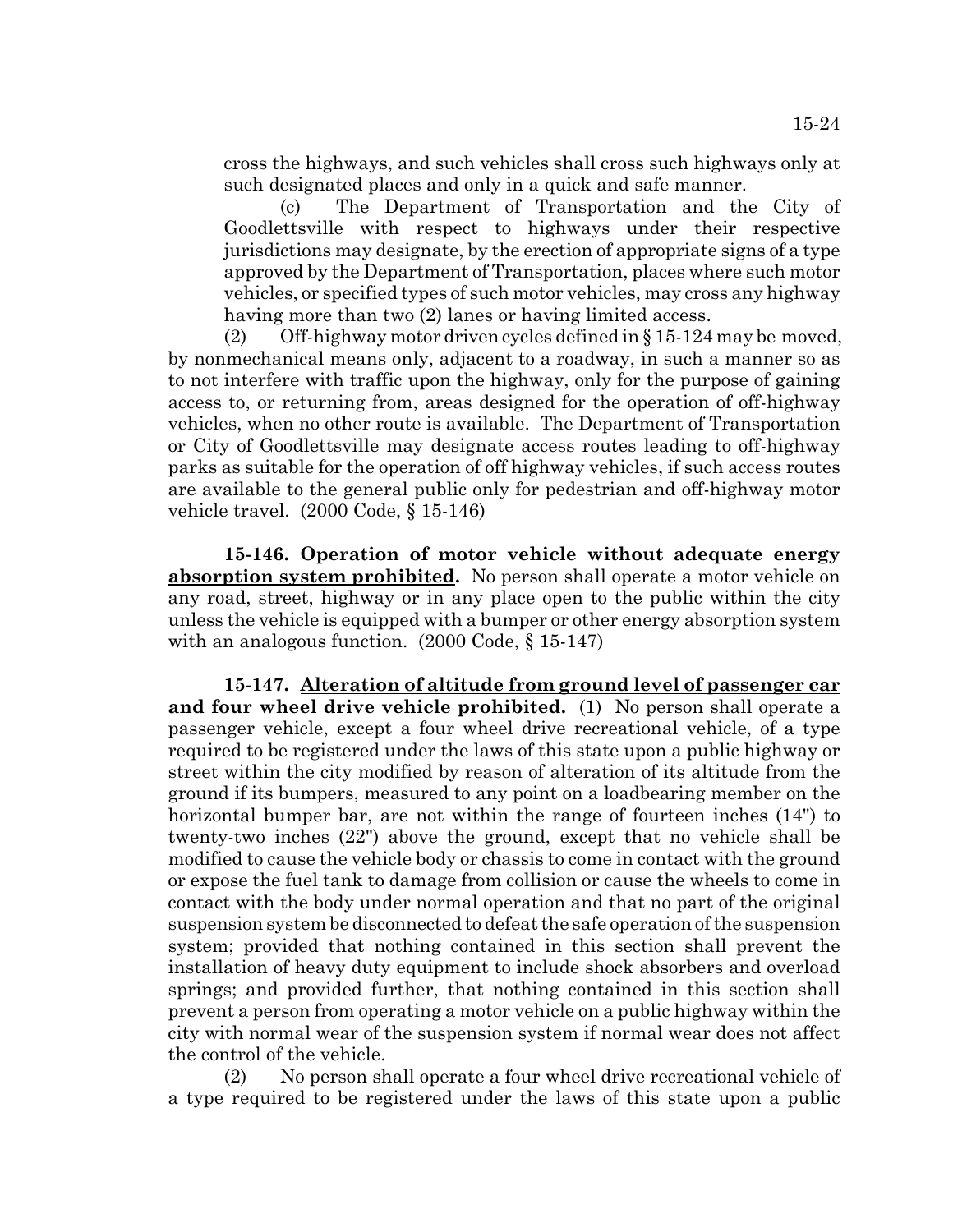highway or street within the city modified by reason of alteration of its altitude from the ground if its bumpers, measured to any point on a load bearing member on the horizontal bumper bar, are not within the range of fourteen inches (14") to thirty-one inches (31") above the ground, except that no vehicle shall be modified to cause the vehicle body or chassis to come in contact with the ground or expose the fuel tank to damage from collision or cause the wheels to come in contact with the body under normal operation and that no part of the original suspension system be disconnected to defeat the safe operation of the suspension system; provided that nothing contained in this section shall prevent the installation of heavy duty equipment to include shock absorbers and overload springs; and provided further, that nothing contained in this section shall prevent a person from operating a motor vehicle on a public highway within the city with normal wear of the suspension system if normal wear does not affect the control of the vehicle. In the case of a four wheel drive vehicle where the thirty-one inches (31") limitation is exceeded, the vehicle will comply with this section if the vehicle is equipped with a drop bumper. Such drop bumper must be bolted and welded to the frame of the vehicle and be made of a strength equal to a stock bumper.

(3) This section shall not apply to freight motor vehicles and/or other vehicles which have designs which would intrinsically preclude conformity with this provision.  $(2000 \text{ Code}, \S 15-148)$ 

**15-148. Lights required on motor vehicles.** (1) Every motor vehicle other than a motorcycle, road roller, road machinery or farm tractor shall be equipped with at least two (2) and not more than four (4) headlights, with at least one (1) on each side of the front of the motor vehicle; provided, that auxiliary road lighting lamps may be used, but not more than two (2) of such lamps shall be lighted at any one (1) time in addition to the two (2) required headlights.

(2) Every motorcycle or motor driven cycle shall be equipped with at least one (1) headlight, capable of high beam and low beam settings, and ignition wired to burn during operation of the vehicle.

(3) No spotlight or auxiliary lamps shall be so aimed upon approaching another vehicle that any part of the high intensity portion of the beam therefrom is directed beyond the left side of the motor vehicle upon which the spotlight or auxiliary lamp is mounted, nor more than one hundred feet (100') ahead of such motor vehicle.

(4) Every motor vehicle shall be equipped with two (2) red tail lamps and two (2) red stoplights on the rear of such vehicle, and one (1) tail lamp and one (1) stoplight shall be on each side of the vehicle, except for motorcycles and motor driven cycles, which shall have at least one (1) red tail lamp and one (1) red stoplight.

(5) The stoplight shall be designed to be actuated by the use of brakes or the brake pedal, and shall be capable of being seen and distinguished from a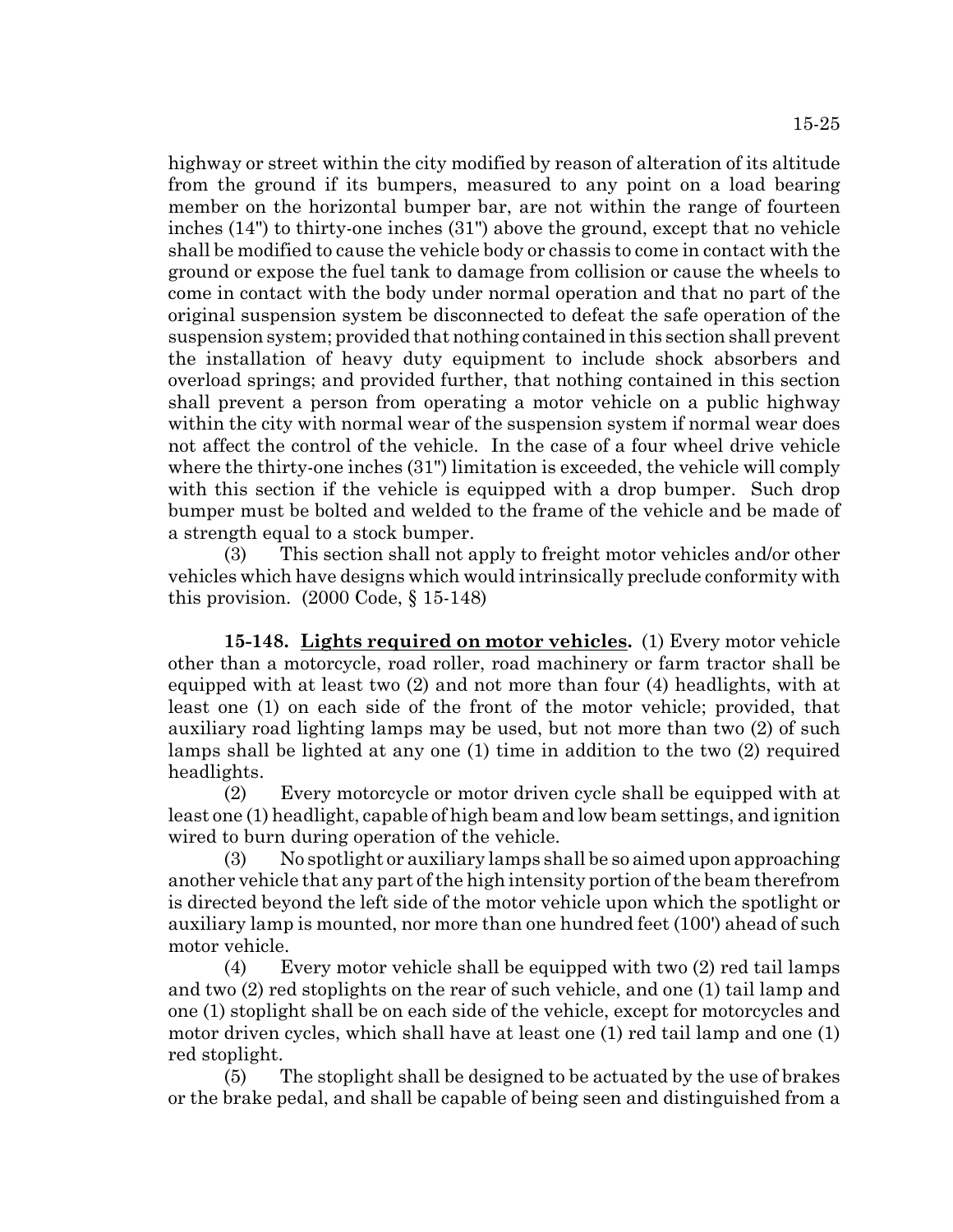distance of one hundred feet (100') to the rear of a motor vehicle in normal daylight; however, said light shall not be a glaring or dazzling light. Said light may be incorporated with the tail lamp.

(6) Each lamp and stoplight required by this section, as well as the headlights required by this section, shall be in good condition and operational.

(7) Each lamp specified in this section as required shall be used at any time from one-half (1/2) hour after sunset to one-half (1/2) hour before sunrise and at any other time when, due to insufficient light or other unfavorable atmospheric conditions, persons and vehicles on the highways are not clearly discernible at a distance of one thousand feet (1,000') ahead of the vehicle. The lights shall be in use whenever it is raining or the use of windshield wipers is required. (2000 Code, § 15-149)

**15-149. Flashing red lights prohibited; exceptions.** (1) No vehicle operated in this city shall be equipped with any flashing red light which displays to the front of such vehicle, except school buses, authorized law enforcement vehicles only when used in combination with a flashing blue light, and emergency vehicles used in fire fighting, including ambulances, fire fighting vehicles, rescue vehicles, privately-owned vehicles of regular or volunteer fireman as certified, or other emergency vehicles used in fire fighting owned, operated or subsidized by the governing body of any county or municipality.

(2) Excepted from this section are emergency rescue vehicles owned, titled and operated by a state chartered rescue squad, members of the Tennessee Association of Rescue Squads, privately-owned vehicles of regular or volunteer fireman as certified, any authorized civil defense emergency vehicle, and any ambulance or vehicle equipped to provide emergency medical services properly licenses as required by the laws of this state, where such vehicles display markings at least three inches (3") in size designating such vehicles as emergency vehicles. Excepted vehicles may display a red light visible, a red oscillating light, and blinking red lights, front and rear.

(3) Any vehicle not excepted by this section which displays such red lights shall be in violation of this section. (2000 Code, § 15-150)

**15-150. Lights on vehicles other than motor vehicles.** (1) Every vehicle other than a motor vehicle operated within the city upon a roadway designed for public use and travel shall be equipped with a light attached to and on the upper left side of such vehicle, capable of displaying a light visible five hundred feet (500') to the front and five hundred feet (500') to the rear of such vehicle under ordinary atmospheric conditions and such light shall be displayed during the period from one-half (1/2) hour after sunset to one-half (1/2) hour before sunrise and at all other times when there is not sufficient light to render clearly discernible any person on the road or highway at a distance of two hundred feet (200') ahead of such vehicle.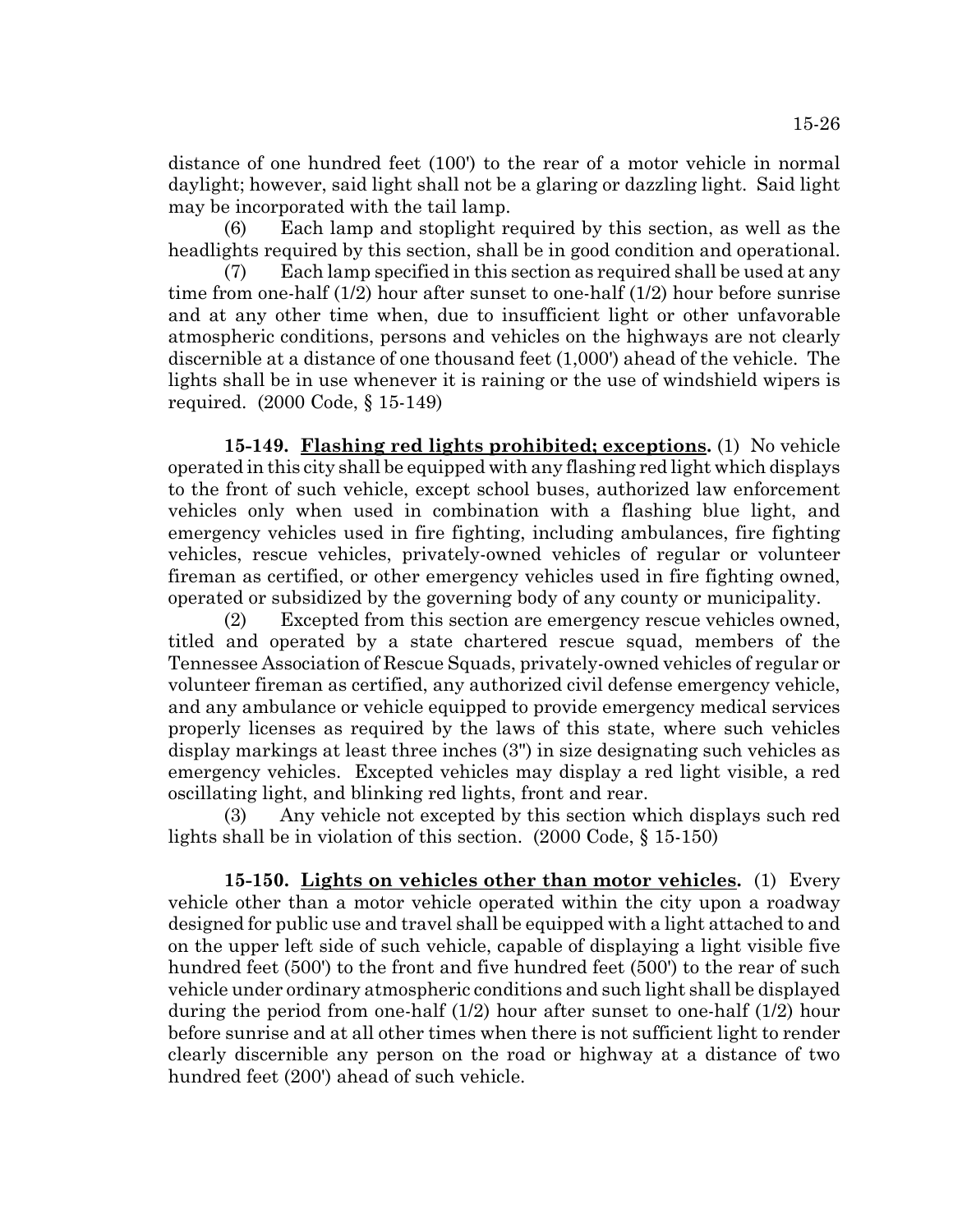(2) For non motorized carts, wagons or conveyances, a red tail lamp shall be displayed on the lower left corner of the rear of such wagon, and a triangle shaped slow moving vehicle identification emblem meeting the standards of the American Society of Agricultural Engineers shall also be placed on the lower left corner of such wagon or conveyance.

(3) Any vehicle failing to display the lights as set out in this section shall be in violation of this section. (2000 Code, § 15-151)

**15-151. Operation of vehicle with lamps or spotlights facing backwards prohibited.** (1) No person shall operate any vehicle equipped with auxiliary lamps or spotlights on any highway, street or road of the city where such lights face backwards and are in operation.

(2) This section does not apply to emergency vehicles or public utility vehicles; nor does it apply to parked vehicles, but the use of such lights shall not interfere with any vehicle being operated on a street, highway or road. (2000 Code, § 15-152)

**15-152. Horns and warning devices.** (1) Every motor vehicle when operated upon a highway in this city shall be equipped with a horn in good working order and capable of emitting sound audible under normal conditions from a distance of not less than two hundred feet (200'), but shall not emit an unreasonably loud or harsh sound or whistle. The driver of a motor vehicle shall use such horn when reasonably necessary for the safe operation of the vehicle, but not otherwise.

(2) No vehicle except an authorized emergency vehicle shall have or use any siren, whistle or bell, except in conjunction with a theft deterrent or alarm system designed for use when the vehicle is not being operated.

(3) Emergency vehicles shall be equipped with a siren, whistle or bell capable of emitting a sound audible under normal conditions from a distance of not less than five hundred feet (500') and of a type approved under the laws of this state, but such device shall only be used when the vehicle is operated in any emergency response or in pursuit situation or at such times as the emergency vehicle operator must warn pedestrian or other drivers of approach. (2000 Code, § 15-153)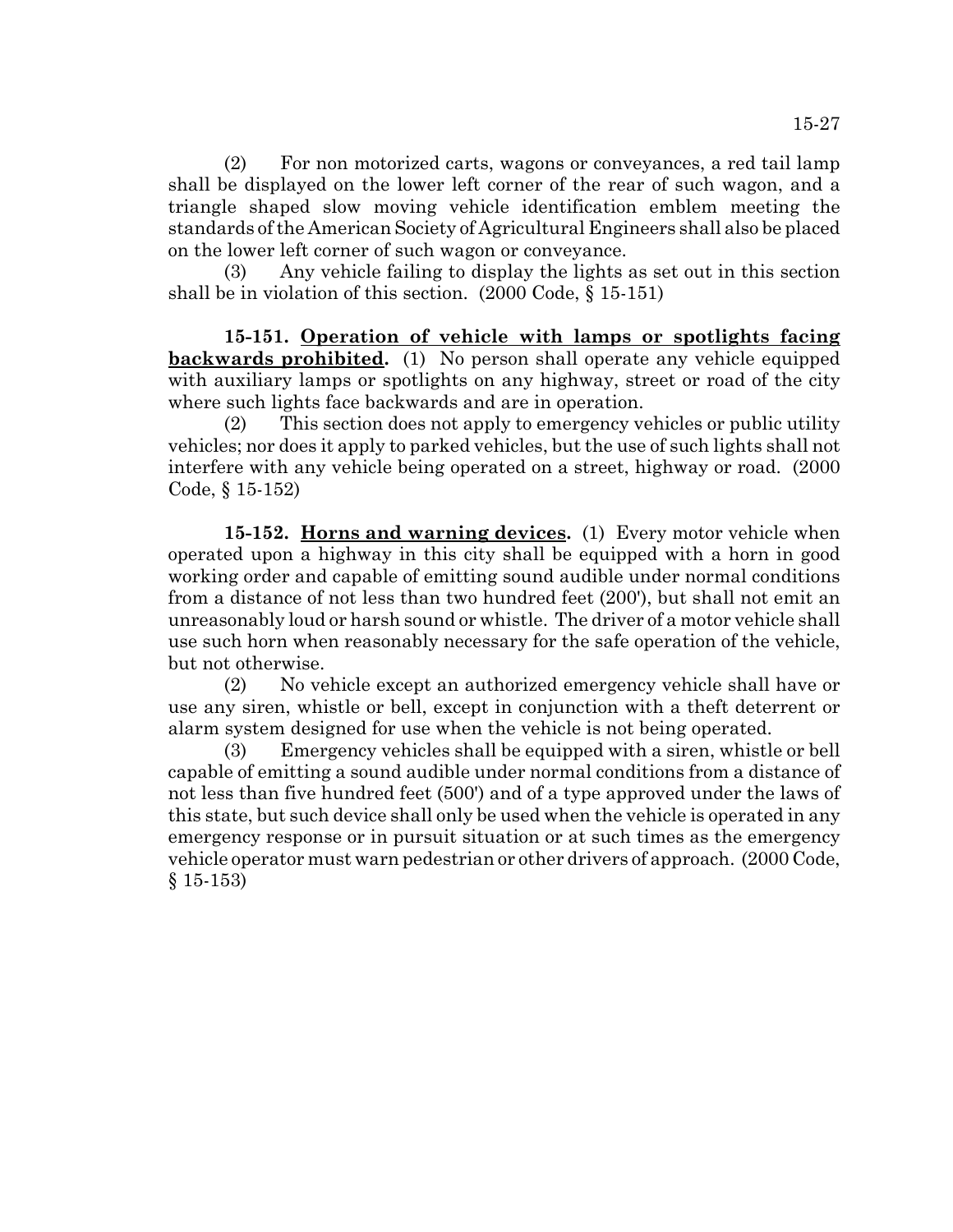# **15-153. Heavy truck traffic prohibited on certain streets**.

(1) "Vehicle" means every device in, upon, or by which any person or property is or may be transported or drawn upon street, road, highway or public thoroughfares, excepting devices moved by human power or used exclusively upon stationary rails or tracks.

(2) A "heavy truck" is defined to be any vehicle with a total number of axles greater than four (4).

(3) All heavy trucks will be prohibited from streets so designated by resolution of the Board of Commissioners of the City of Goodlettsville, Tennessee.

(4) The following categories are exempt from the prohibition of this section:

(a) The operation of heavy trucks upon any street where necessary to the conduct of business at a destination point within the city provided streets designated as truck routes are used until reaching the intersection nearest the destination point and

(b) The operation of heavy trucks owned or operated by the city, any contractor or materialman, while under contract to the city while engaged In repair, maintenance, or construction of streets, street improvements, or street utilities within the city.

(5) Signs shall be posted on the entrances to each of the streets designated above indicating either by words or by appropriate symbols that heavy trucks are prohibited from traveling upon said streets.

Any violation of this section shall be punishable by fine not to exceed fifty dollars (\$50.00). (2000 Code, § 15-154)

**15-154. Driving on private property**. (1) It shall be unlawful for the driver or operator of any motor vehicle to drive upon or through any private property of service stations, shopping center, churches, schools, or businesses in the City of Goodlettsville for the purpose of avoiding obedience to any traffic signal, regulation, or traffic control.

(2) It shall be unlawful for such driver or operator of any motor vehicle to use the private property of service stations, shopping centers, churches, schools, or businesses for the purpose of gaining access to a public right-of-way or road from another public right-of-way or road when such access could have been gained by use of a public right-of-way or road. (2000 Code, § 15-155, as amended by Ord. #06-672, March 2006)

**15-155. Loud music**. (1) It shall be unlawful for any person operating or occupying a motor vehicle on any street, highway, alley, parking lot, or driveway, either public or private property, to operate or permit the operation of any sound amplification system, including, but not limited to, any radio, tape player, compact disc player, loud speaker, or any other electrical devise used for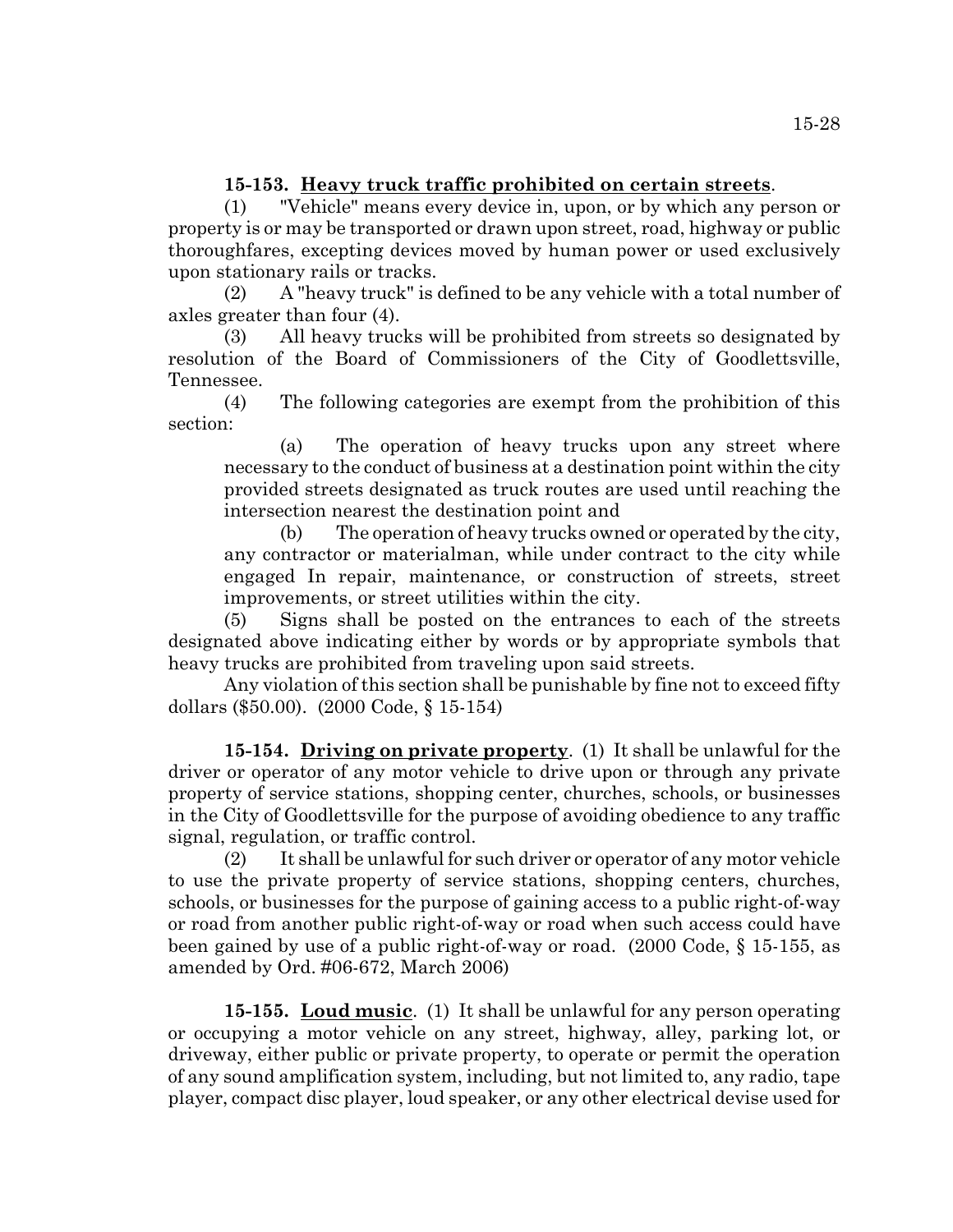the amplification of sound from within the motor vehicle so that the sound is plainly audible at a distance of fifty (50) or more feet from the vehicle. For the purpose of this section, "plainly audible" means any sound which clearly can be heard, by unimpaired auditory senses based on a direct line of sight of fifty (50) or more feet, however, words or phrases need not be discernible and said sound shall include bass reverberation.

(2) Prohibitions contained in this section shall not be applicable to emergency or public safety vehicles, vehicles owned and operated by government or any utility company, for sound emitted unavoidably during the job-related operation, or any motor vehicle used in an authorized public activity for which a permit has been granted by the City of Goodlettsvllle.

(3) Any violation of this section is publishable by a civil penalty of up to fifty dollars (\$50.00). (2000 Code, § 15-156)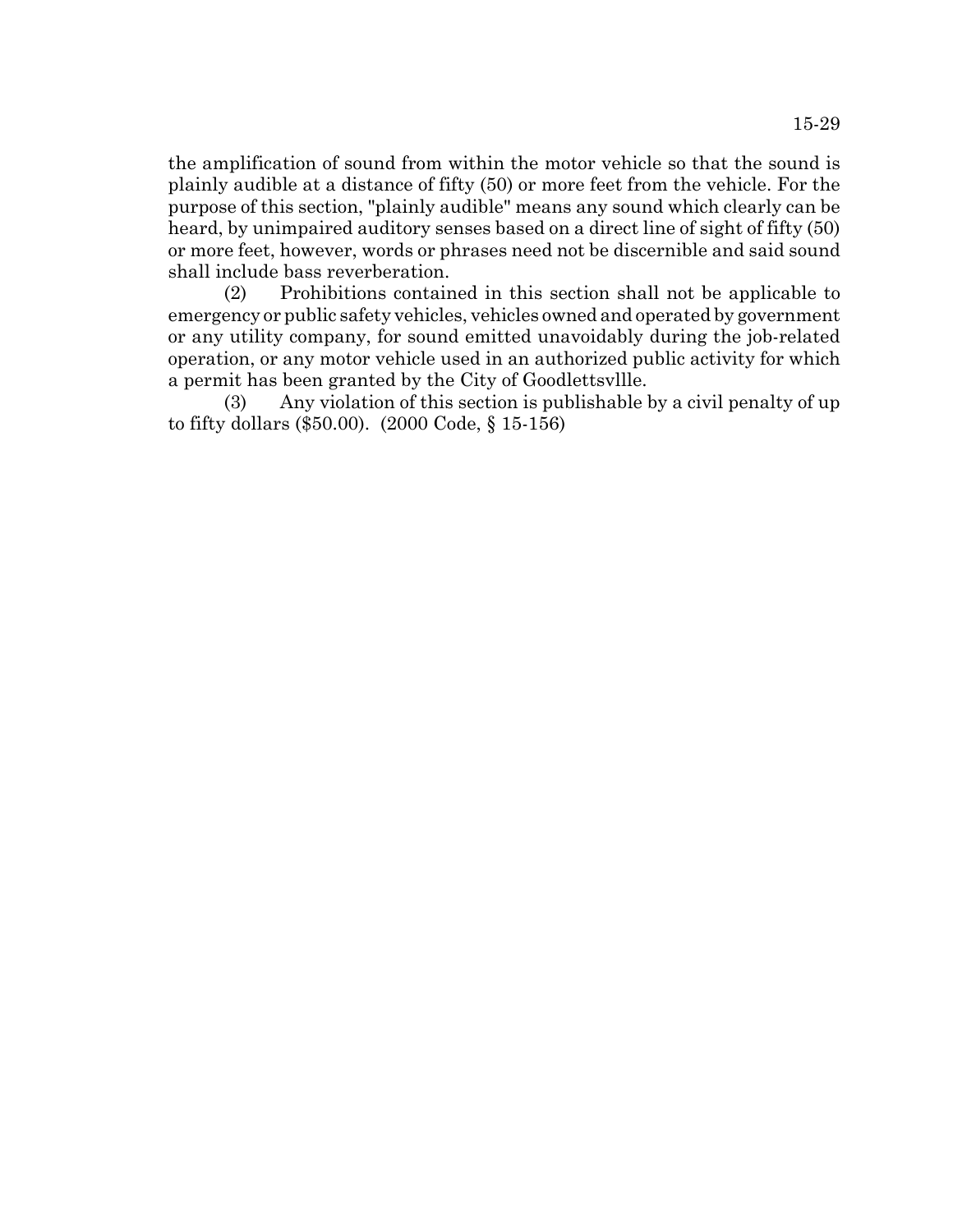#### **CHAPTER 2**

## **EMERGENCY VEHICLES**

## **SECTION**

- 15-201. Obedience to police and fire department officials.
- 15-202. Operation of authorized emergency vehicles.
- 15-203. Following emergency vehicles.
- 15-204. Running over fire hoses, etc.

**15-201. Obedience to police and fire department officials.** No person shall willfully fail or refuse to comply with any lawful order or direction of any police officer or fireman invested by law with authority to direct, control or regulate traffic. (2000 Code, § 15-201)

15-202. **Operation of authorized emergency vehicles.**<sup>1</sup> (1) The driver of an authorized emergency vehicle, when responding to an emergency call, or when in the pursuit of an actual or suspected violator of the law, or when responding to but not upon returning from a fire alarm, may exercise the privileges set forth in this section, subject to the conditions herein stated.

(2) The driver of an authorized emergency vehicle may park or stand, irrespective of the provisions of this title; proceed past a red or stop signal or stop sign, but only after slowing down to ascertain that the intersection is clear; exceed the maximum speed limit and disregard regulations governing direction of movement or turning in specified directions so long as he does not endanger life or property.

(3) The exemptions herein granted for an authorized emergency vehicle shall apply only when the driver of any such vehicle while in motion sounds an audible signal by bell, siren, or exhaust whistle or other such designated emergency warning device as approved by the chief of police and when the vehicle is equipped with at least one lighted lamp displaying a red or blue light visible under normal atmospheric conditions from a distance of five hundred feet (500') to the front of such vehicle, except that an authorized emergency vehicle operated as a police vehicle need not be equipped with or display a warning light visible from in front of the vehicle. The colors of all such lights shall be red for any fire department equipment and blue for any police department equipment so operated as an emergency vehicle.

<sup>1</sup> Municipal code reference

Operation of other vehicle upon the approach of emergency vehicles: § 15-501.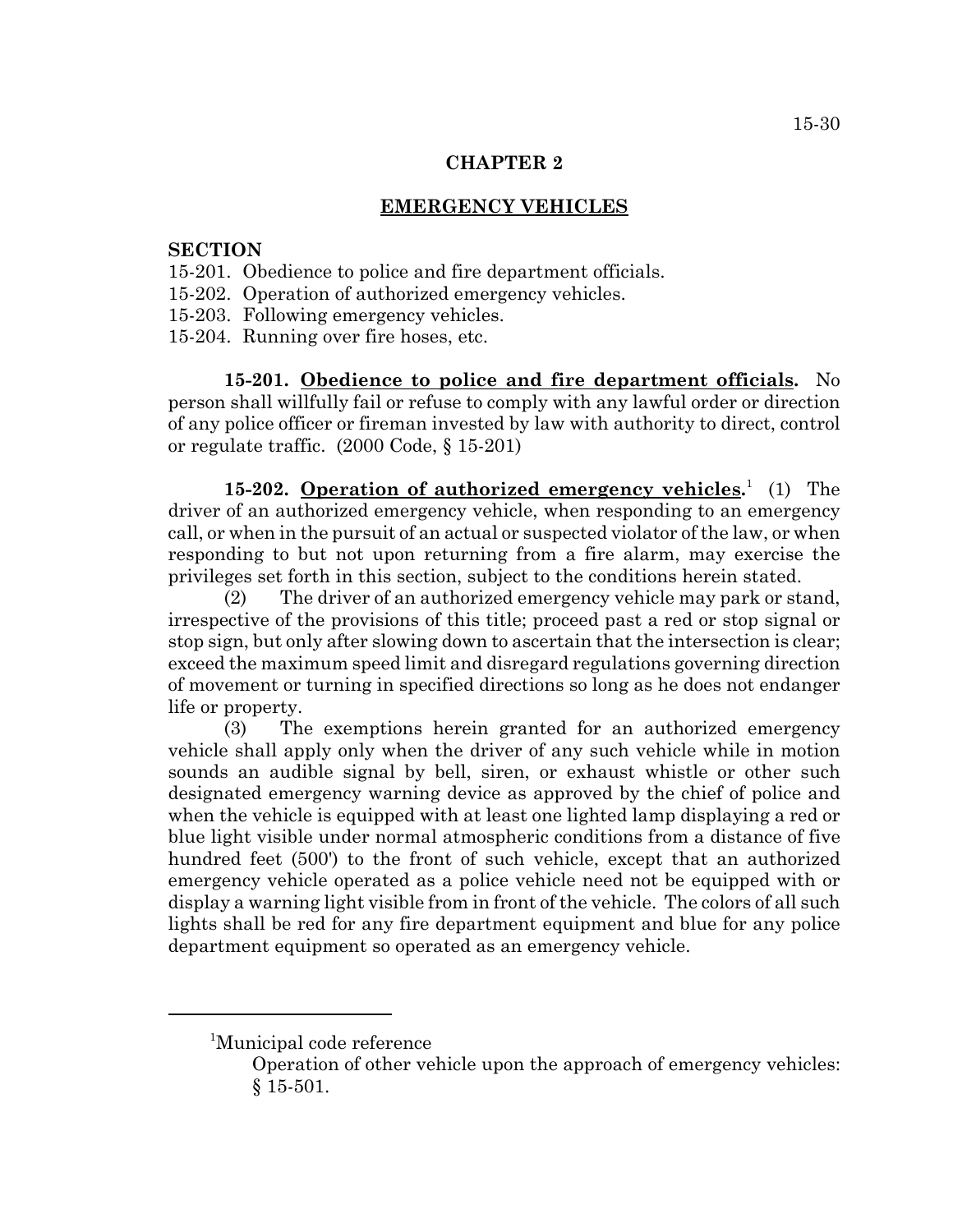(4) The foregoing provisions shall not relieve the driver of an authorized emergency vehicle from the duty to drive with due regard for the safety of all persons, nor shall such provisions protect the driver from the consequences of his reckless disregard for the safety of others. (2000 Code, § 15-202)

**15-203. Following emergency vehicles.** No driver of any vehicle shall follow any authorized emergency vehicle apparently travelling in response to an emergency call closer than five hundred feet (500') or drive or park such vehicle within the block where fire apparatus has stopped in answer to a fire alarm. (2000 Code, § 15-203)

15-204. **Running over fire hoses, etc.** It shall be unlawful for any person to drive over any hose lines or other equipment of the fire department except in obedience to the direction of a fireman or policeman. (2000 Code, § 15-204)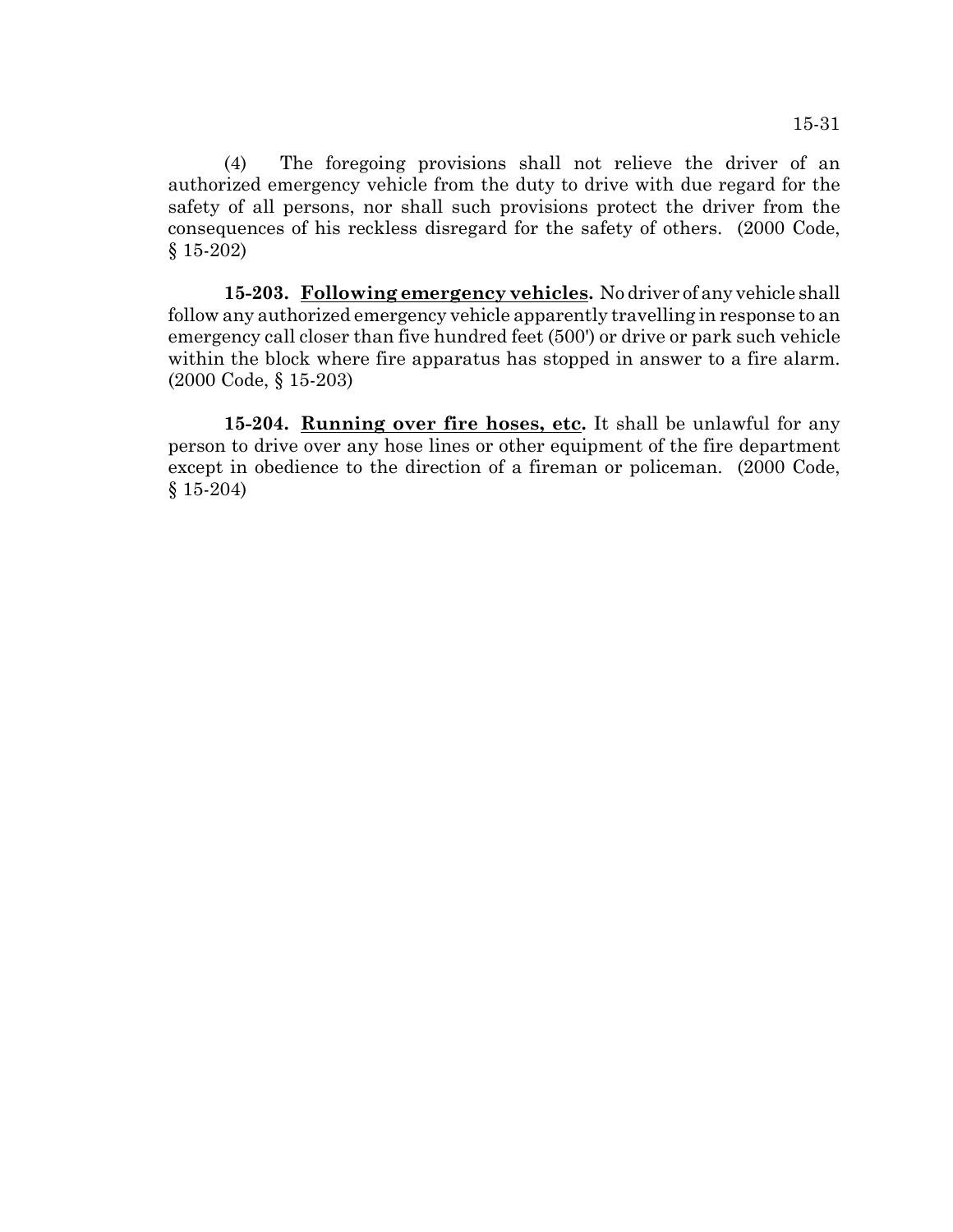### **CHAPTER 3**

#### **SPEED LIMITS**

#### **SECTION**

15-301. In general.

15-302. At intersections.

15-303. In school zones.

15-304. In congested areas.

**15-301. In general.** (1) No person shall drive a vehicle at a speed greater than is reasonable and prudent under the conditions and having regard to the actual and potential hazards then existing. Consistent with the foregoing, every person shall drive at a safe and appropriate speed when approaching and crossing an intersection or railroad grade crossing, when approaching and going around a curve, when approaching a hill crest, when traveling upon any narrow or winding roadway, and when special hazards exist with respect to pedestrians or other traffic or by reason of weather or highway conditions in compliance with this chapter.

(2) Is shall be unlawful for any person to operate or drive a motor vehicle upon any highway or street at a rate of speed in excess of thirty (30) miles per hour except where official signs have been posted indicating other speed limits, in which cases the posted speed limit shall apply. (2000 Code, § 15-301)

**15-302. At intersections.** It shall be unlawful for any person to drive a motor vehicle through any intersection at a rate of speed in excess of fifteen (15) miles per hour unless such person is driving on a street regulated by traffic control signals or signs which require traffic to stop or yield on the intersecting streets. (2000 Code, § 15-302)

**15-303. In school zones.** (1) No driver of a vehicle, upon approaching any school zone while children are going to or from school, shall drive through said zone in excess of fifteen (15) miles per hour.

(2) When a school patrol is on duty at any cross walk approach to a school for the purpose of protecting school pedestrians, and shall give a clearly recognizable signal to approaching traffic, all such approaching traffic shall come to a full stop before entering the cross walk and shall proceed only when all school pedestrians in the street have safely reached the cross walk.

(3) Such special school speed zones shall be established by the city commission, upon the posting of appropriate signs and/or warning flasher or flashers, and shall be in effect only during the times when school children are actually going to or from school, or within ninety (90) minutes prior to such time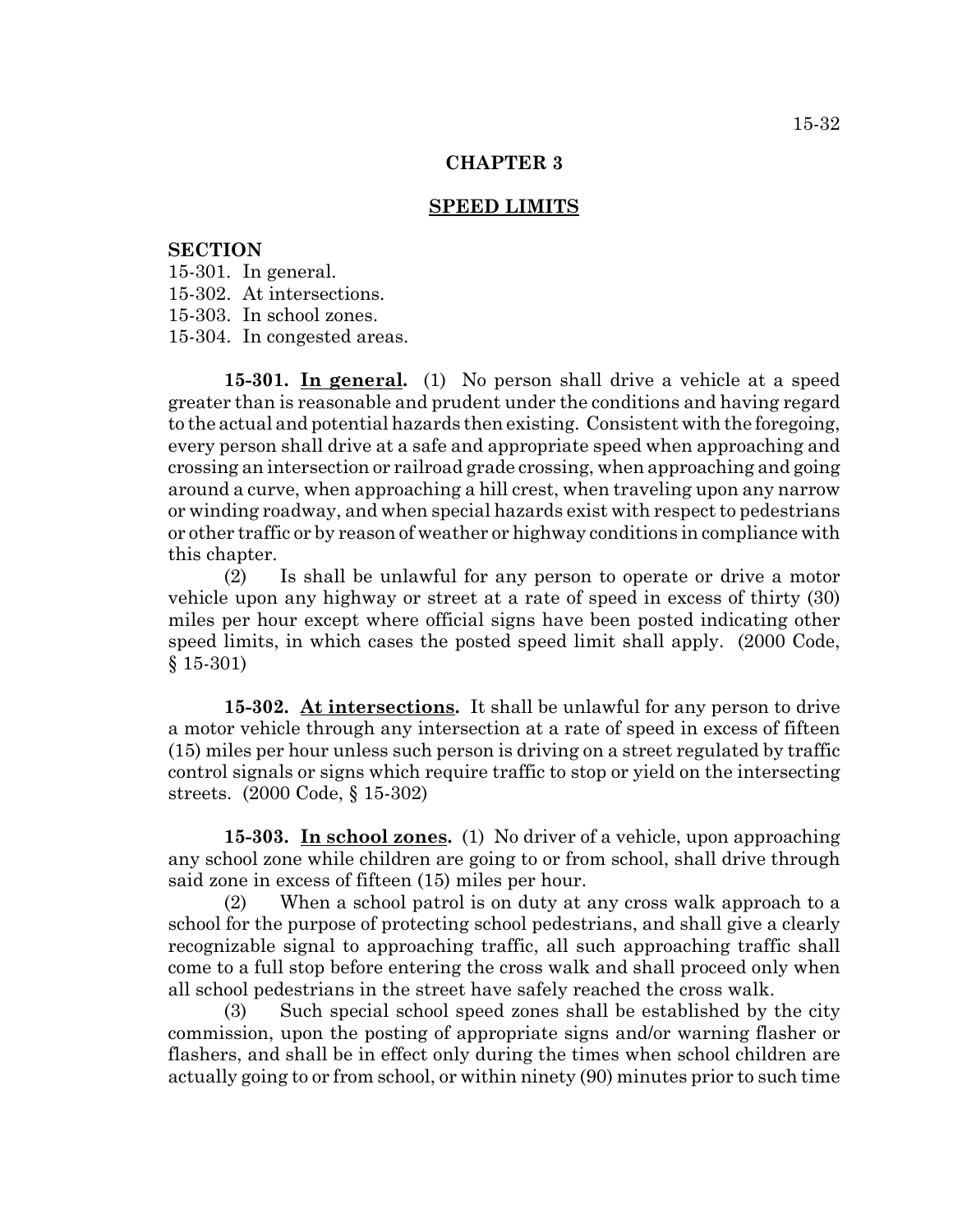and ninety (90) minutes after such time, such times being established by the school board or other appropriate regulating authority for education in the city.

(4) Any person who shall violate any provisions of this section during the times as set out herein, shall be prima facie guilty of reckless driving. (2000 Code, § 15-303, modified)

**15-304. In congested areas.** It shall be unlawful for any person to operate or drive a motor vehicle through any congested area at a rate of speed in excess of any posted speed limit when such speed limit has been posted by authority of the city. (2000 Code, § 15-304)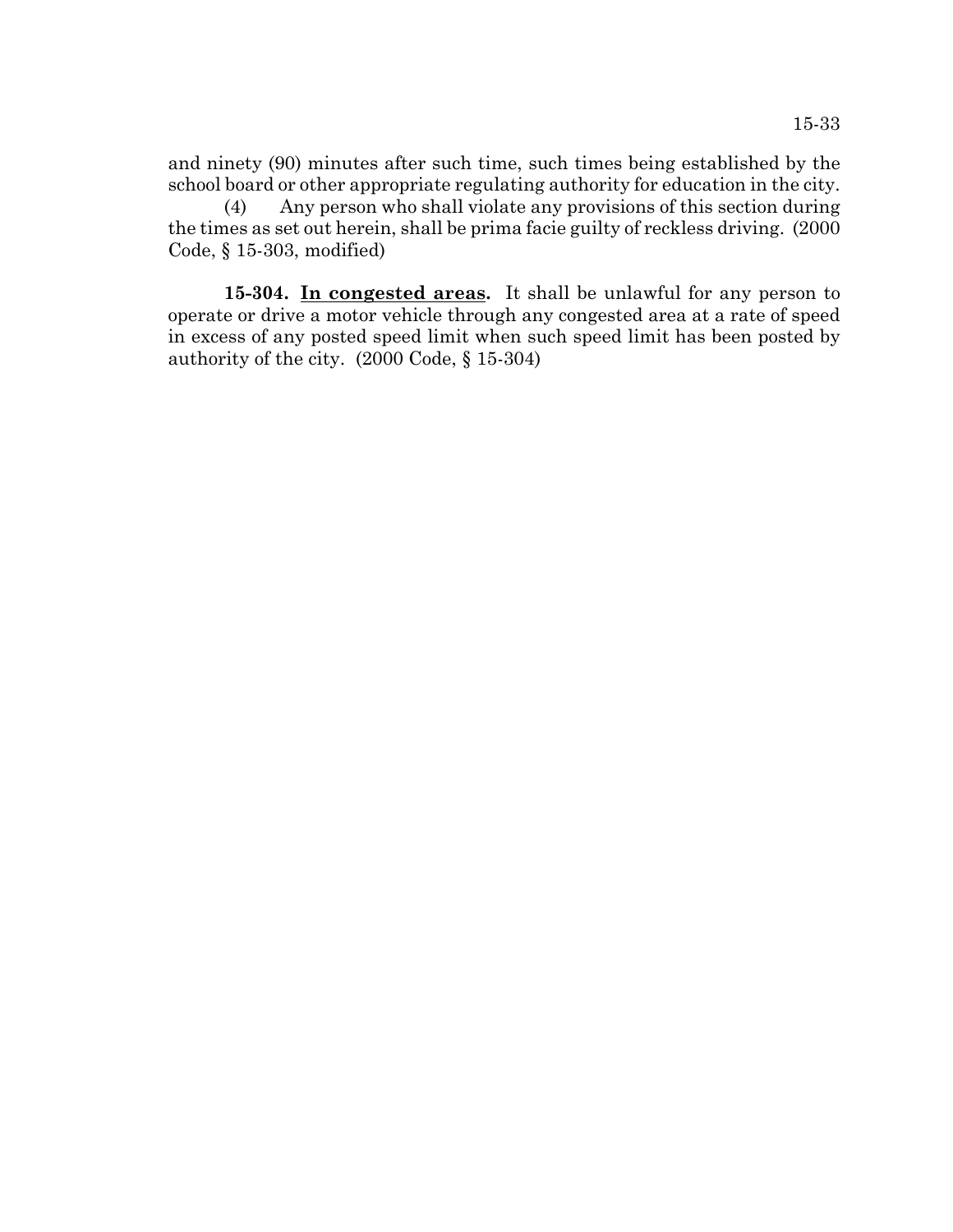#### **CHAPTER 4**

## **TURNING MOVEMENTS**

#### **SECTION**

- 15-401. Generally.
- 15-402. Required position and method of turning at intersections.
- 15-403. Signals for turns.
- 15-404. Turning to go in opposite direction.

**15-401. Generally.** (1) No person shall turn a vehicle at an intersection unless the vehicle is in a proper position upon the roadway as required in § 15-402, or turn a vehicle to enter a private road or driveway, or otherwise turn a vehicle from a direct course or move right or left upon a roadway unless or until such movement can be made with reasonable safety. No person shall so turn any vehicle without giving an appropriate signal in the manner provided in § 15-404 in the event any other traffic may be effected by such movement.

(2) No person shall stop or suddenly decrease the speed of a vehicle without first giving an appropriate signal in the manner provided herein to the driver of any vehicle immediately to the rear when there is opportunity to give such signal. (2000 Code, § 15-401)

**15-402. Required position and method of turning at intersections.** The driver of a vehicle intending to turn at an intersection shall do so as follows:

(1) Right turns. Both the approach for a right turn and a right turn shall be made as close as practicable to the right hand curb or edge of the roadway.

(2) Left turns on two-way roadways. At any intersection where traffic is permitted to move in both directions on each roadway entering the intersection, an approach for a left turn shall be made in that portion of the right half of the roadway nearest the center line thereof and by passing to the right of such center line where it enters the intersection and after entering the intersection the left turn shall be made so as to leave the intersection to the right of the center line of the roadway being entered. Whenever practicable the left turn shall be made in that portion of the intersection to the left of the center of the intersection.

(3) Left turns on other than two-way roadways. At any intersection where traffic is restricted to one (1) direction on one or more of the roadways, the driver of a vehicle intending to turn left at any such intersection shall approach the intersection in the extreme left hand lane lawfully available to traffic moving in the direction of travel of such vehicle and after entering the intersection the left turn shall be made so as to leave the intersection, as nearly as practicable, in the left hand lane lawfully available to traffic moving in such direction upon the roadway being entered.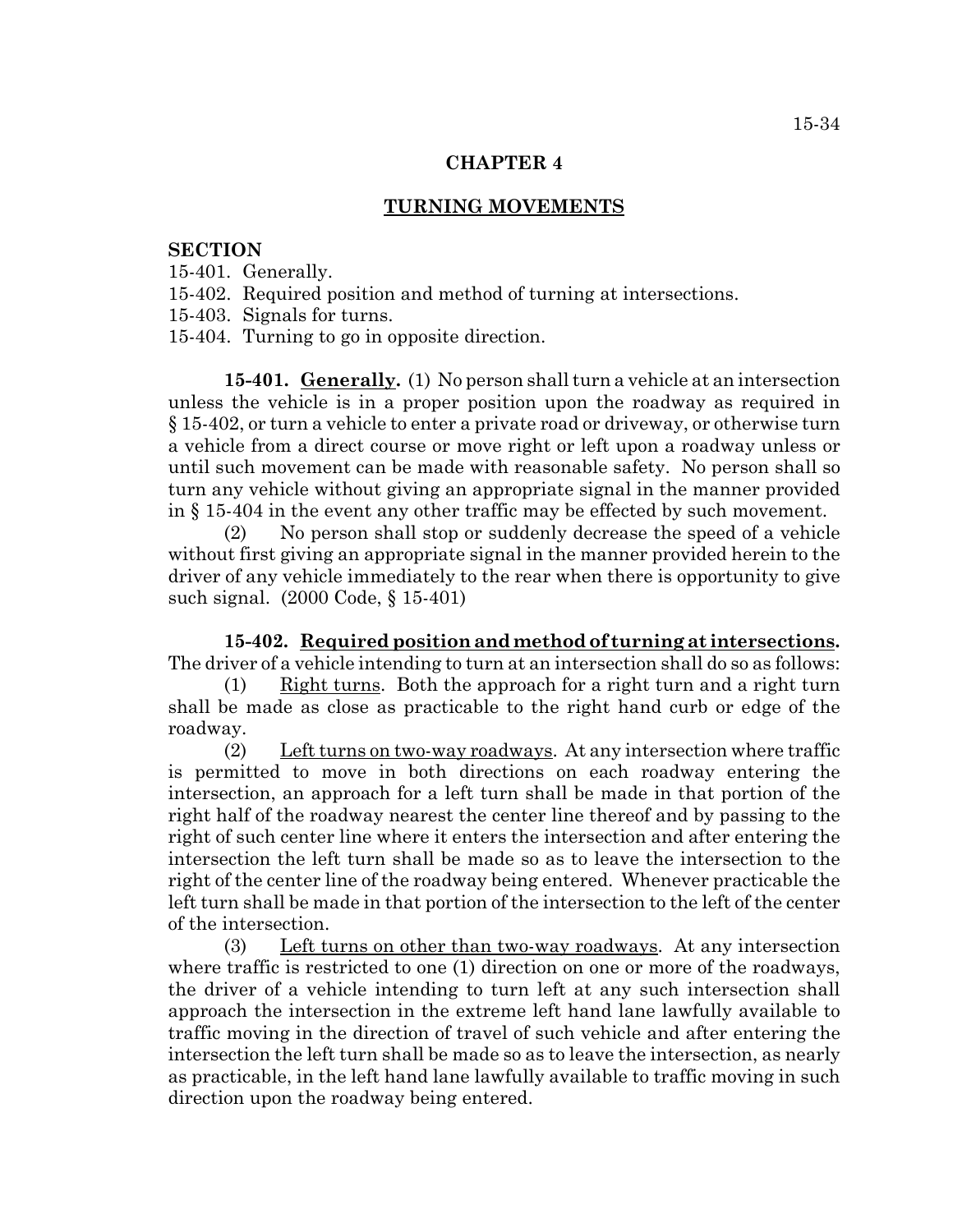(4) The city commission may cause markers, buttons, or signs to be placed within or adjacent to intersections and thereby require and direct that a different course from that specified in this section be traveled by vehicles turning at an intersection, and when markers, buttons or signs are so placed no driver of a vehicle shall turn a vehicle at an intersection other than as directed and required by such markers, buttons or signs. (2000 Code, § 15-402)

**15-403. Signals for turns.** (1) Every driver who intends to start, stop or turn, or partly turn from a direct line, shall first see that such movement can be made in safety and whenever the operation of any other vehicle may be affected by such movement shall give a signal required in this section, plainly visible to the driver of such other vehicle of his intention to make such movement.

(2) The signal herein required shall be given by means of the hand and arm, or by some mechanical or electrical device approved by the department of safety, in the manner herein specified. Whenever the signal is given by means of the hand and arm, the driver shall indicate his intention to start, stop, or turn, or partly turn, by extending the hand and arm from and beyond the left side of the vehicle, in the following manner:

(a) For left turn, or to pull to the left, the arm shall be extended in a horizontal position straight from and level with the shoulder;

(b) For right turn, or pull to the right, the arm shall be extend upward; and

(c) For slowing down or to stop, the arm shall be extended downward.

(3) Such signals shall be given continuously for a distance of at least fifty feet (50') before stopping, turning, partly turning, or materially altering the course of the vehicle.

(4) Drivers having once given a hand, electrical or mechanical device signal, must continue the course thus indicated, unless they alter the original signal and take care that driver of vehicles and pedestrians have seen and are aware of the change.

(5) Drivers receiving a signal from another driver shall keep their vehicles under complete control and shall be able to avoid an accident resulting from a misunderstanding of such signal.

(6) Drivers of vehicles, standing or stopped at the curb or edge before moving such vehicles, shall give signals of their intention to move into traffic, as hereinbefore provided, before the vehicle shall proceed from the curb.

(7) Any motor vehicle in use on a highway shall be equipped with, and required signal shall be given by, a signal lamp or lamps or mechanical signal device approved by the department when the distance from the center of the top of the steering post to the left outside limit of the body, cab or load of such motor vehicle exceeds twenty-four inches (24"), or when the distance from the center of the top of the steering post to the rear limit of the body or load thereof exceeds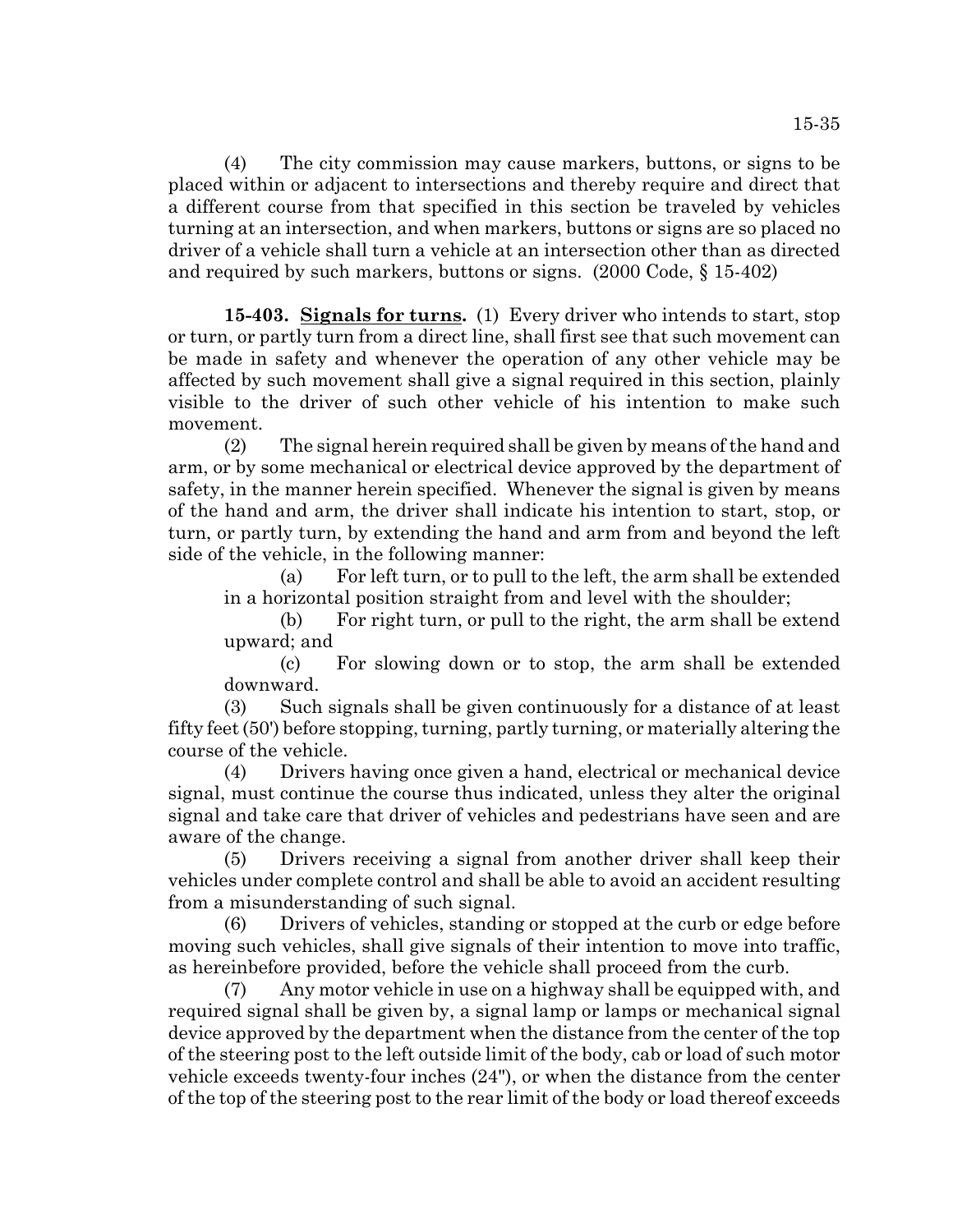fourteen feet (14'). The latter measurement shall apply to any single vehicle, also to any combination of vehicles. (2000 Code, § 15-403)

**15-404. Turning to go in opposite direction.** (1) The driver of any vehicle shall not turn such vehicle so as to proceed in the opposite direction unless such movement can be made in safety and without interfering with other traffic.

(2) No vehicle shall be turned so as to proceed in the opposite direction upon any curve, or upon the approach to or near the crest of a grade, where such vehicle cannot be seen by the driver of any other vehicle approaching from either direction within five hundred feet (500'). (2000 Code, § 15-404, as replaced by Ord. #14-812, March 2014)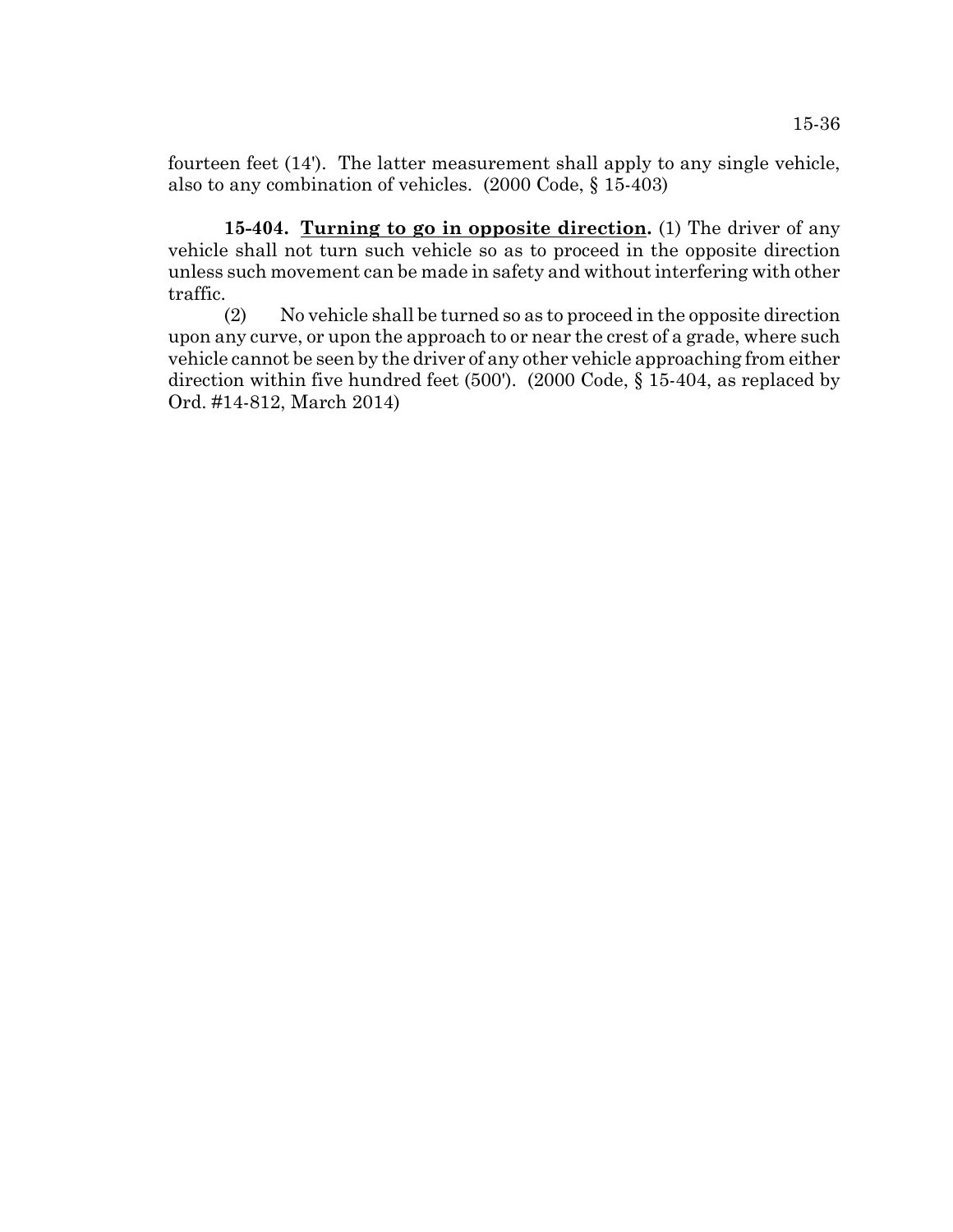## **CHAPTER 5**

## **STOPPING AND YIELDING**

## **SECTION**

- 15-501. When emerging from alleys, etc.
- 15-502. To prevent obstructing an intersection.
- 15-503. At railroad crossings.
- 15-504. At "stop" signs.
- 15-505. At "yield" signs.
- 15-506. At traffic control signals generally.
- 15-507. At flashing traffic control signals.
- 15-508. Official traffic control devices, presumption of legality, obedience to such devices.

**15-501. When emerging from alleys, etc.** The drivers of all vehicles emerging from alleys, parking lots, driveways, or buildings shall stop such vehicles immediately prior to driving onto any sidewalk or street. They shall not proceed to drive onto the sidewalk or street until they can safely do so without colliding or interfering with approaching pedestrians or vehicles. (2000 Code, § 15-502)

**15-502. To prevent obstructing an intersection.** No driver shall enter any intersection or marked crosswalk unless there is sufficient space on the other side of such intersection or crosswalk to accommodate the vehicle he is operating without obstructing the passage of traffic in or on the intersecting street or crosswalk. This provision shall be effective notwithstanding any traffic control signal indication to proceed. (2000 Code, § 15-503)

**15-503. At railroad crossings.** Any driver of a vehicle approaching a railroad grade crossing shall stop within not less than fifteen feet (15') from the nearest rail of such railroad and shall not proceed further while any of the following conditions exist:

(1) A clearly visible electrical or mechanical signal device gives warning of the approach of a railroad train.

(2) A crossing gate is lowered or a human flagman signals the approach of a railroad train.

(3) A railroad train is approaching within approximately one thousand five hundred feet (1,500') of the highway crossing and is emitting an audible signal indicating its approach.

(4) An approaching railroad train is plainly visible and is in hazardous proximity to the crossing. (2000 Code, § 15-504)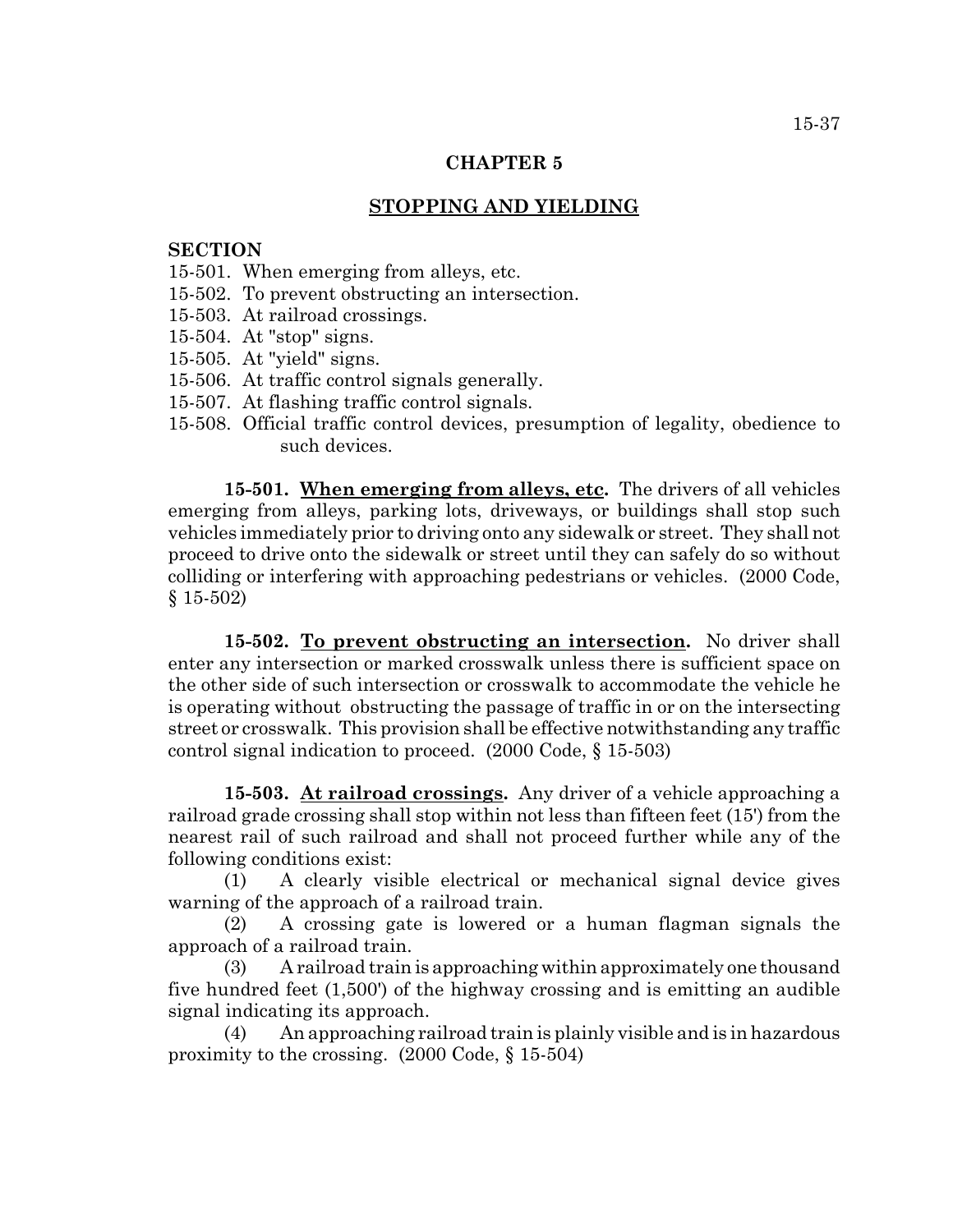**15-504. At "stop" signs.** The driver of a vehicle facing a "stop" sign shall bring his vehicle to a complete stop immediately before entering the crosswalk on the near side of the intersection or, if there is no crosswalk, then immediately before entering the intersection, and shall remain standing until he can proceed through the intersection in safety. (2000 Code, § 15-505)

**15-505. At "yield" signs.** The drivers of all vehicles shall yield the right-of-way to approaching vehicles before proceeding at all places where "yield" signs have been posted. (2000 Code, § 15-506)

**15-506. At traffic control signals generally.** Traffic control signals exhibiting the words "Go," "Caution," or "Stop," or exhibiting different colored lights successively one at a time, or with arrows, shall show the following colors only and shall apply to drivers of vehicles and pedestrians as follows:

(1) Green alone, or "Go":

(a) Vehicular traffic facing the signal may proceed straight through or turn right or left unless a sign at such place prohibits such turn, but vehicular traffic, including vehicles turning right or left, shall yield the right-of-way to other vehicles and to pedestrians lawfully within the intersection or an adjacent crosswalk at the time such signal is exhibited.

(b) Pedestrians facing the signal may proceed across the roadway within any marked or unmarked crosswalk.

(2) Steady yellow alone, or "Caution":

(a) Vehicular traffic facing the signal is thereby warned that the red or "Stop" signal will be exhibited immediately thereafter, and such vehicular traffic shall not enter or be crossing the intersection when the red or "Stop" signal is exhibited.

(b) Pedestrians facing such signal shall not enter the roadway unless able to do so safely and without interfering with any vehicular traffic.

(3) Steady red alone, or "Stop":

(a) Vehicular traffic facing the signal shall stop before entering the crosswalk on the near side of the intersection or, if none, then before entering the intersection and shall remain standing until green or "Go" is shown alone. Provided, however, that a right turn on a red signal shall be permitted at all intersections within the city, provided that the prospective turning car comes to a full and complete stop before turning and that the turning car yields the right-of-way to pedestrians and cross traffic traveling in accordance with their traffic signal. However, said turn must not endanger other traffic lawfully using said intersection. A right turn on red shall be permitted at all intersections except those clearly marked by a "No Turns on Red" sign, which may be erected by the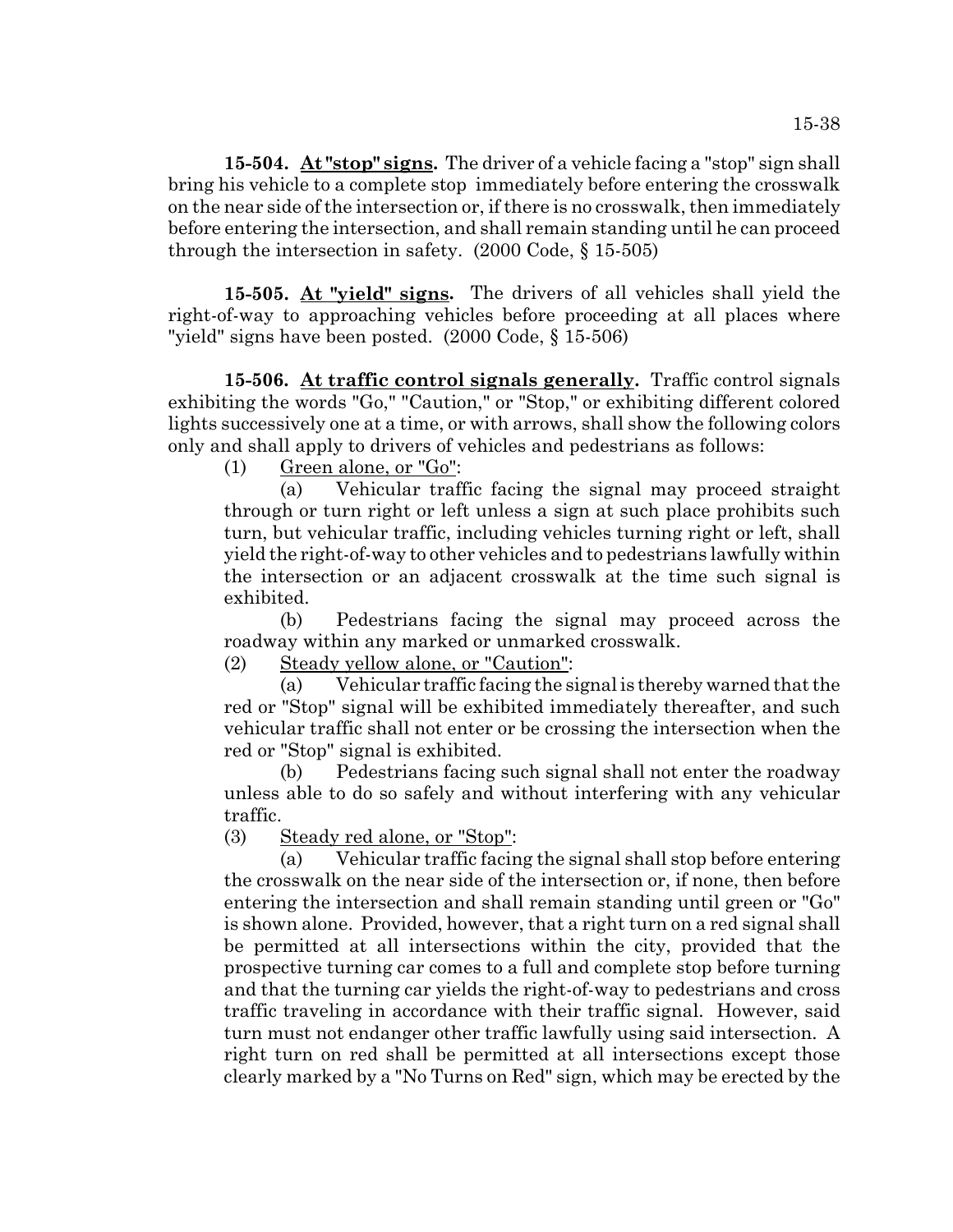(b) Pedestrians facing such signal shall not enter the roadway unless able to do so safely and without interfering with any vehicular traffic.

(4) Steady red with green arrow:

(a) Vehicular traffic facing such signal may cautiously enter the intersection only to make the movement indicated by such arrow but shall yield the right-of-way to pedestrians lawfully within a crosswalk and to other traffic lawfully using the intersection.

(b) Pedestrians facing such signal shall not enter the roadway unless able to do so safely and without interfering with any vehicular traffic.

(5) In the event an official traffic control signal is erected and maintained at a place other than an intersection, the provisions of this section shall be applicable except as to those provisions which by their nature can have no application. Any stop required shall be made at a sign or marking on the pavement indicating where the stop shall be made, but in the absence of any such sign or marking the stop shall be made a vehicle length short of the signal. (2000 Code, § 15-507)

**15-507. At flashing traffic control signals.** (1) Whenever an illuminated flashing red or yellow signal is used in a traffic sign or signal placed or erected in the city, it shall require obedience by vehicular traffic as follows:

(a) Flashing red (stop signal). When a red lens is illuminated with intermittent flashes, drivers of vehicles shall stop before entering the nearest crosswalk at an intersection or at a limit line when marked, or if none, then before entering the intersection, and the right to proceed shall be subject to the rules applicable after making a stop at a stop sign.

(b) Flashing yellow (caution signal). When a yellow lens is illuminated with intermittent flashes, drivers of vehicles may proceed through the intersection or past such signal only with caution.

(2) This section shall not apply at railroad grade crossings. Conduct of drivers of vehicles approaching railroad grade crossings shall be governed by the rules set forth in  $\S 15-504$  of this code.  $(2000 \text{ Code}, \S 15-508)$ 

**15-508. Official traffic control devices, presumption of legality, obedience to such devices.** (1) Whenever official traffic control devices are placed in position approximately conforming to the requirements of this chapter, such devices shall be presumed to have been so placed by the official act or direction of lawful authority, unless the contrary shall be established by competent evidence.

(2) Any official traffic control device placed pursuant to the provisions of this regulation and purporting to conform to the lawful requirements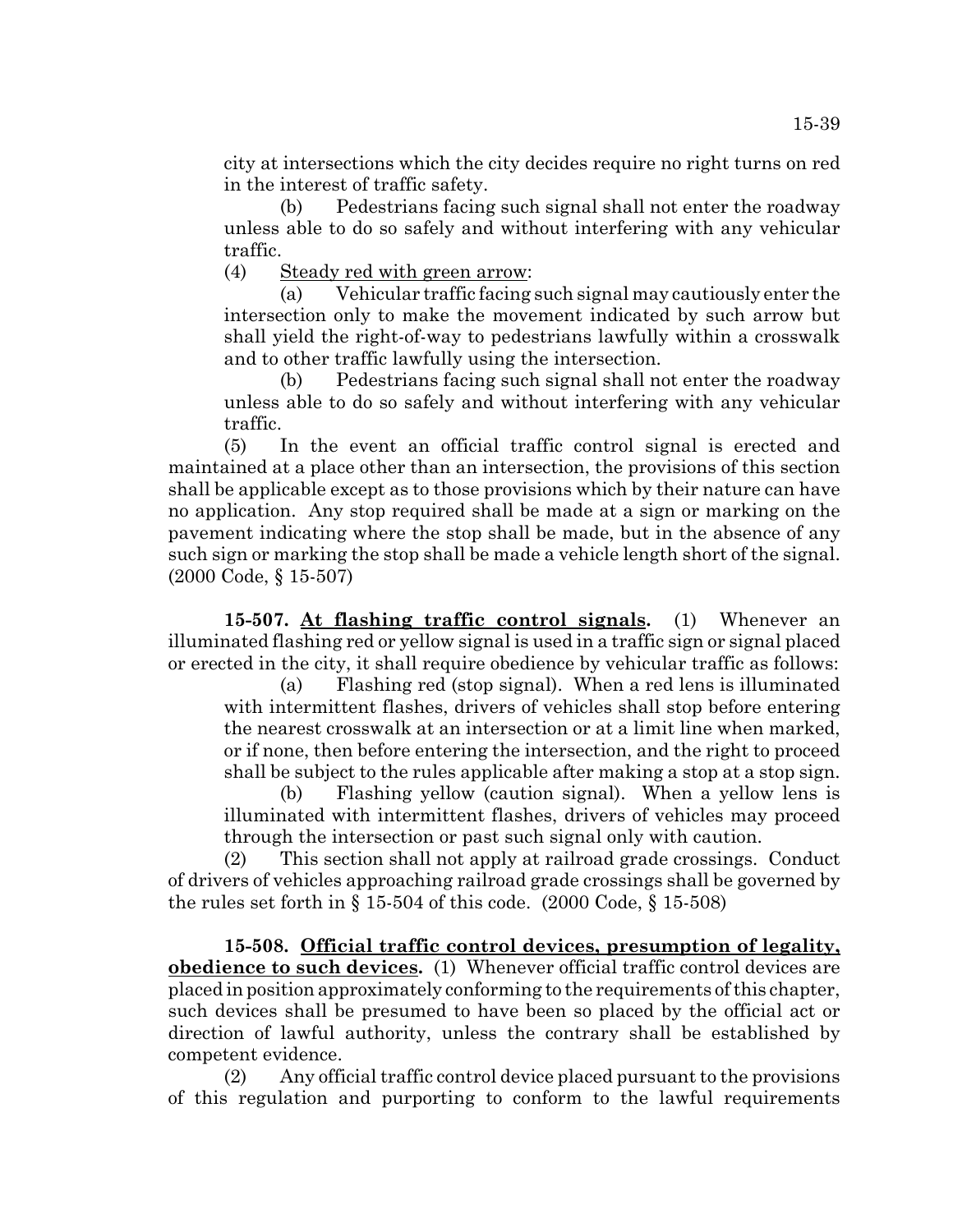pertaining to such devices shall be presumed to comply with the requirements of this chapter, unless the contrary shall be established by competent evidence.

(3) The driver of any vehicle shall obey the instructions of any official traffic control device applicable thereto, placed in accordance with the provisions of this chapter, unless otherwise directed by a traffic or police officer, subject to the exceptions granted the driver of an authorized emergency vehicle in this chapter. (2000 Code, § 15-509)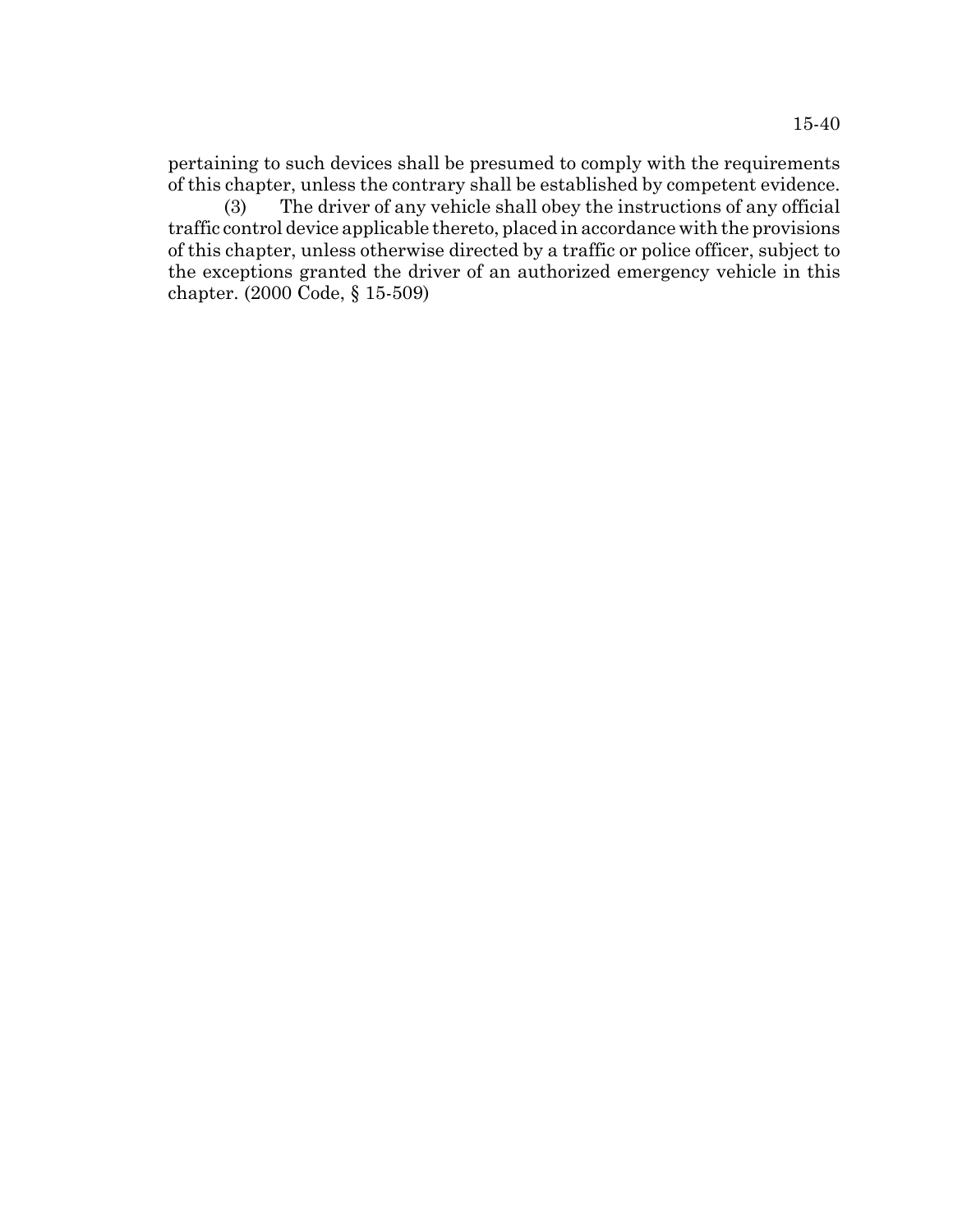# **CHAPTER 6**

# **PARKING**

# **SECTION**

- 15-601. Method of parking generally.
- 15-602. Where prohibited.
- 15-603. Loading and unloading zones.
- 15-604. Presumption with respect to illegal parking.
- 15-605. Presumptions fire lanes handicapped parking.
- 15-606. Parking of certain vehicles prohibited.

**15-601. Method of parking generally.** (1) No person shall leave any motor vehicle unattended on any street without first setting the brakes thereon, stopping the motor, removing the ignition key, and turning the front wheels of such vehicle toward the nearest curb or gutter of the street.

(2) No person shall stand or park a vehicle in a roadway other than parallel with the edge of the roadway, headed in the direction of traffic, and with the curb side wheels of the vehicle within twelve inches (12") of the edge of the roadway.

(3) Upon those streets which have been officially marked or signed for angle parking, vehicles shall be parked at the angle of the curb indicated by such marks or signs, and no vehicle shall occupy more than one (1) parking stall or position when plainly marked.

(4) Notwithstanding anything else in this code to the contrary, no person shall park or leave a vehicle parked on any other public street or alley for more than forty-eight (48) consecutive hours without the prior approval of the city manager, chief of police or their designee.

(5) Furthermore, no person shall wash, grease, or work on any vehicle, except to make repairs necessitated by an emergency, while such vehicle is parked on a public street.

(6) When any street or area has been officially marked or signed for angle parking, no person shall angle park any vehicle which has a trailer attached thereto or which has a length in excess of twenty-four feet (24'). (2000 Code, § 15-601, as amended by Ord. #13-803, Aug. 2013, as amended by Ord. #15-854, Jan. 2016)

**15-602. Where prohibited.** No person shall park a vehicle in violation of any sign placed or erected by the state or city, nor:

- (1) On a sidewalk.
- (2) In front of a public or private driveway.
- (3) Within an intersection or within thirty feet (30') thereof.
- (4) Within fifteen feet (15') of a fire hydrant.
- (5) Within a pedestrian crosswalk.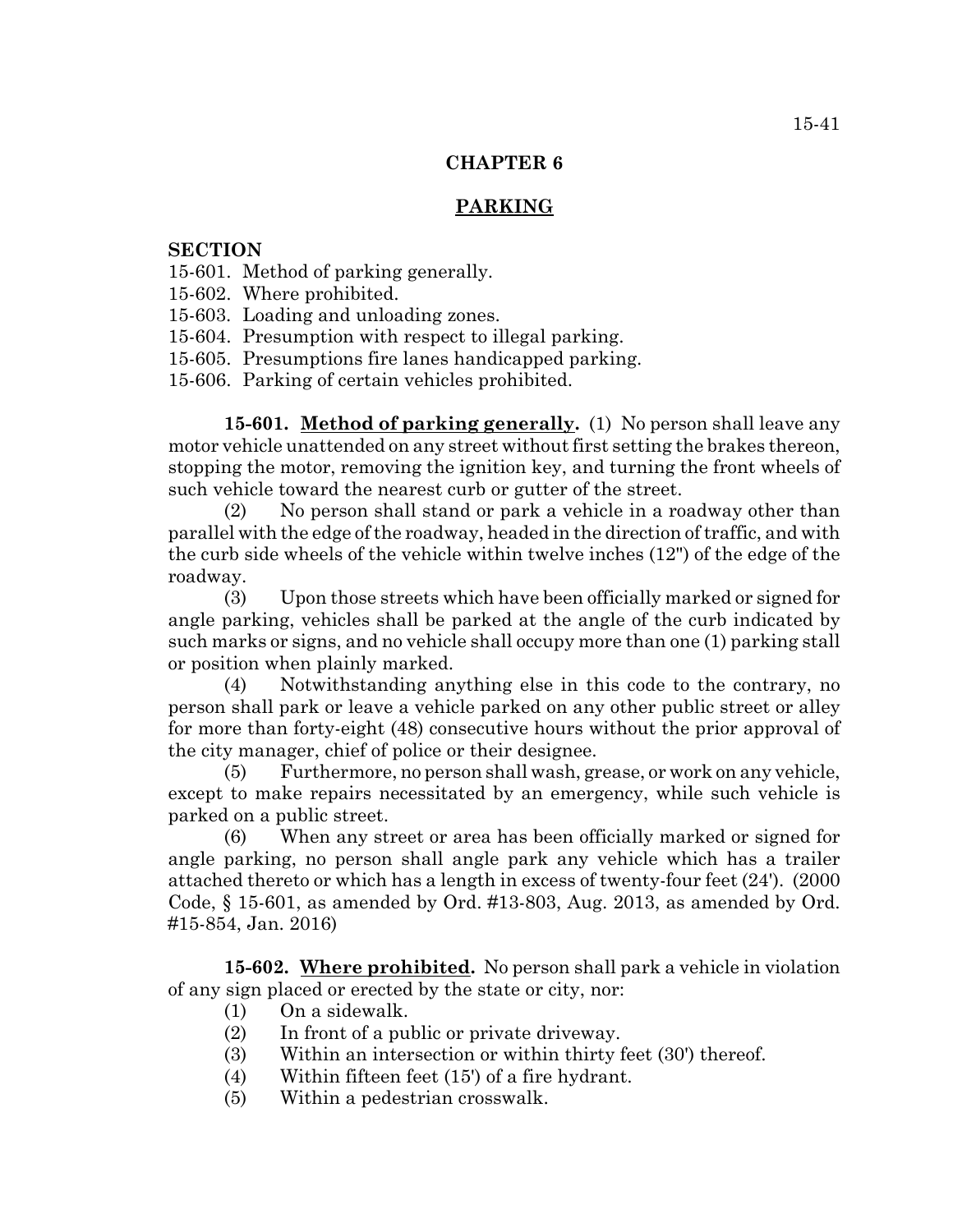(6) Within fifty feet (50') of a railroad crossing.

(7) Within twenty feet (20') of the driveway entrance to any fire station, and on the side of the street opposite the entrance to any fire station within seventy-five feet (75') of the entrance.

(8) Alongside or opposite any street excavation or obstruction when other traffic would be obstructed.

(9) On the roadway side of any vehicle stopped or parked at the edge or curb of a street.

(10) Upon any bridge.

(11) Alongside any curb painted yellow or red by the city.

(12) So as to block in or prevent from being moved any vehicle upon any public street within the city or upon private property open to the public use. (2000 Code, § 15-602, as amended by Ord. #15-854, Jan. 2016)

**15-603. Loading and unloading zones.** (1) No person shall park a vehicle for any purpose or period of time other than for the expeditious loading or unloading of passengers or merchandise in any place marked by the city as a loading and unloading zone.

(2) The city commission shall not designate or sign any curb loading zone upon special request of any person unless such person makes application therefore in writing to the commission. The commission, upon granting a permit and erecting such signs, shall select from the applicant and deposit in the general fund a service fee in an amount to be set by the commission for each automobile space or portion thereof.

(3) The establishment of a loading zone as a result of special request and upon the payment of such fees by the applicant shall in no manner entitle such applicant to any rights in such loading zones superior to the use of the general public.

(4) All permits issued from such loading zone shall expire one (1) year from the date of erection of the signs. The commission shall not maintain any such sign after one (1) year from the date of erection unless the owner, agent or lessee shall pay to the commission a fee in an amount set by the city commission for each automobile space in advance annually for the maintenance of such signs. The city may remove such signs when the payment of said yearly maintenance fee shall be thirty (30) days in arrears. The city may also remove any such sign whenever public convenience or necessity warrants the same after fifteen (15) days notice of such intended removal was given to such owner, agent or lessee.

(5) The fees required herein shall not apply to any organization chartered by the state as a charitable institution.

(6) A permit for a loading zone may be revoked at anytime by the city in case of misuse or in the case the city finds that such a zone is no longer necessary.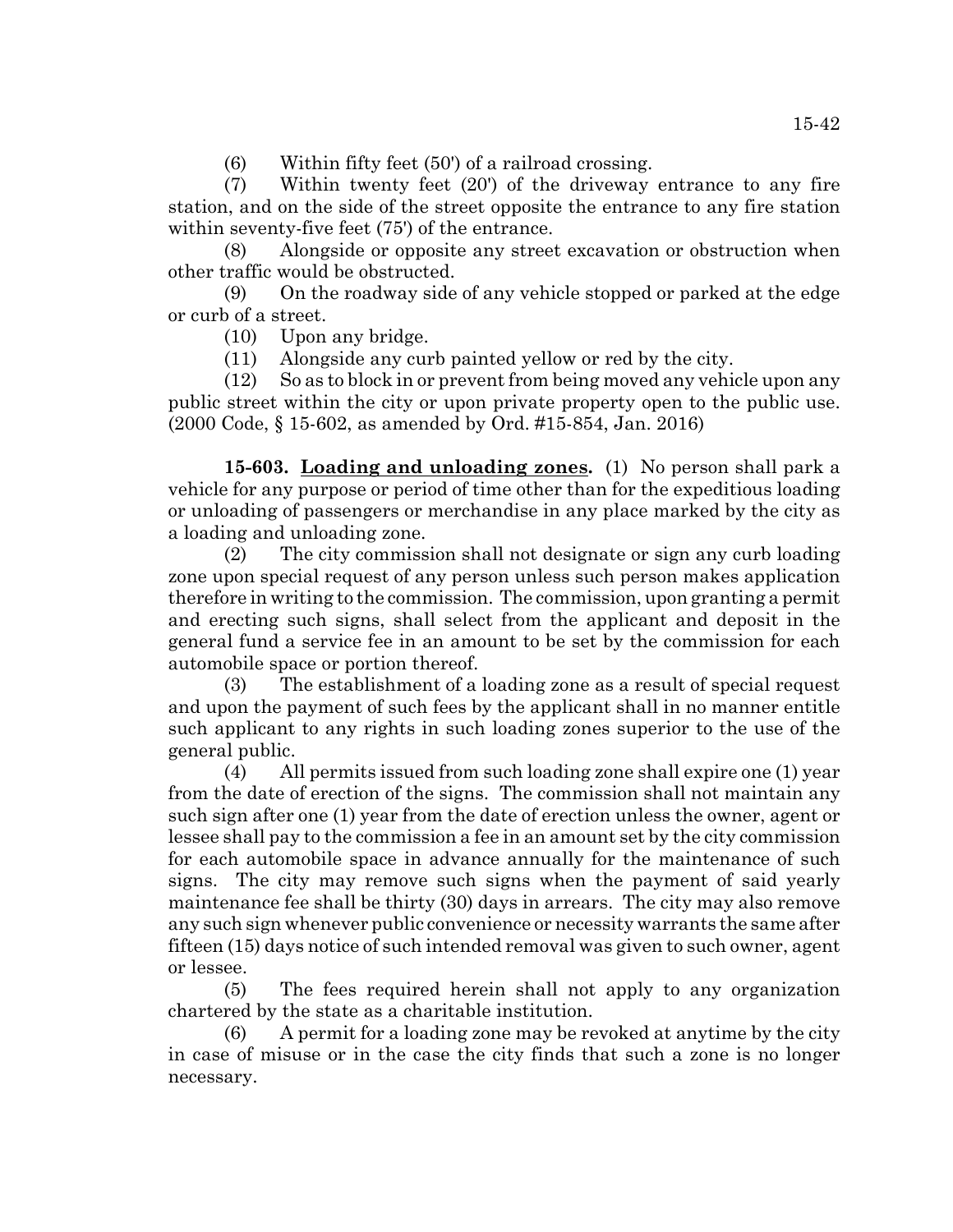(7) Said permit for a loading zone is nontransferable. (2000 Code, § 15-603)

**15-604. Presumption with respect to illegal parking.** (1) When any unoccupied vehicle is found parked in violation of any provision of this chapter, there shall be a prima facie presumption that the registered owner of the vehicle is responsible for such illegal parking.

(2) Whenever any police officer finds a vehicle in violation of any of the parking regulations as set out herein, such officer is hereby authorized to move such vehicle or require the driver or other person in charge of the vehicle, if present, to move the same, to a position off the roadway. (2000 Code, § 15-604)

**15-605. Presumptions firelanes handicapped parking.** (1) It shall be further illegal for any operator of any vehicle to park a motor vehicle or other conveyance in any area designated by the city as a fire lane at any time. It shall further be illegal for any operator to leave a vehicle standing at any area designated as a fire lane as set out herein.

(2) For purposes of this subsection, a fire lane shall be designated as any area close to or adjacent to an existing building, where the city has designated the roadway be painted with the appropriate white and red reflective paint. This shall apply to all newly constructed buildings or done during regular maintenance of the roadways and parking lot.

(3) It shall be further illegal for anyone to occupy or park in or stand in a space or lane designated for handicapped parking unless said vehicle or operator displays a handicapped driver permit on a prominent place upon the vehicle so parked.

(4) Any violation of this section shall be punishable by a fine of not less than one hundred dollars (\$100.00). (2000 Code, § 15-605, as amended by Ord. #12-775, April 2012)

**15-606. Parking of certain vehicles prohibited.** (1) No person shall park any motor vehicle(s) licensed and/or primarily used for commercial purposes and having a gross vehicle weight in excess of eight thousand (8,000) pounds and/or in excess of twenty-two feet (22') in length on any street within a residential zoning district or upon any residential lot; nor shall any person allow any such motor vehicle to be parked in violation of this section on their property or on property under their control.

(2) No person shall park any trailer or other non-motorized vehicle on any street within a residential zoning district except in designated parking areas or as provided for in subsection (4) herein.

(3) No person shall park any trailer or other non-motorized vehicle in excess of twenty feet (20') in length upon any lot within a residential zoning district; nor shall any person allow any such trailer to be parked in violation of this section on their property or property under their control.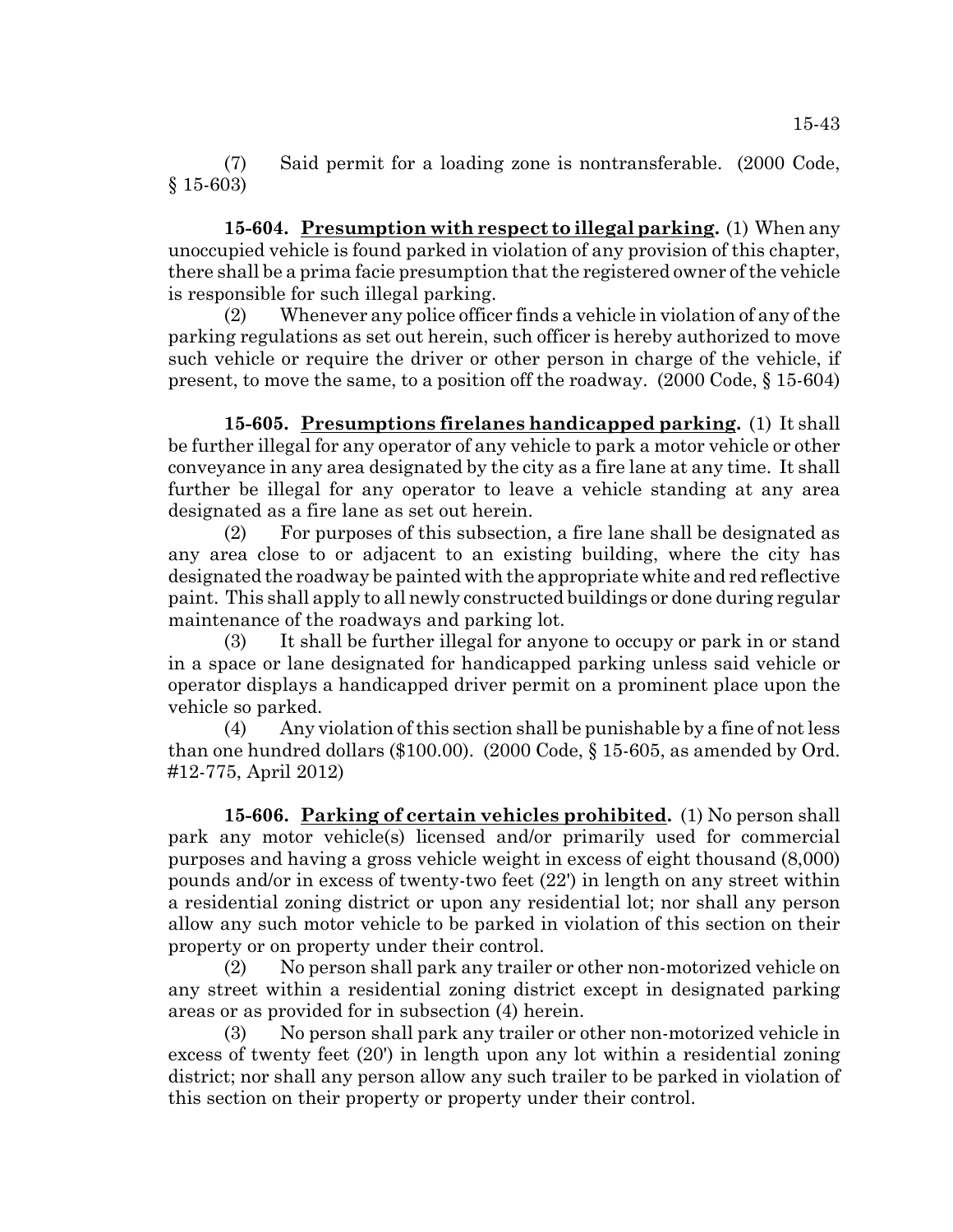(4) Excluded from this provision are emergency service vehicles, public utility vehicles, privately-owned recreational vehicles or travel trailers used only for camping and vehicles parked in the ordinary course of their business while actively performing a commercial service on the property, such as moving vans/trucks, landscaping trailers, refuse collection vehicles and construction vehicles. Any vehicle parked on residential streets or lots between the hours of 10:00 P.M. and 5:00 A.M. is presumed not to be "actively performing a commercial service on the property."

(5) The length of any trailer covered by the regulations herein shall be measured from the ball connection to the rear most part of the trailer. (2000 Code, § 15-606)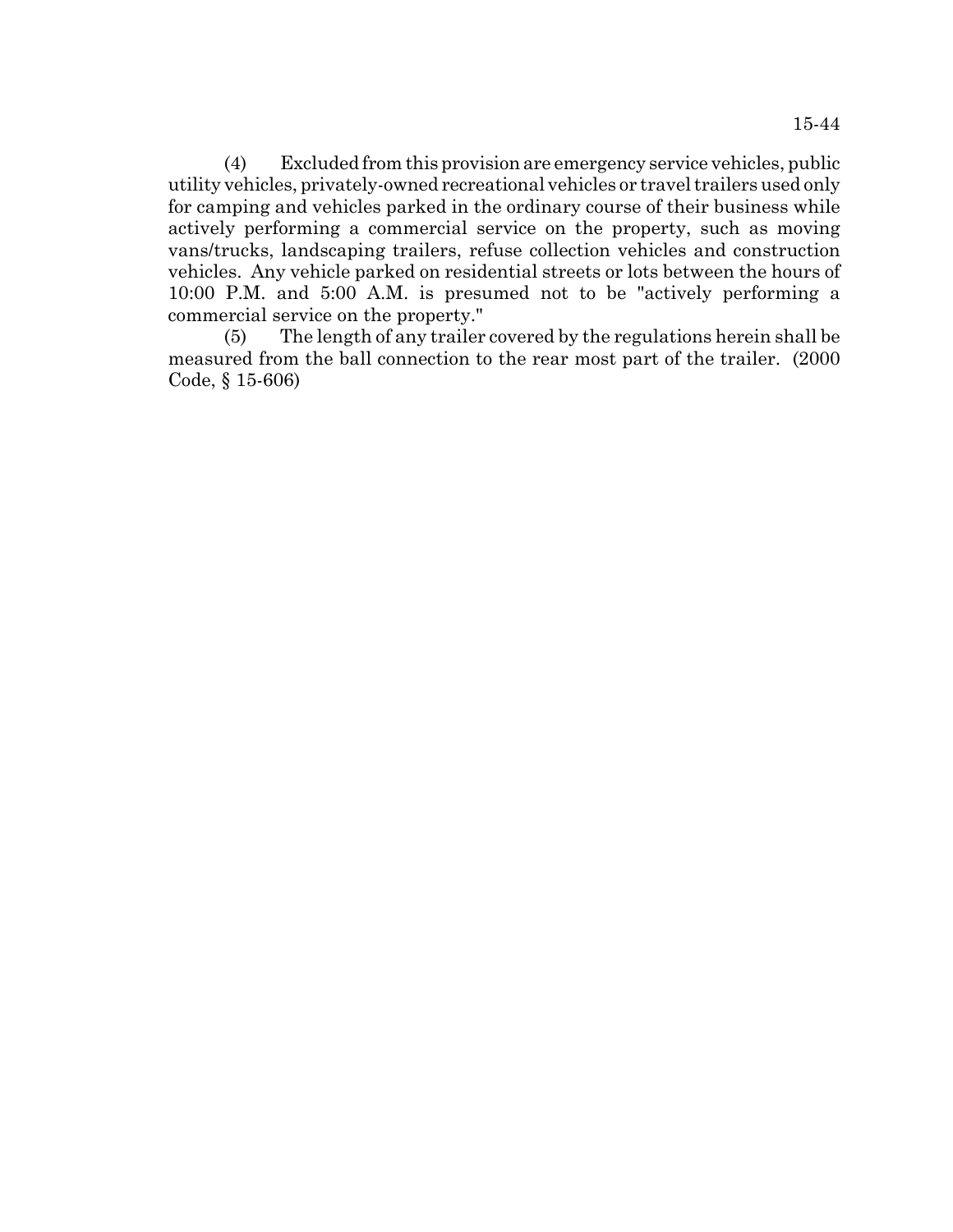## **CHAPTER 7**

## **ENFORCEMENT**

### **SECTION**

- 15-701. Issuance of traffic citations.
- 15-702. Failure to obey citation.
- 15-703. Illegal parking.
- 15-704. Impoundment of vehicles.
- 15-705. Disposal of abandoned motor vehicles.
- 15-706. Deposit of license in lieu of bond.
- 15-707. Provisions to apply throughout the corporate limits of the City of Goodlettsville.
- 15-708. Violation and penalty.

**15-701.** Issuance of traffic citations.<sup>1</sup> (1) When a police officer halts a traffic violator other than for the purpose of giving a warning, and does not take such person into custody under arrest, he shall take the name, address, and operator's license number of said person, the license number of the motor vehicle involved, and such other pertinent information as may be necessary, and shall issue to him a written traffic citation containing a notice to answer to the charge against him in the city court at a specified time. The officer, upon receiving the written promise of the alleged violator to answer as specified in the citation, shall release such person from custody. If said traffic violator refuses to sign the citation, he shall forthwith be taken into custody.

(2) It shall be unlawful for any alleged violator to give false or misleading information as to his name or address, and the giving of any such false or misleading information shall constitute a separate offense under this section from the traffic violation issued, and shall be punishable by a fine of not less than five hundred dollars (\$500.00). (2000 Code, § 15-701)

**15-702. Failure to obey citation.** It shall be unlawful for any person to violate his written promise to appear in court after giving said promise to an officer upon the issuance of a traffic citation, regardless of the disposition of the charge for which the citation was originally issued. (2000 Code, § 15-702)

**15-703. Illegal parking.** Whenever any motor vehicle without a driver is found parked or stopped in violation of any of the restrictions imposed by this code, the officer finding such vehicle shall take its license number and may take

<sup>1</sup> State law reference

Tennessee Code Annotated, § 7-63-101, et seq.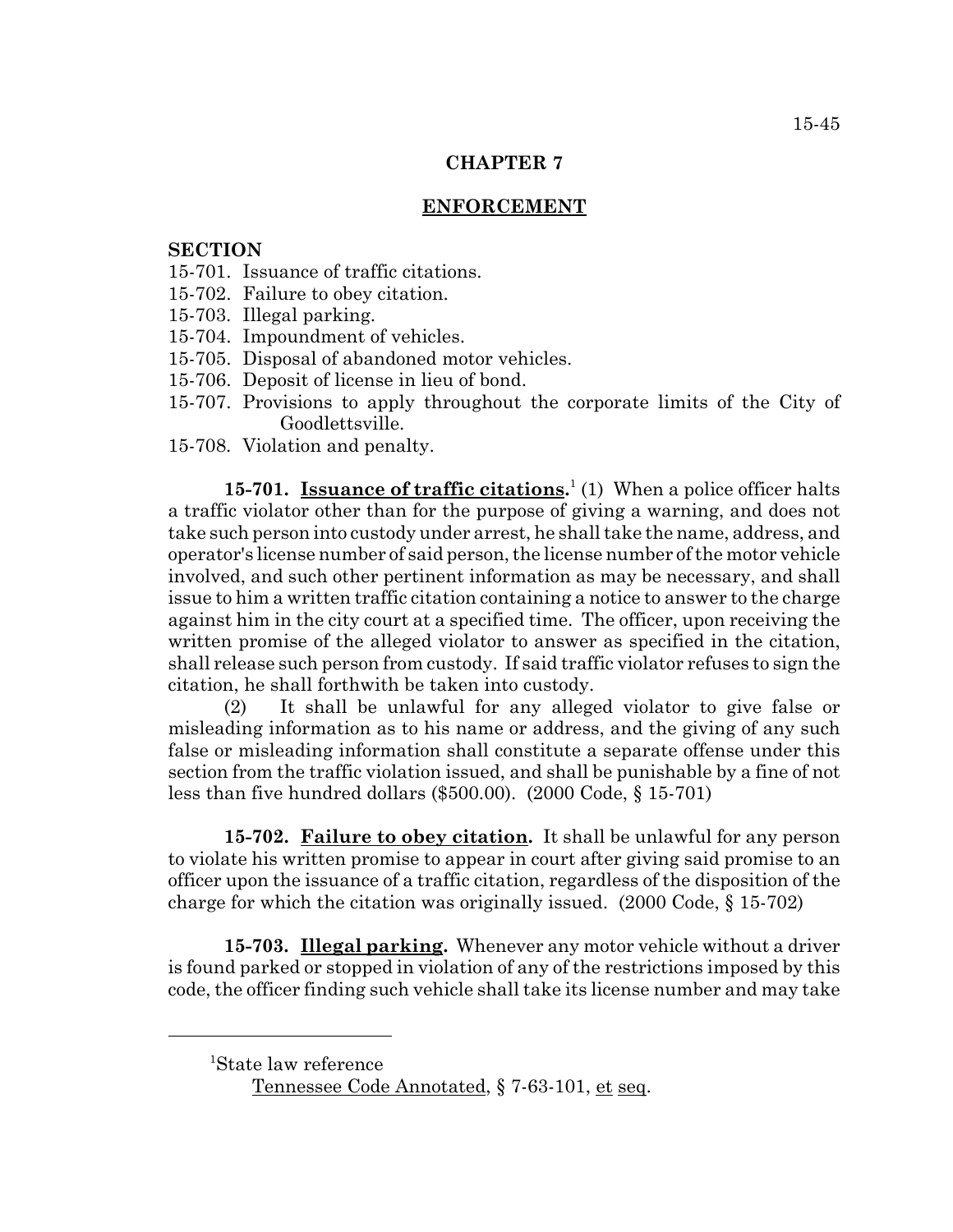any other information displayed on the vehicle which may identify its user, and shall conspicuously affix to such vehicle a citation for the driver and/or owner to answer for the violation at the next regular court date and at a place specified in the citation. (2000 Code, § 15-703)

**15-704. Impoundment of vehicles.** (1) The term "impoundment," as used in this chapter, is defined as removing a vehicle from a street, alley, highway or thoroughfare to the nearest garage or other place of a safety or a garage designated or maintained by the police department or otherwise maintained by the City of Goodlettsville.

(2) Members of the Goodlettsville Police Department shall have authority to impound any vehicle under the circumstances hereinafter enumerated:

(a) When a vehicle is parked, stopped or standing upon any alley, street, highway or thoroughfare within the area of the City of Goodlettsville in violation of any regulation or ordinance of the City of Goodlettsville except overtime parking violations now or hereafter in effect.

(b) When a vehicle is so parked, stopped or standing upon any alley, street, highway or thoroughfare of the City of Goodlettsville so as to obstruct the orderly flow of traffic thereon.

(c) When a vehicle is left parked on any alley, street, highway or thoroughfare within the City of Goodlettsville area for a period of forty-eight (48) hours without current registration.

(d) When a vehicle upon any alley, street, highway or thoroughfare in the City of Goodlettsville area is so disabled as to constitute an obstruction to traffic and the person in charge of the vehicle does not provide for its custody and removal.

(e) When a vehicle is left parked and unattended in one place on any alley, street, highway or thoroughfare within the City of Goodlettsville area for a period of seven (7) consecutive days.

(f) When the driver or operator of such vehicle has been arrested for driving under the influence of intoxicating liquor in violation of the Tennessee Code Annotated.

(3) Whenever it becomes necessary to make an arrest of the operator or driver of any vehicle, the officer making the arrest may allow the person arrested to remove his vehicle to the nearest legal parking location or to turn over the custody of his vehicle to another person present and not placed under arrest, and capable of providing for the custody and removal of the vehicle.

(4) Whenever an officer of the Goodlettsville Police Department removes a vehicle from any alley, street, highway or thoroughfare, as authorized in this section, the officer shall obtain from the wrecker or tow in service employee a receipt in triplicate, one (1) copy of which shall be retained by the wrecker or tow in service employee describing the vehicle, the reasons for its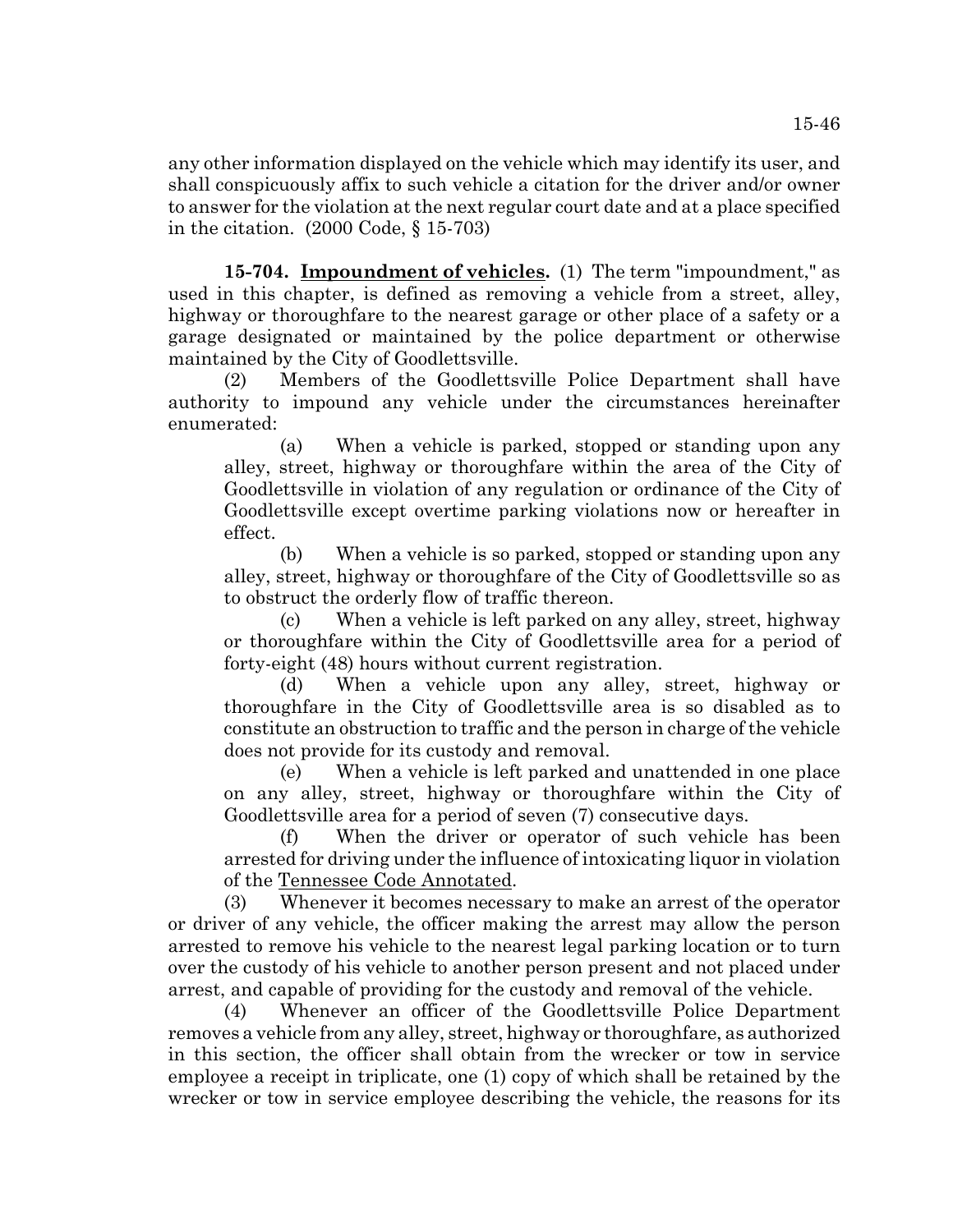removal, the place where the vehicle is to be stored, and all items of a personal nature found in the vehicle and not attached to or a part of the vehicle. Such officer shall give or cause to be given to the owner of such vehicle the duplicate copy of such receipt described in the preceeding sentences as notice to such owner of the fact of removal. Said notice may be served by mail at the owner's last known address. The original of such receipt described above shall be retained by the Goodlettsville Police Department as a permanent record.

(5) The owner or authorized driver or operator of the impounded vehicle upon presentation of adequate proof of ownership may make application to take possession of the same and remove such vehicle from the place to which it has been removed or stored by paying the costs of removing the vehicle from such street or alley and all charges which may have accrued for the storage of the vehicle and upon appropriate release(s) from the Goodlettsville Police Department.

(6) The city may set fees for such impoundment, and may retain said vehicle until such fees, as posted, have been paid by the owner of any impounded vehicle along with any other costs which have been incurred as a result of said impoundment. (2000 Code, § 15-704)

**15-705. Disposal of abandoned motor vehicles.** "Abandoned motor vehicles," as defined in Tennessee Code Annotated, § 55-16-103, shall be impounded and disposed of by the police department in accordance with the provisions of Tennessee Code Annotated, §§ 55-16-103 through 55-16-109. (2000 Code, § 15-705)

**15-706. Deposit of license in lieu of bond.** (1) Pursuant to Tennessee Code Annotated, § 55-50-801, whenever any person lawfully possessed of a chauffeur's or operator's license theretofore issued to him by the Department of Safety, State of Tennessee, or under the driver licensing laws of any other state or the District of Columbia, is issued a citation or arrested and charged with a violation of any municipal ordinance regulating traffic, except those ordinances which call for the mandatory revocation of an operator's or chauffeur's license for any period of time, the person so cited shall have the option of depositing the chauffeur's or operator's license issued under Tennessee Code Annotated, title 55, chapter 50, with the officer or court demanding bail in lieu of any other security required for his appearance in the city court for the City of Goodlettsville, Tennessee, in answer to any such charge before the court except those herein expressly excluded.

(2) Whenever any person hereof deposits his chauffeur's or operator's license as herein provided, either the officer or the court demanding bail as hereinabove described shall issue said person a receipt for said license upon a form approved or provided by the Department of Safety, and thereafter said person shall be permitted to operate motor vehicles upon the public highways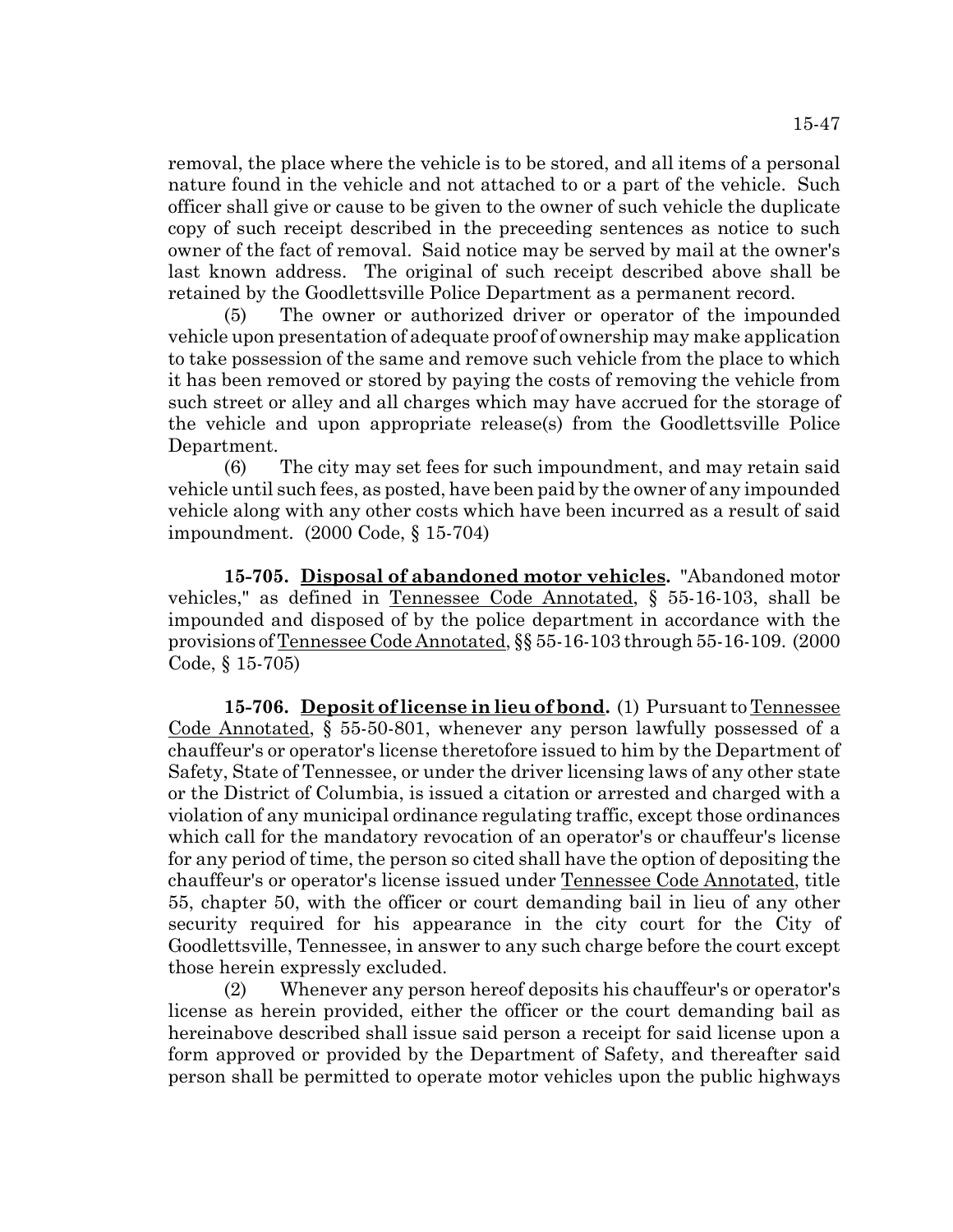of this community during the pendency of the case in which the license was deposited. (3) The clerk or judge of a court accepting the license shall thereafter forward to the Department of Safety the license of a driver deposited in lieu of bail if the driver fails to appear in answer to the charge filed against him and which license shall not be released by the Department of Safety until the charge for which such license was so deposited has been disposed of by the court in which pending. (2000 Code, § 15-706)

**15-707. Provisions to apply throughout the corporate limits of the City of Goodlettsville.** The provisions of title 15 relating to the operation of vehicles, applies to every street, alley, sidewalk, driveway, parking area, park area and every other way within the corporate limits of the City of Goodlettsville, Tennessee, including without in any way restricting the generality of the foregoing, all of said areas which are or may be privately-owned and to which the public is invited or the use of which is or may be afforded to the public by acquiescence and without invitation. (2000 Code, § 15-707)

**15-708. Violation and penalty.** (1) Any violation of this title shall be a civil offense punishable by a civil penalty in the following amounts for each separate offense:

| Reckless driving                 | \$50 |
|----------------------------------|------|
| Drivers license law              | \$25 |
| Passing school bus               | \$45 |
| Speeding (no mileage)            | \$35 |
| Speeding (10-19 mph above limit) | \$40 |
| Speeding $(20+mph)$ above limit) | \$45 |
| Red light/stop sign              | \$35 |
| Careless driving                 | \$40 |
| Other violations                 | \$35 |
| Bumper law                       | \$35 |
| Misdemeanor                      | \$50 |
| Light law                        | \$25 |
| Registration law                 | \$25 |
| Muffler law                      | \$25 |
| Seat belt                        | \$10 |
| Child restraint                  | \$25 |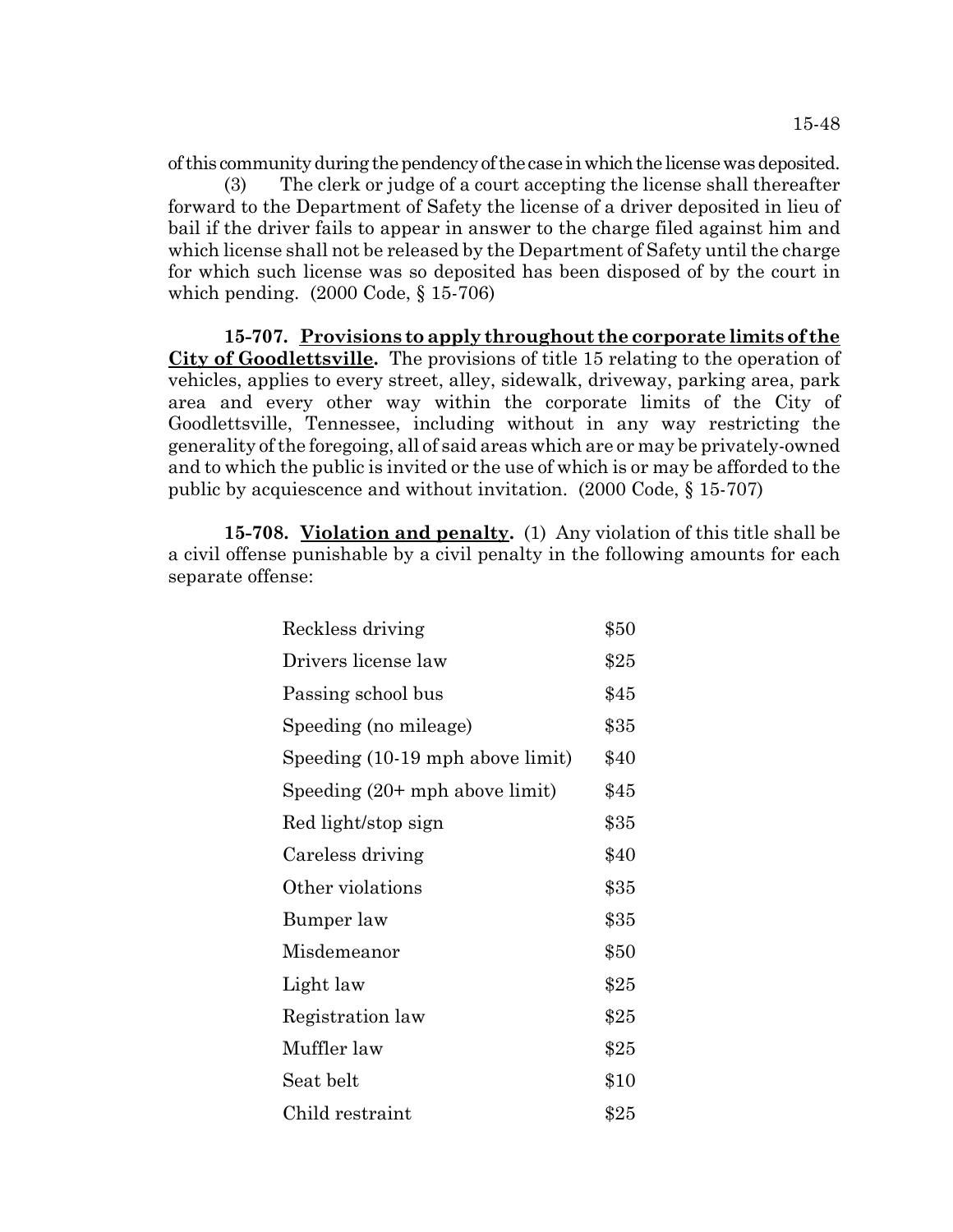(2) Any person violating a traffic offense of the City of Goodlettsville may also be assessed court costs as may be determined by the city judge and clerk. Failure to pay any penalties and/or costs may result in late fees of fifty dollars (\$50.00) plus an additional late fee of fifty dollars (\$50.00) per year. Any person ordered to attend driving school or defensive driving school will be responsible for paying the cost of such school in addition to court costs. (2000 Code, § 15-708)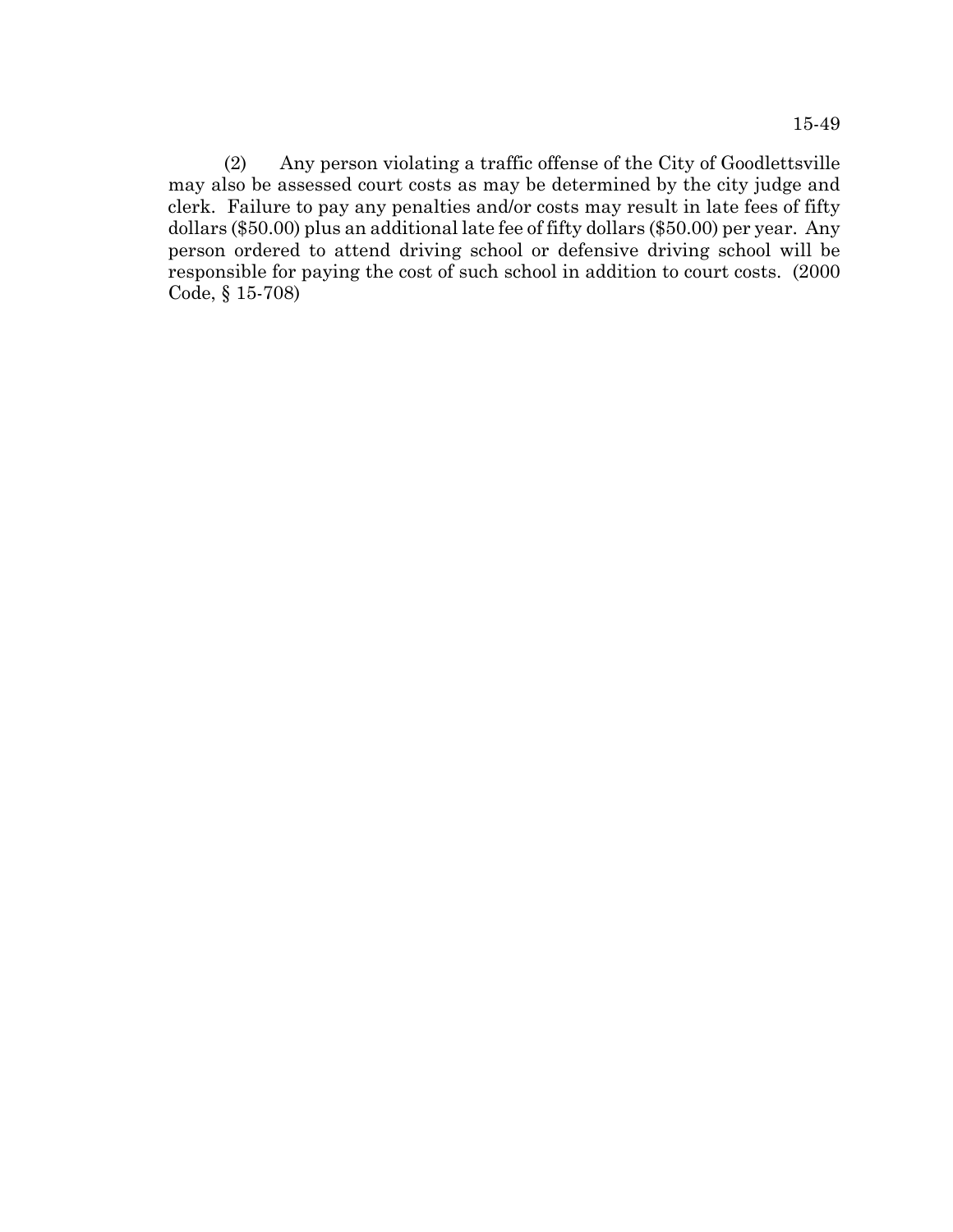## **CHAPTER 8**

# **FINANCIAL RESPONSIBILITY**

#### **SECTION**

- 15-801. Compliance with law.
- 15-802. Evidence of financial responsibility.
- 15-803. Financial responsibility defined.
- 15-804. Civil offense.
- 15-805. Evidence of compliance after violation.

**15-801. Compliance with law**. Every vehicle operated within the City of Goodlettsville must be in compliance with the financial responsibility law. (2000 Code, § 15-801)

**18-802. Evidence of financial responsibility**. At the time the driver of a motor vehicle is charged with any moving violation under Tennessee Code Annotated, title 55, chapters 8 and 10, part 1-5, chapter 50; any provision in this title of this municipal code; or at the time of a traffic crash for which notice is required under Tennessee Code Annotated, § 55-10-106, the officer shall request evidence of financial responsibility as required by this section. In case of a crash for which notice is required under Tennessee Code Annotated, § 55-10-106, the officer shall request such evidence from all drivers involved in the crash, without regard to apparent or actual fault. (2000 Code, § 15-802)

**15-803. Financial responsibility defined**. For the purpose of this section, "financial responsibility" means:

(1) Documentation, such as the declaration page of an insurance policy, an insurance binder, or an insurance card from an insurance company, authorized to do business in Tennessee, stating the policy of insurance meeting the requirements of the Tennessee Financial Responsibility Law of 1977, compiled in Tennessee Code Annotated, chapter 12, title 55, has been issued;

(2) A certificate, valid for one (1) year, issued by the commissioner of safety, stating that a cash deposit or bond in the amount required by the Tennessee Financial Responsibility Law of 1977, compiled in Tennessee Code Annotated, chapter 12, title 55, has been paid or filed with the commissioner, or has qualified as a self-insurer under Tennessee Code Annotated, § 55-12-111; or

(3) The motor vehicle being operated at the time of the violation was owned by a carrier subject to the jurisdiction of the department of safety or the interstate commerce commission, or was owned by the United States, the State of Tennessee, or any political subdivision thereof, and that such motor vehicle was being operated with the owner's consent. (2000 Code, § 15-803)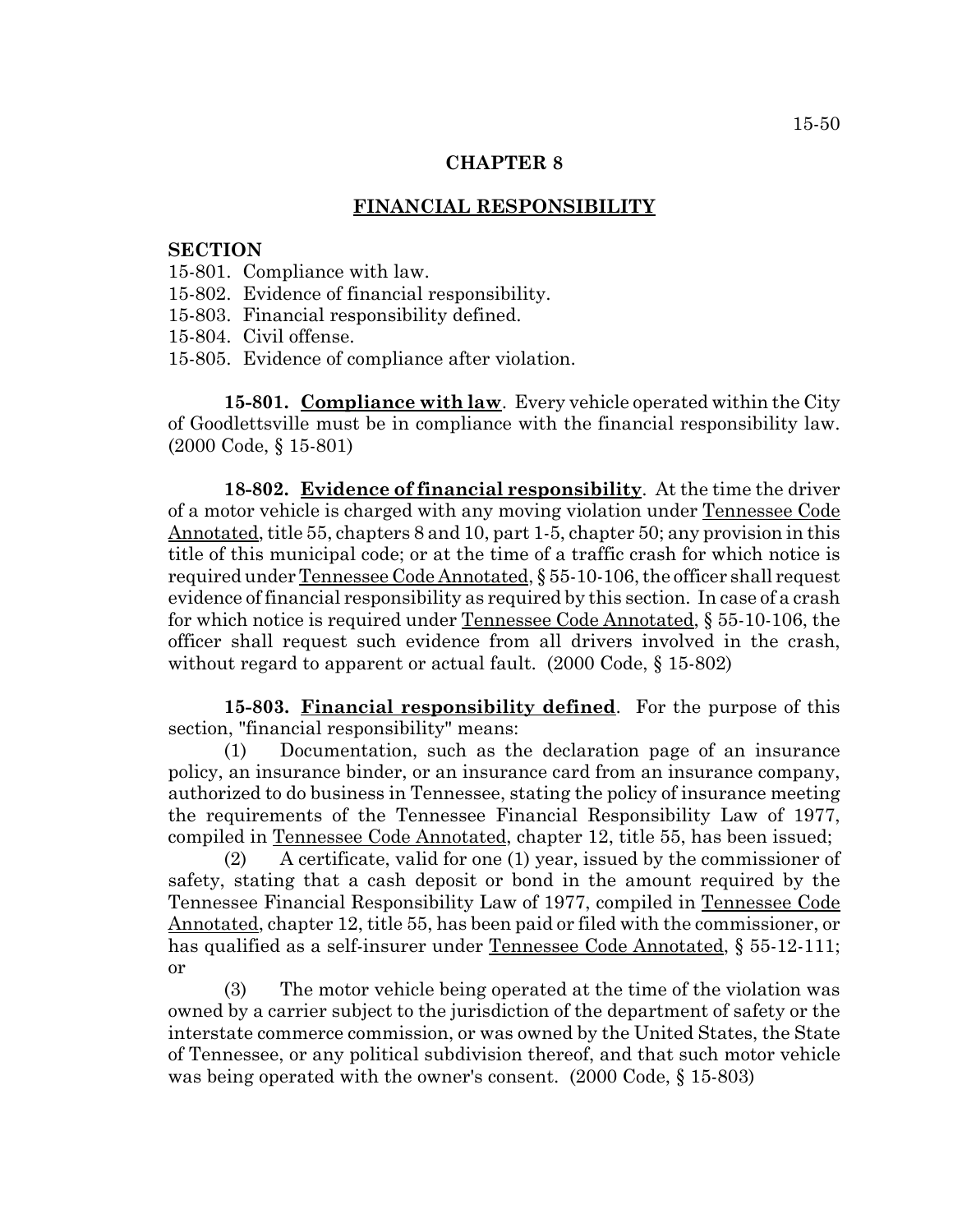**15-804. Civil offense**. It is a civil offense to fail to provide evidence of financial responsibility pursuant to this ordinance. Any violation of this chapter is punishable by a civil penalty of up to fifty dollars (\$50.00). The civil penalty prescribed by this chapter shall be in addition to any other penalty prescribed by the laws of this state or by the Goodlettsville Municipal Code of Ordinances. (2000 Code, § 15-804)

**15-805. Evidence of compliance after violation**. On or before the court date, the person charged with a violation of this chapter may submit evidence of compliance with this ordinance in effect at the time of the violation. If the court is satisfied that compliance was in effect at the time of the violation, the charge of failure to provide evidence of financial responsibility may be dismissed. (2000 Code, § 15-805)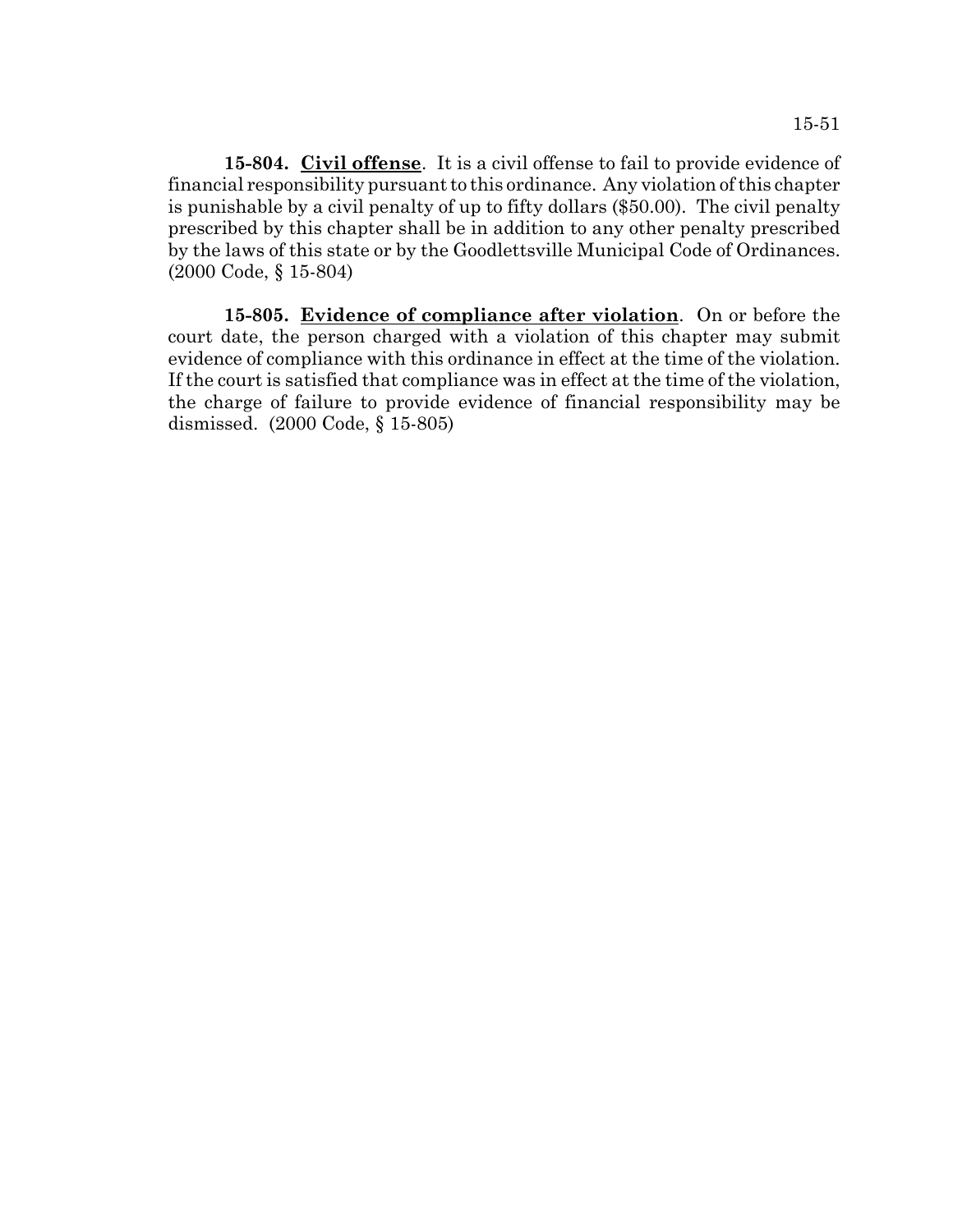### **CHAPTER 9**

#### **SHAREABLE DOCKLESS MOBILITY DEVICES**

#### **SECTION**

15-901. Purpose.

15-902. Definitions.

15-903. General requirements.

15-904. Notice.

15-905. Violations; impoundment.

**15-901. Purpose.** The purpose of this chapter is to prohibit shareable dockless mobility devices from being placed in the public right-of-way or on public property, operated in the public right-of-way or on public property, or offered for use anywhere in The City of Goodlettsville. This will allow for safe pedestrian traffic flow and will protect the traveling public. (as added by Ord. #19-945, Aug. 2019 *Ch4\_1-23-20*)

**15-902. Definitions.** For purposes of this chapter, the following terms, phrases, words, and their derivatives shall have the meanings set forth in this section.

(1) "Shareable dockless mobility device" means any dockless wheeled device, whether it be human powered, electric, or otherwise motorized, that permits an individual to move or be moved freely, including but not limited to a bicycle, scooter, or skateboard; is accessed via an on-demand portal, whether a smartphone application, membership card, or similar method; is operated by a private entity that owns, manages, and maintains devices for shared use by members of the public; and is available to members of the public in unstaffed, self-service locations.

(2) "Dockless" means that the device does not require the individual user to return and lock the device to an authorized fixed station once the user has completed their use of the device. (as added by Ord. #19-945, Aug. 2019 *Ch4\_1-23-20*)

**15-903. General requirements.** It is unlawful to park, leave standing, leave lying, abandon, or otherwise place a shareable dockless mobility device in a public right-of-way or on public property anywhere within the City of Goodlettsville. It is unlawful to operate a shareable dockless mobility device in a public right-of-way or on public property anywhere within The City of Goodlettsville. It is unlawful to provide or offer for use a shareable dockless mobility device anywhere within the City of Goodlettsville. (as added by Ord. #19-945, Aug. 2019 *Ch4\_1-23-20*)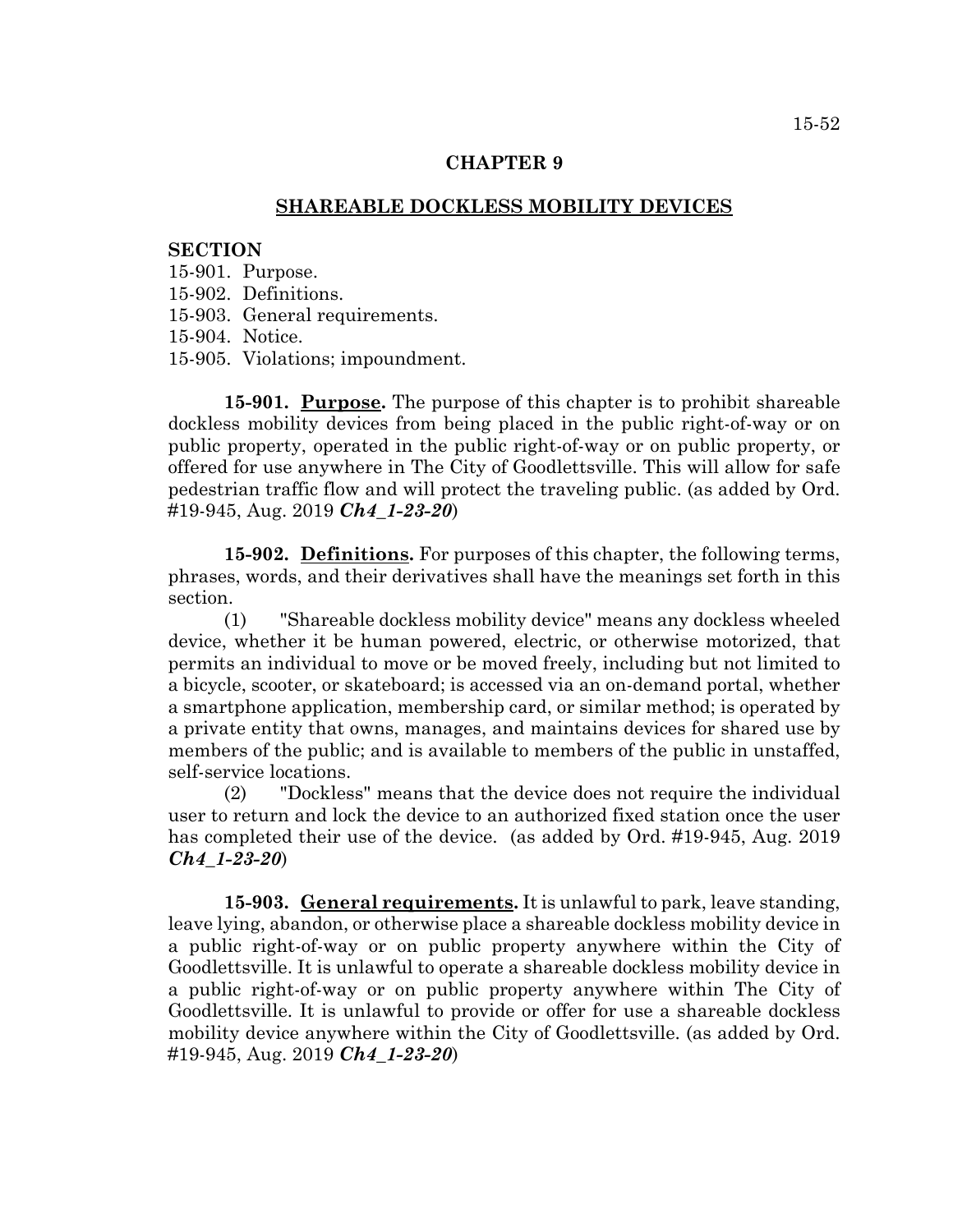**15-904. Notice.** Notice shall be mailed by certified mail to the registered agents of any and all companies currently operating shareable dockless mobility devices within The City of Goodlettsville upon the adoption of this chapter. Said companies shall be given ten (10) days to remove all shareable dockless mobility devices, after which, any such devices found in the public right-of-way or on public property shall be in violation of this chapter. (as added by Ord. #19-945, Aug. 2019 *Ch4\_1-23-20*)

**15-905. Violations; impoundment.** Violations of this chapter shall be punishable by a fine of fifty dollars (\$50.00) per day of the offense. Police officers, parking enforcement officers, code enforcement officers, and any party contracted by the City of Goodlettsville to specifically impound shareable dockless mobility devices are authorized to impound any shareable dockless mobility device that has been offered for use, placed in a public right-of-way or on public property, or operated in a public right-of-way or on public property in violation of this chapter. The impoundment shall be subject to an initial impound fee of forty dollars (\$40.00) and a daily storage and administration fee, as applicable, of five dollars (\$5.00).

(1) Once a shareable dockless mobility device has been impounded as provided for in this section, The City of Goodlettsville or a designated officer shall make a good-faith attempt to determine the name and address of the owner of such device by serial number, Vehicle Identification Number (VIN), or such other means as are reasonably ascertainable through inspection of the exterior of such device. In those cases where the name and address of the owner of the subject vehicle are determined, written notice shall be sent to said owner by certified mail, return receipt requested, or by personal service acknowledged by signature of the registered owner or other responsible party. Notice by certified mail as described herein shall be deemed given as of the postmark date. The written notice required by this section shall contain the following:

(a) A description of the subject vehicle, including serial numbers, vehicle identification number, or other identifying information;

(b) The name and address of the owner of such vehicle;

(c) The dates and descriptions of the parking violations that establish the grounds for impoundment, the unpaid amounts of the civil penalties for each violation, and the process by which the device(s) may be reclaimed. A copy of each parking ticket or other document providing the required information attached to the notice shall be sufficient to satisfy this requirement.

Where multiple devices owned by the same company are impounded on a single day, a single notice listing all impounded devices is sufficient.

(2) A shareable dockless mobility device towed and impounded under this section may be released from such impoundment only upon payment in full of all impound and storage fees accrued. After paying such fees, a registered